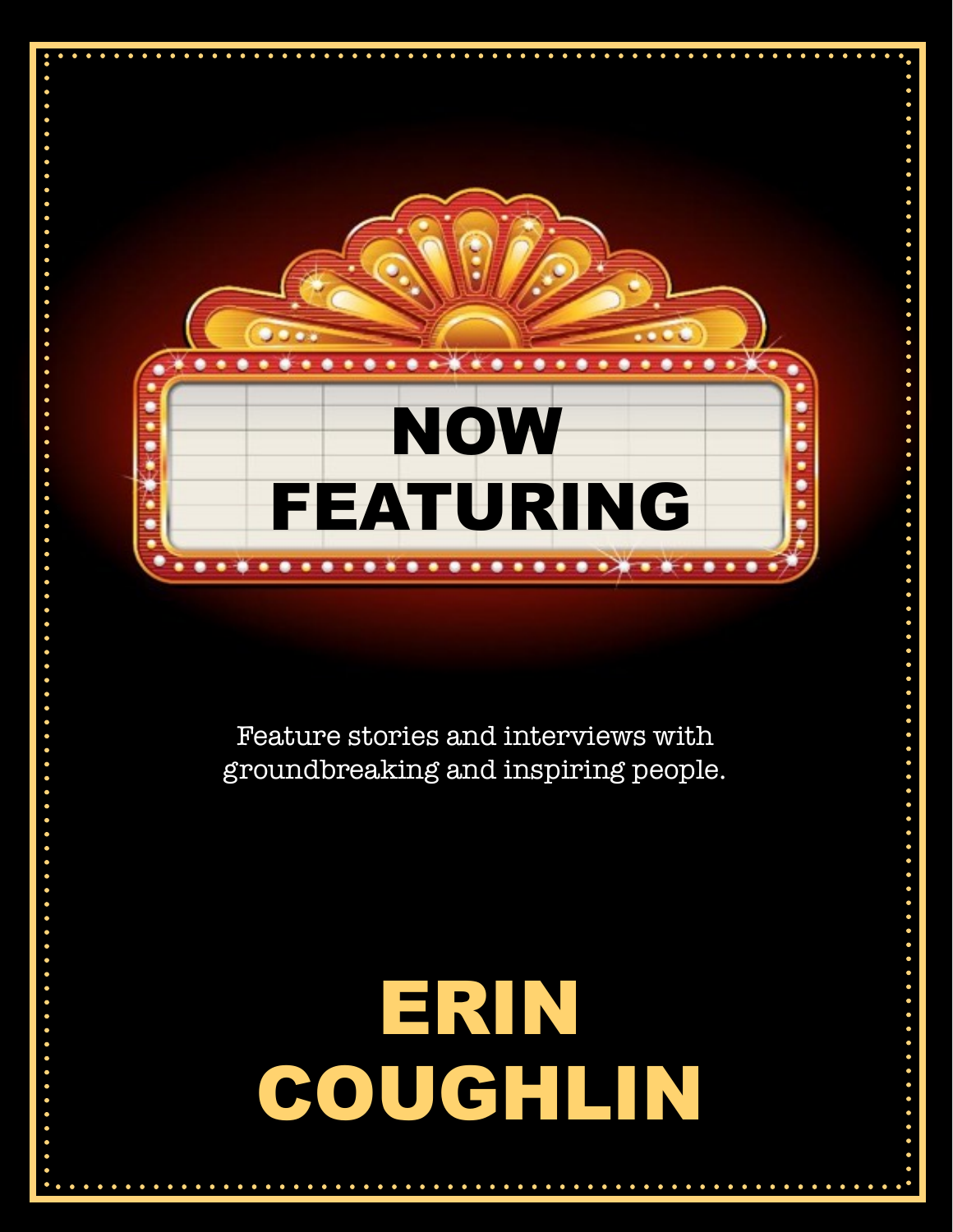## FEATURING NOW

Feature stories and interviews with groundbreaking and inspiring people.

## ERIN COUGHLIN

Copyright @Erin Coughlin 2021 Published By Verbiage Media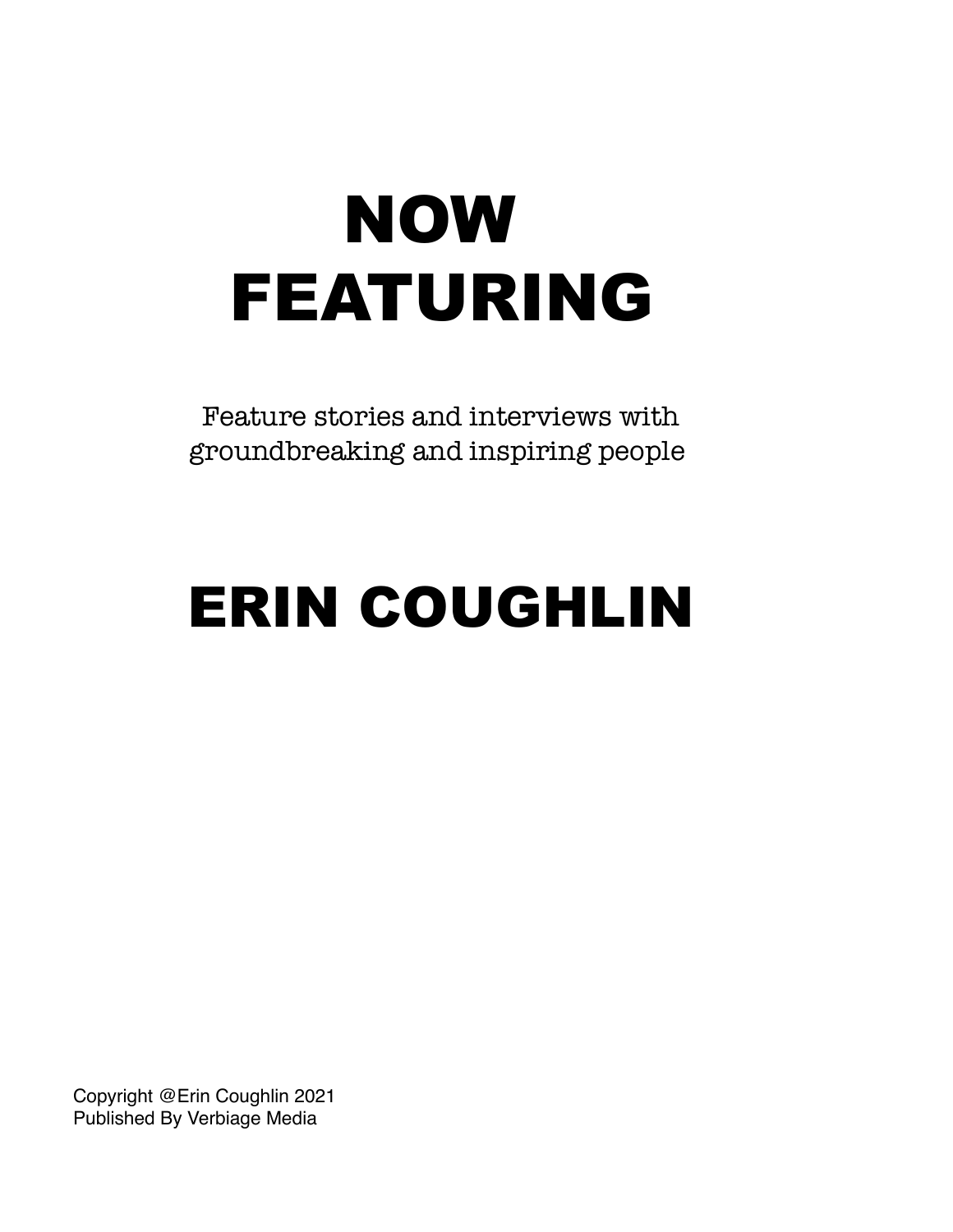## **Table of Contents**

- Golden Globe Winning Screenwriter On Creating Birdman
- How Close Are We To Creating A.I. Robots Like Those In The Movies?
- Why Wonder Woman's Success Needs To Wake Up Hollywood To Other Roles For Women In Filmmaking
- 11 Lev Grossman On Writing And The World Of The Magicians
- 14 Deborah Harkness On Writing The Best Selling All Souls Trilogy
- Female Directors Push Horror Genre Barriers
- Executive Producer On The Big Bang Theory Asks: Does Santa Exist?
- 20 International Race Car Driver Ali Afshar Starts Production Company
- Winning Filmmakers At Geena Davis' Bentonville Film Festival Are Guaranteed Distribution Deals
- 24 "Submissions Only": How These Pro Actors Are Using YouTube To Further Their Career
- This Magician Decided To Incorporate An iPad Into His Routine, What He Does With It Will Leave You Speechless
- Rock Star Gina Cutillo Interview
- Nomorobo The Digital Batman Startup
- New Thriller, Fragile Storm, Brings Social Awareness To Younger Audience
- Muse Of Fire Filmmakers Create An Accessible Master Class On Shakespeare
- Michal Sinnott of Every. Drop. Counts. And Grand Theft Auto Actress Captures Unique Characters
- Location Scout Discusses Setting The Scene For The Blacklist And Law And Order
- Indie Electronic Band Faded Paper Figures On Collaborating
- How Movie Buffs Can Help Finish Orson Welles' Last Film
- How Ryan Britt Went From Freelancer To Published Sci-Fi Guru
- Animated Film, Henry And Me, Hits A Home Run
- Every. Drop. Counts.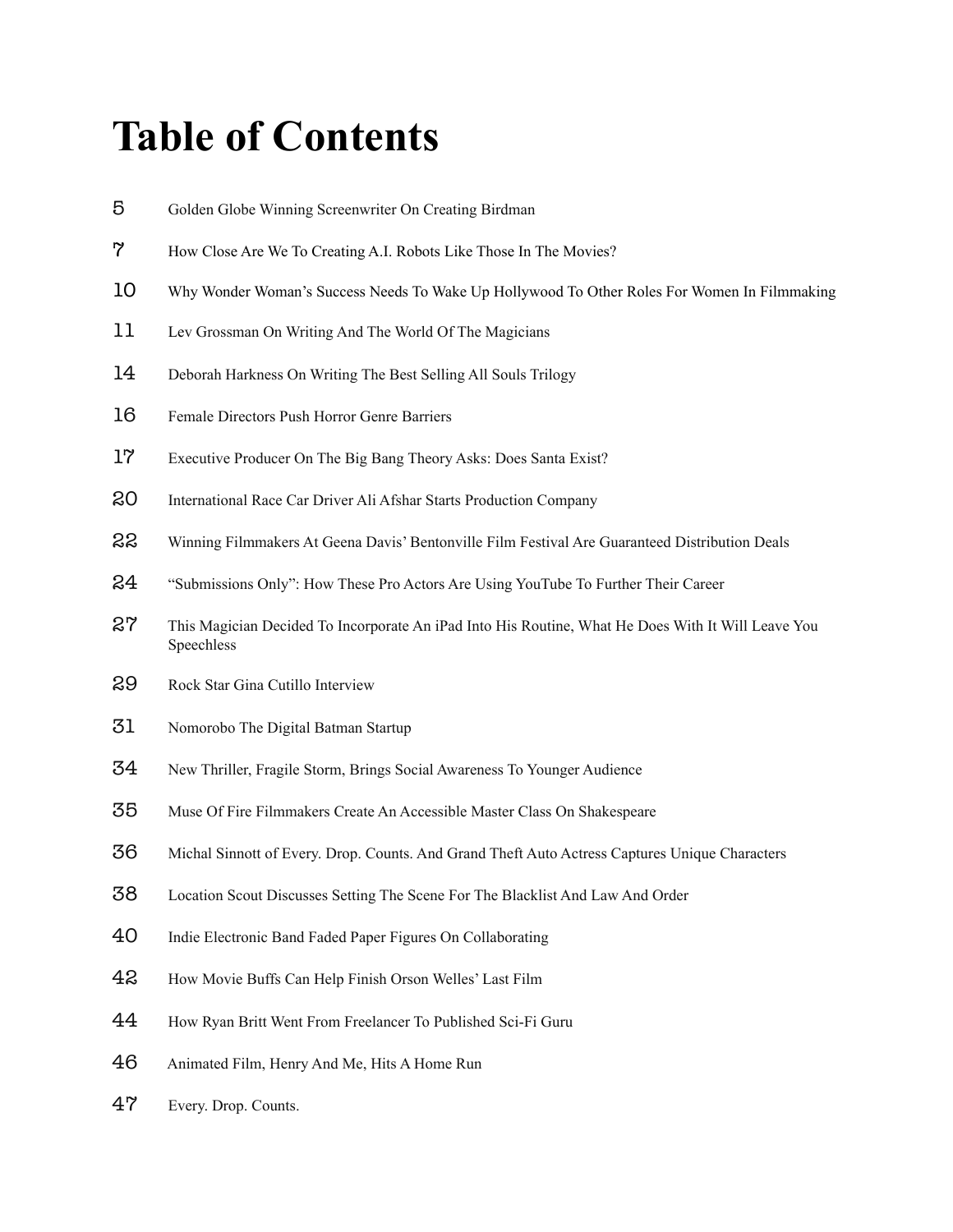- Alexia Anastasio: Crowd Funding All The Way To Cannes
- "Russian Crime Queen" Polina Dashkova On Writing, Russia and Her New Thriller
- Author Sarah Vermunt On Finding Your 'Careergasm'
- Navigating Translation: Marian Schwartz Discusses Her Award Winning Work As A Literary Translator
- Baker Street Babes Unite Fans From Around The World
- Doctor Who Illustrator Combines Childhood Passion With Talent
- Every Day Is Tolkien Day At Middle-Earth News
- Part Tim Burton, Part Paper Picasso, Meet Rob Ryan, The Master Of The X-Acto Knife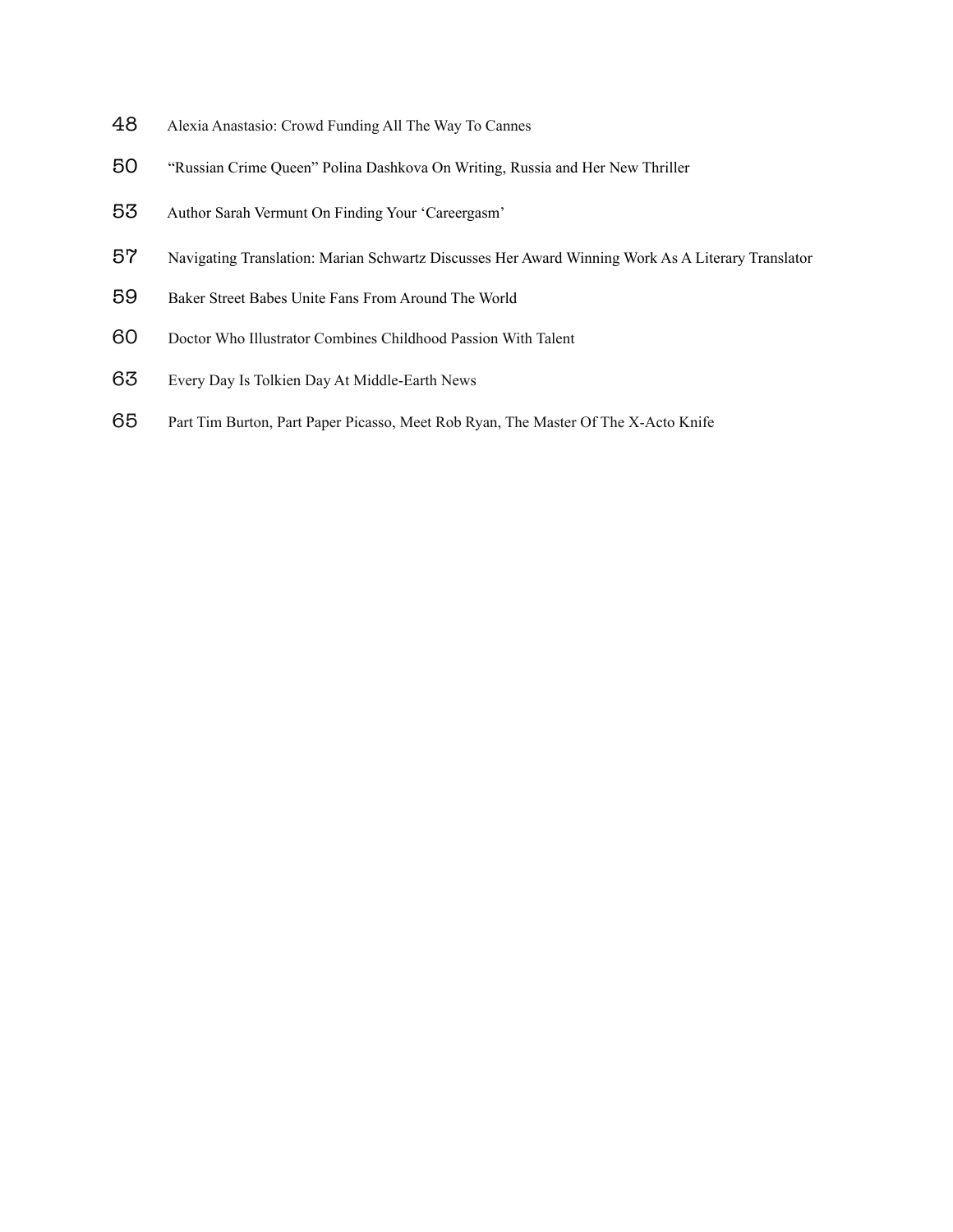#### **Golden Globe Winning Screenwriter On Creating Birdman**

By Erin Coughlin | January 13, 2015 | The Surge

While many people believe that screenwriters have to live in Los Angeles in order to have a successful career, New York native, Alexander Dinelaris and the rest of the Golden Globe winning writing team of *Birdman*, prove that it is becoming easier for writers to develop and produce their original stories from locations all over the world.

After establishing a career in theater, Dinelaris decided to pursue his interest in writing. His work caught the attention of acclaimed director Alejandro González Inarritu (*21 Grams, Babel*), when his stage play, *Still Life*  premiered at the MCC Theater off Broadway in 2009. Impressed with Dinelaris' writing, Inarritu then invited him to work on the early drafts of the hit film *Biutiful*, starring Oscar winner Javier Bardem. In the years following *Biutiful's* success, the award winning writer-director has called upon Dinelaris to collaborate on various new projects.

"*Birdman* started with Alejandro calling up Nico and myself, explaining that he had this idea about making a film in entirely one take. We were totally intrigued by it. He wanted to do

something a little more lighter with a lighter tone," said Dinelaris.

Using Skype, Dinelaris was able to collaborate on the script with his writing partners Inarritu (Los Angeles), Nicolas Giacobone and Armando Bo, both of whom are based in Buenos Aires.

"Once we had some ideas, Nico would come to New York and we would hammer out a draft. Then he would go back to Buenos Aires. I think Skype has changed a lot. You can collaborate from a distance. It feels more personable, more creatively beneficial to be able to see somebody rather than just have a phone conversation," said Dinelaris.

Set during the days leading up to the opening night performance of his new play, famous actor and former film superhero Riggan Thomson struggles with his ego, career, and personal life.

"Theater is always live back stage, so there was a lot of room to roam and prowl with the camera. We could extend scenes with dialogue. It just seemed to be the perfect fit."

Despite the fact that former *Batman* star, Michael Keaton, comes across as the perfect fit for the role of Thomson, the screenwriters penned the script without having a particular actor in mind.

"We had a conversation about Michael (Keaton) and thought he was perfect for the role in that he had the tools necessary and a sense of humor. He's extremely likeable, so we knew he would have the audience's sympathy. Of course his tact and elegance with comedy was clear. We got really lucky."

Shot on location in NYC, the actors faced the unique challenge of filming scenes in a series of long takes, most ranging from between 10-12 minutes in length.

"Actors love to work with Alejandro because they know he brings the best out of them. We all did it out of the passion of making the film together. The cast was stellar from top to bottom."

The intricacies of the one-take camera method allowed the screenwriters the opportunity to maintain an important presence on set during filming.

"Because of the one take method, there were times where the camera needed a few extra seconds or we needed to brush in some extra dialogue. It was all about developing a sense of continuity. Basically, we had to be around all of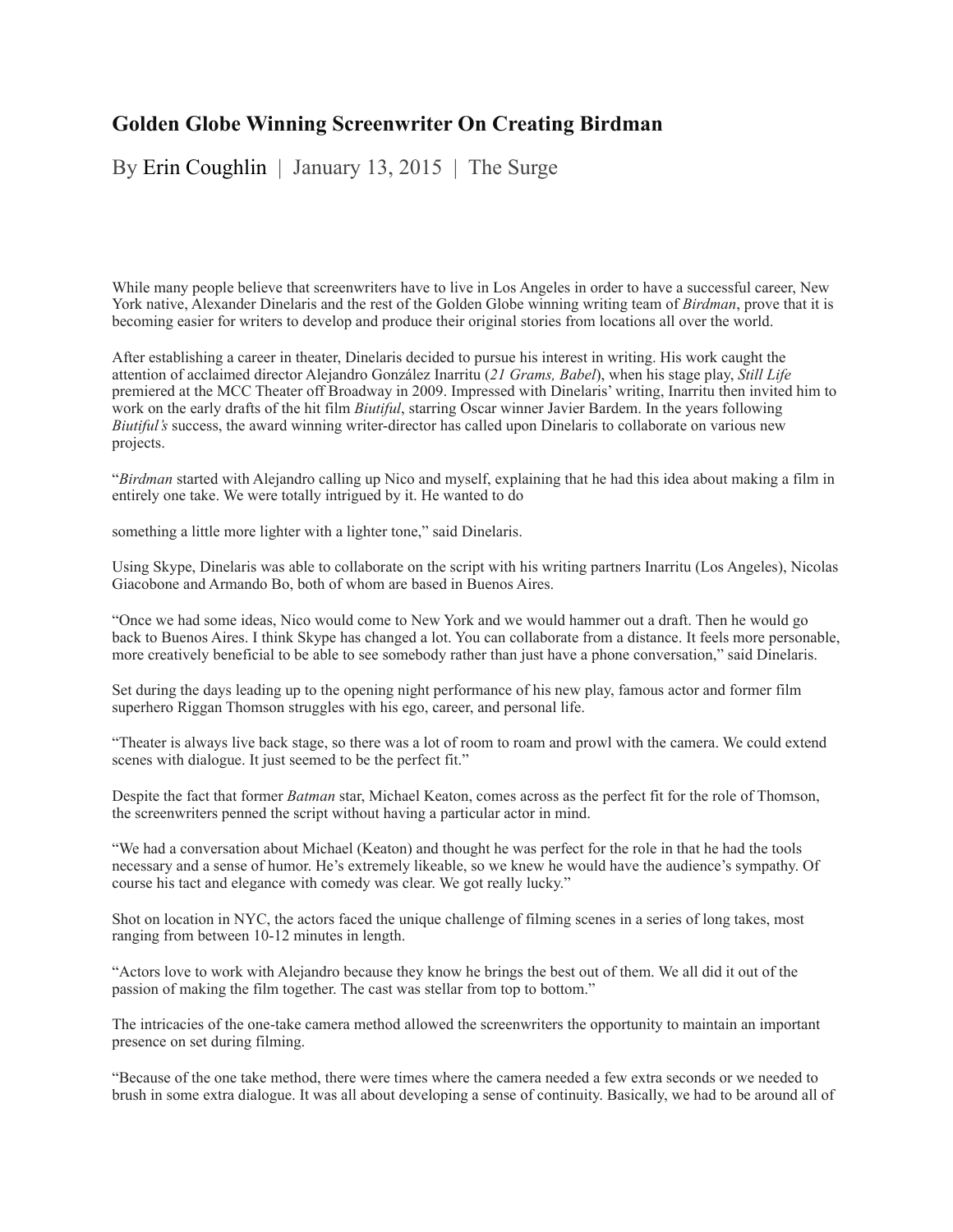the time. We rehearsed for three to four weeks with the camera. Not much of it was going to change because it was so dependant on the choreography. Sometimes we had to be there for a change or to do some quick line edits."

The passion they have dedicated toward the film has resulted in unforeseen raves from the critics and an enthusiastic, universal audience.

"It's been surreal. If you had told us six months ago that we would be this well-liked by the

critics, (including winning The Gotham Award and 7 Golden Globe nominations), nobody would have believed that. We thought it was a quirky and personal film. It's very bizarre on the page."

Hot off of *Birdman's* success, Dinelaris is currently involved in developing three different projects for stage and screen. Along with the *Birdman* team, as co-creator and executive producer he is busy writing the first season of *The One Percent*, a new series for Starz starring Hilary Swank and Ed Helms. He is also collaborating with Gloria and Emilio Estefan on a new Broadway stage musical, *On Your Feet*, with previews scheduled for October.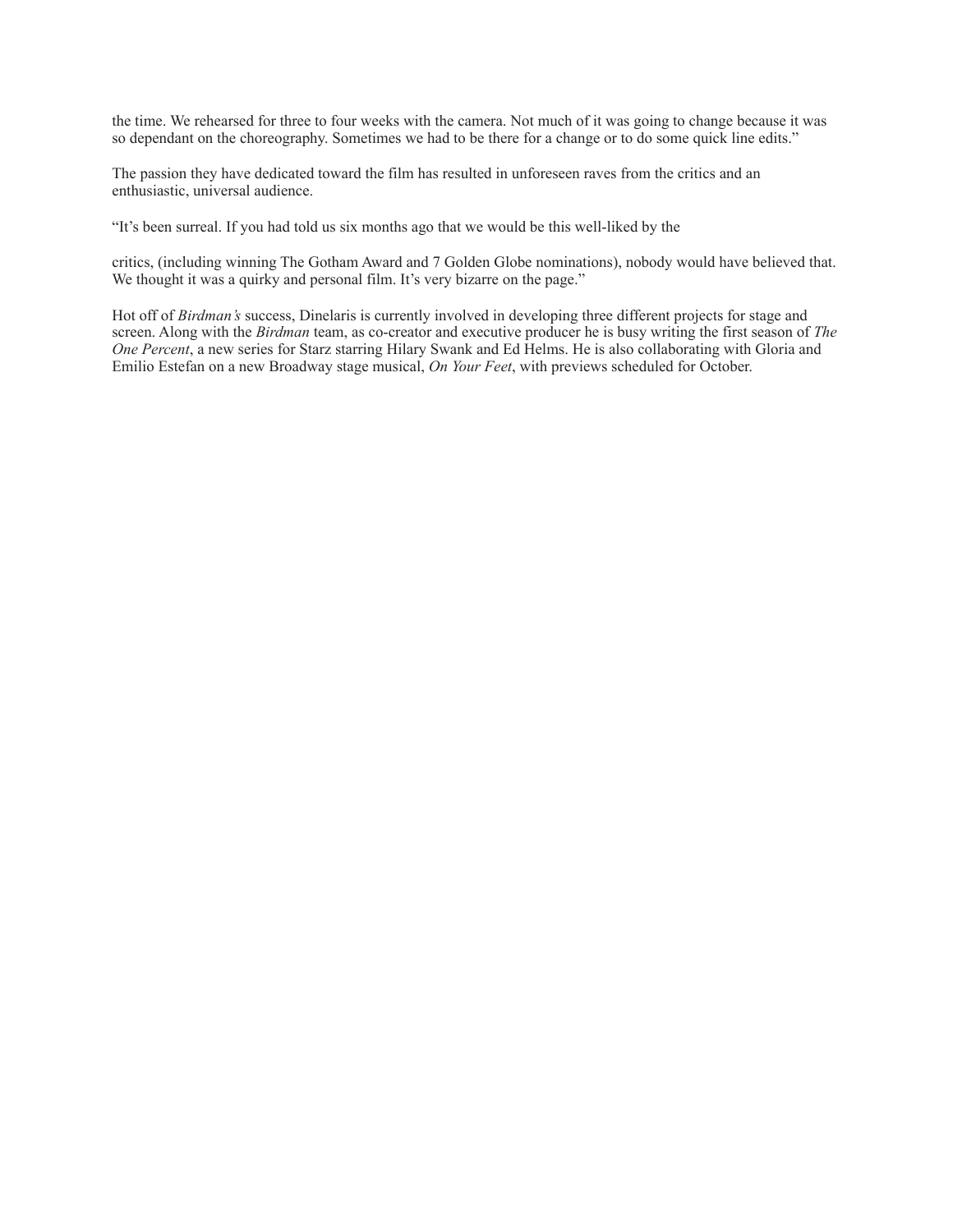## **How Close Are We To Creating A.I. Robots Like Those In The Movies? Experts Weigh In**

#### By Erin Coughlin | Oct. 16, 2017 | NBC Universal's SyFyWire

Maria, Marvin, Sonny, David, and Ava are all ordinary-sounding names -- but in film, television, and literature, these seemingly ordinary names belong to extraordinary individuals who, despite their exemplary skills and complex personalities, are not human.

Since Brigitte Helm's 1927 portrayal of Maria in *Metropolis*, audiences have developed an increased love/hate fascination with artificial intelligence. While filmmakers continue to address the controversy regarding the acceptance and cohabitation between humans and their modern creations parallel to real-world technological advancements, just how accurate is this representation in modern film, and have cinematic depictions evolved at all? Early films reflected the heightened fear of technology that developed among the working class during the Industrial Age by depicting metal machines as unstoppable forces of mayhem. This successfully fed into the pre-existing "antiimmigrant" nervous anticipation that technological advancements would go from taking over people's jobs to taking over the world.

After decades of being portrayed as maniacal, clunky metal murderers or invaders, the films of the '70s and '80s shifted to show the more advantageous, congenial aspects of artificial intelligence. While films like *2001: A Space Odyssey* and *Alien* nurtured viewers' distrusting opinions of humanoids, robotics, and artificial intelligence, others introduced lovable bots like R2-D2, C-3PO, and Johnny 5 of *Short Circuit* (1986). The disturbing mechanical reincarnation of *RoboCop*'s Sergeant Alex Murphy featured a sympathetic, well-meaning character, while even the iconic T-800 in *Terminator 2: Judgment Day* was turned into a protective, surrogate father figure. Over the past two decades, films and shows like *Westworld*, *Prometheus,* and *Ex Machina* have explored sentient characters that are alarmingly indistinguishable from their human counterparts, along with formless, allencompassing consciousness and deep learning machines.

Despite the technical advancements of filmmaking, Hollywood has generally failed to evolve beyond its reliance on the consolidated, inaccurate portrayal of the isolated, singular mad genius or God-like father figure. With the rare exception of Cyberdyne Systems (*T2: Judgment Day*) and Cybertronics (*A.I.*), the majority of films continue to focus on the relationship between one prominent male inventor and his creation (e.g. Arthur Wayland and David in *Prometheus* and Nathan and Ava in *Ex Machina*). A maneuvering central male villain leads even *RoboCop*'s Omni Consumer Products.

"I kind of get angry at that stereotype of the father figure of A.I., especially because it's a guy. It's so false," said Angelica Lim, a world-renowned roboticist who worked at Softbank and is now a professor at Simon Fraser University.

"There's a common platform called Robot Operating System, or ROS. It's a way for roboticists to share software with each other to build all of these different functionalities for their robots, whether they're coming from India or Europe or Japan," Lim continued. "People are contributing this open-source software to other robots to allow robots to navigate in different environments and be able to detect obstacles. It's coming from thousands of people, so it's most certainly not one person building robots and A.I. It's a community. There are so many different specialties that have to go into robotics. From electrical engineers to mechanical engineers, to firmware engineers, low-level and high-level software engineers, even designers, artists, linguists, and animators are all working to build these machines."

In film, humans and robots appear to fluidly walk and work among one another when in reality most robots are learning to take their first awkward baby steps.

"On TV you see robots just walking around interacting with people like you normally would. Sometimes robots can't tell it's a human, they can't see their face. They're just not very smart yet. On TV there are these interesting demos,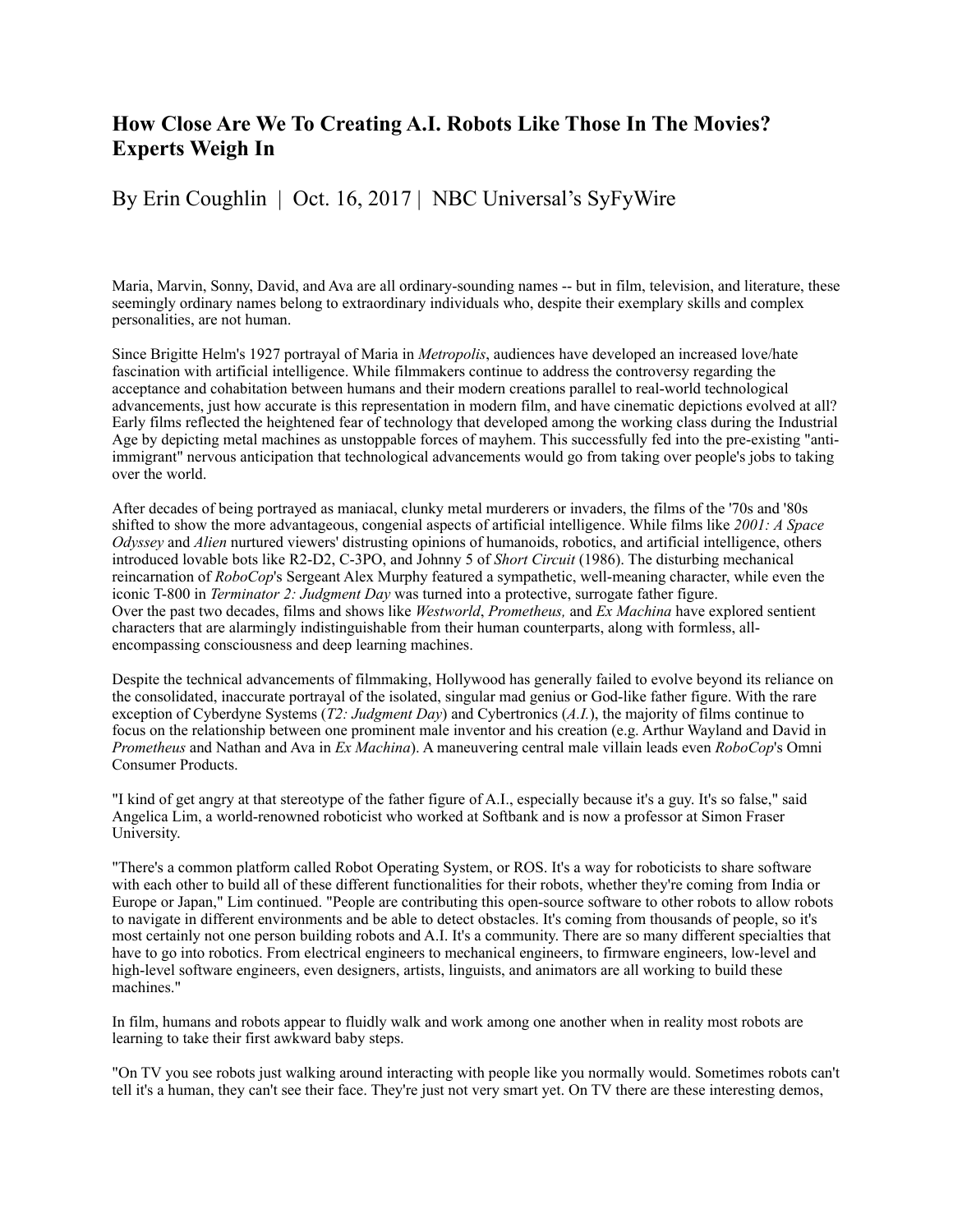but most of the time they are controlled by humans. It's almost like a trick, and it's giving an impression that's not quite there," said Lim.

"Take a look at the DRC-DARPA Robotics Challenge. There are videos online about these robots that we tried to use. There still are people controlling them. You can even see on a blooper reel -- that is the most accurate portrayal of how things are. You can see all of these robots falling down, not being able to get up again or completely missing the doorknob that they were supposed to use to open the door."

Many experts have also stressed that it is not possible to upload or implant artificial intelligence with human memories and consciousness, as depicted in *Transcendence* (2014), *Ghost in the Shell,* and *Amelia 2.0* (2017). Juergen A. Knoblich, a scientific director at the Institute of Molecular Biotechnology of the Austrian Academy of Sciences in Vienna, recently explained in *Scientific American* that even though neuroscientists are working on an "organoid" or human brain tissue in a dish, it isn't possible to create life via a "brain transplant" or for lab-grown brain tissue to develop thoughts or personalities as depicted in blockbusters like *The Matrix*.

"Humanoid social robots are becoming more common and more diverse. They will soon become a common form of interface to A.I. and will be refined into a new kind of computer animation, like computer animation for movies, with the difference of being physically embodied," said David Hanson, Founder and CEO of Hanson Robotics Limited.

"Humans have an innate preference for faces and to empathize with other humans; therefore social robots designed with pleasing aesthetics and a full range of human expressions are in a better position to inspire trust and empathy from the people with whom they interact."

Chappie, Ava, David, and Walter are popular onscreen humanoids that can learn to think, feel, and even manipulate situations like actual humans. Although Intel is at work on a self-learning chip, it would still take a lot of time and resources to create a program that allows an artificial life form to learn for itself.

"Creating intelligent machines is not just about engineering the algorithms. We need to get the right data into those algorithms in order for the algorithms to get really smart," said Hanson.

"Making A.I. understand people requires the right algorithms and the right data. You can't just feed the algorithms with data from the web. We want our A.I. to be as smart as humans, so we need them to learn like babies do. Babies learn from physically interacting with the world and from face-to- face interaction with people. If you socially deprive babies, they suffer and don't develop correctly," Hanson said. "So, if we develop these bio-inspired intelligent algorithms and give them this rich social data, letting them interact with the world through this rich array of sensors, physically interacting, Internet of Things plus social interactions, they will get smarter faster. They will grow up to be socially well adjusted and they will live well with humans."

"I think in my particular field the challenge is trying to understand how humans communicate in order to build intelligent robots that understand all of these signals that humans use," said Lim.

However, artificial intelligence in film has evolved in parallel chronological order in regard to scientists' purpose and intentions. Robots in film have graduated from completing dangerous industrial or hazardous based tasks to providing better healthcare (*Big Hero 6*) and expanding deep-space exploration. *A.I.*'s Gigolo Joe and Spike Jonze's *Her* have emphasized an interest for providing personal companionship. Films like *Passengers* and *Alien: Covenant* feature characters who provide professional assistance and are advanced models reminiscent of the real-life Kodomoroid androids and Geminoid-F model.

"We wish to dramatically improve people's everyday lives with highly intelligent robots that teach, serve, entertain, and provide comforting companionship," said Hanson. "This means the robots must learn to love and learn what it means to be loved, so they are capable of friendship and familial love. This will create a deep bond between humans and robots and assures a benevolent A.I. in a shared future with humanity. Ultimately, I seek to realize kind and wise genius machines, who will collaborate with us to solve the world's hard problems and realize an unimaginably wondrous future."

For now, science fiction and tech enthusiasts will have to settle for enjoying their iRobot floor cleaners (*WALL-E*). NYC tourists can spend the night at the futuristic Yotel Hotel, where robots transport luggage to individual sleeping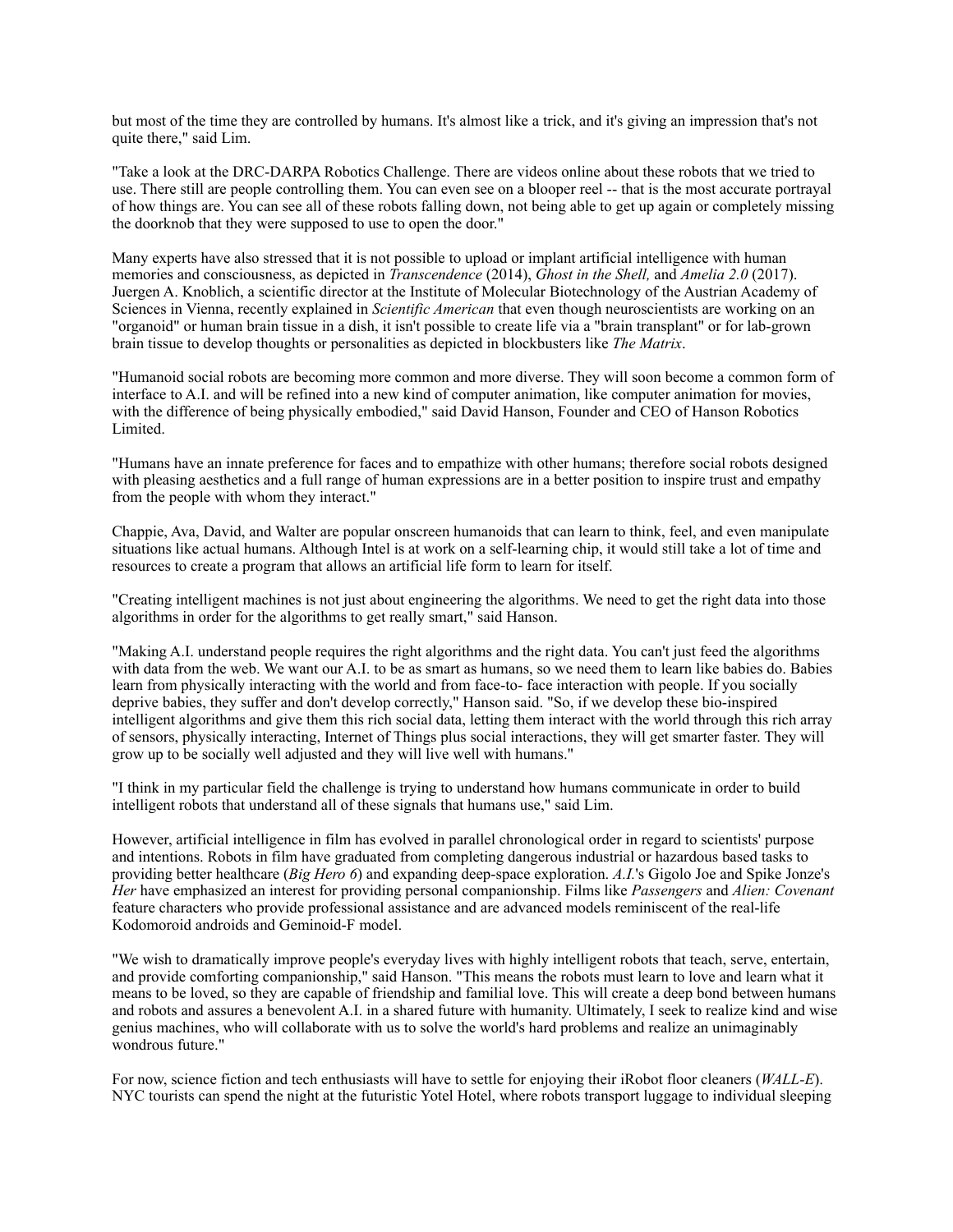pods. While voice recognition has become familiar in our daily lives, it is still going to take some time before even our *Minority Report-*type eye scanners and self-driving cars become available to everyone. When asked about people's misconceptions about artificial intelligence, Lim compares the fear of technology to an anti-immigration mentality.

"We have all of this other tech around us that is being created, that's actually making a big impact on the economy, and they're not robots," said Lim.

This includes companies or websites that we use every day, like Travelocity, Google, and Facebook, who have invested in deep learning projects and rely on neural nets in translations, searches, and photo programs.

A robot cannot suddenly change its programming and become evil unless its inner programming was designed to believe that its actions are the most logistical in keeping in line with its preprogrammed purpose (HAL in *2001:A Space Odyssey*). In other words, its reactions would not be personal in the same way that humans react to and engage with one another. Unfortunately, films like *WarGames* predicted a recent interest in the "Rise of A.I. Arms" among competitive nations. Well-known figures like Elon Musk have spoken up in protest against the development and usage of artificial intelligence in the military.

"Developing benevolent A.I. / robots is not just a nice thing to do, but a prerequisite, and we must work together not just as an industry or a nation, but as a species, to create more capable and also 'good' A.I. / robots to realize the fullest potential of this human invention," said Hanson.

"I really hope robots can help us in some of the challenges of the world. My ideal robot is something that can help save our planet. My dream is to find robots that are able to help humans," said Lim.

Has the film industry hit the ceiling regarding their portrayal of artificial intelligence, robotics and humanoids? Is the human race ready to decide such matters regarding the responsibility and issues that such a scientific, progressive undertaking involves? For now, we will have to find contentment while still working out the glitches with Siri and Alexa. While the films we love may inspire or predict such challenges, it looks like we still have a few reels of our own left in which to figure that out.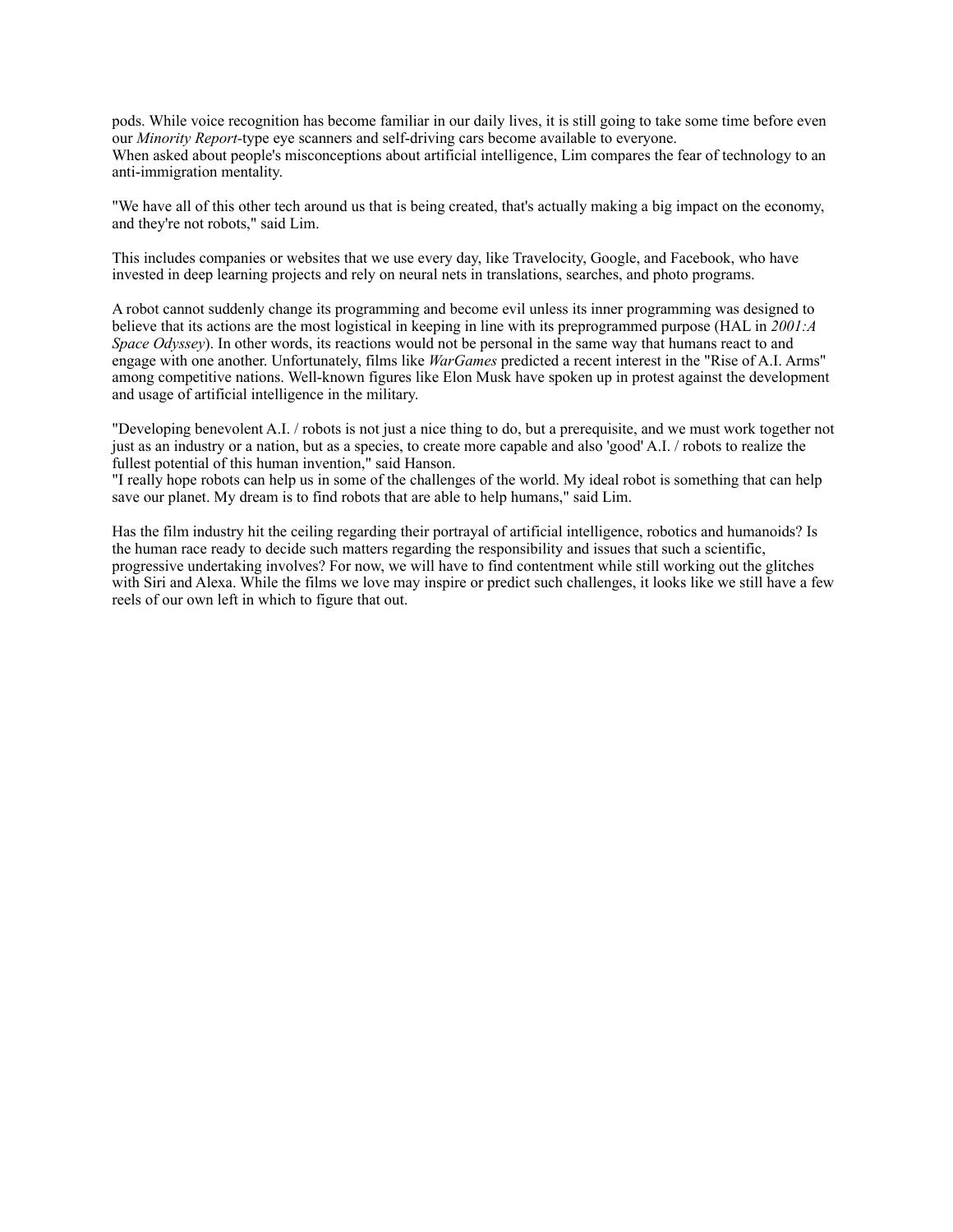#### **Why Wonder Woman's Success Needs To Wake Up Hollywood To Other Roles For Women In Filmmaking**

Erin Coughlin | June 10, 2017 | The Gal About Network

Right now, everyone is celebrating the success of **Wonder Woman** for a lot of reasons. It is the first film directed by a woman to both gross over \$129,350,709 and surpass the Bechdel test – that's a lot of long over due girl power at the box office.

It's great to see that more awareness is being brought to female filmmakers in the entertainment industry and that Hollywood is crawling it's way back to featuring – and even creating more- strong, female driven films while attempting to treat the women in front of the camera as well as behind the scenes with more equality.

**However, despite this new call to action and awareness of women in film, I can't help but feel that a lot of women are being shortchanged both at the box office and on the set.** Over the past few years, a lot of attention regarding equality in Hollywood and the entertainment industry has remained focused on two primary roles: **female directors and actresses.**

As a filmmaker and writer with experience both behind and in front of the lens, it feels that a great percentage of women are still being ignored. In the media we hear about more opportunities for female directors and equal pay for actresses. Jennifer Lawrence was among the many stars who voiced a need for equal pay and international groups such as the Film Fatales organize awesome events and opportunities to nurture female directors. **But let's be honest, that's where the conversation and debates appear to end.**

No one seems to talk about the other hard working female artisans who work – or try to find work- in the other areas of film production. While director Patty Jenkins managed to blow audiences away with her modern take on our favorite golden lasso carrying superhero, **it is also worth noting that the film was penned, shot, edited and even scored by men**. While screenwriter Allan Heinberg of Gray's Anatomy produced a fun and fantastic script, one still hopes to see more female screenwriters (besides favorites like Diablo Cody and Sophia Coppola) be given the opportunity to **pen new, strong scripts that are not merely "band aids" aka reboots or remakes of films originally created for male actors just to appease modern audiences**.

If the entertainment industry is serious about embracing this sense of equality, then we need more people to speak up on behalf of creating more opportunities for women in all aspects of filmmaking- from screenwriters to cinematographers all the way down to production assistants.

Luckily, Jessica Chastain (Freckle Films) and Geena Davis (The Geena Davis Institute On Gender in Media) are among a handful of actresses who have recently started new organizations to help generate more opportunities for female and diverse filmmakers – which is a hopeful place to start. Modern audiences want broader, more diverse forms of storytelling.

Perhaps the success of Wonder Woman will help wake Hollywood up to the full extent of success (or at least profit) the entertainment industry faces if they procure more important roles for women on every level of production and adapt their storytellers to reflect the diversity that their ticket holders crave.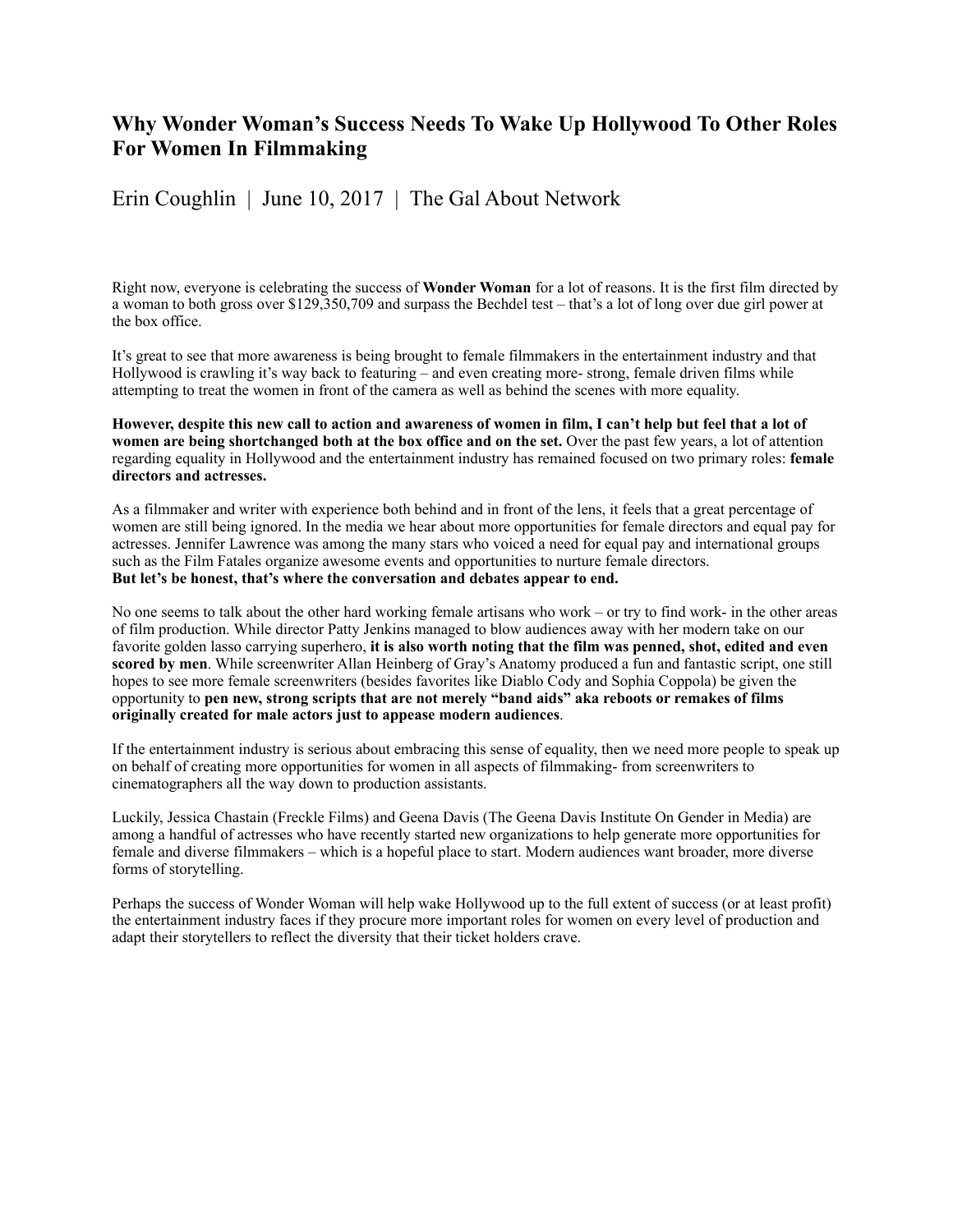## **Lev Grossman On Writing And The World Of The Magicians**

By Erin Coughlin | December 30, 2015 | The Surge

Fans of the best-selling series, **The Magicians** can look forward to seeing their favorite characters on television in the New Year. For author Lev Grossman, it has taken years of hard work and passion to create an original, magical world loved by so many readers all over the world.

"I knew I always wanted to be a writer. Both of my parents are writers so it took me a little while to get up the nerve to say 'You know what, I want to do this too.' As a kid for a long time, it was like 'this is something my parents do like drinking and smoking.' So it took me a while to go into the idea that I could try to do this too," said Grossman.

Originally a biochemistry major, Grossman realized his calling to pursue writing during his freshman year of college after reading *Miss Dalloway*.

"When I read Mrs. Dalloway, not only did I love it and appreciate it as a masterpiece (and I still think it's the greatest novel of the 20th century), I felt like I understood how it worked. I thought, 'Oh my God, I can see what she's doing' and I thought I could feel for the way she was setting up these giant motifs and shifting points of view. I thought 'I understand this. Maybe I should try. Maybe I could try to do something like that too. But like, 1000 times as good.' It was a moment where I felt like I found something that I had an intuitive understanding of," said Grossman.

Fifteen years and three books later, Grossman started working on *The Magicians* series. It

took five years to write the first novel, *The Magicians*.Two years later he finished the second title, *The Magician King* and three years after the sequel, the third book, The *Magician's Land* was released.

"I'd written three books already and I was proud of them. I'm still proud of them, but I didn't feel that I had found my voice as a writer. I thought, there's something that I really want to say that's on the inside and it's not getting onto the page. I thought hard about what the greatest, most important and most informative experience I ever had was. I kept coming back to *The Lion, The Witch and The Wardrobe*. I thought the way that story worked, it transported me like nothing else. But I also thought, I'm 35 and the things that worry me and concern me are very different from the things that were on my mind when I was eight and read that book," said Grossman.

"I tried to tell a story like that. A story about somebody discovering they had power they didn't know that they had and finding their way into a world nobody else knew existed – but for adults. Using adult language and putting in all the things that adults have to deal with like sex, drinking, depression and all that other stuff. 'Can I tell the kind of story and tell it about my life?' And that was the great experiment of *The Magicians*. As it turned out, that's where my voice was all along. I need to write about magic, the people who do it and I wanted to say what I wanted to say."

Fans of *The Magicians* and viewers looking for a new series about the complex world of wizardry can look forward to the live action show on The SyFy channel in the upcoming New Year. For Grossman, the process of seeing his work adapted for the screen has been both scary and amazing.

"It was initially quite difficult for me to hand over the characters and the world of *The Magicians* to other people to work with. I think if you talk to the show runners they would back me up on this. I did some kicking and screaming but at the same time, like I said, writers don't talk to other people. You're not that used to collaborating and obviously you get feedback, but basically you're running the whole show. Writing is not a collaborative medium. You do the voices. You dress the characters. You decide how everything goes," said Grossman.

"TV is nothing like that, you're collaborating with a hundred people at once – including all of the people who are saying the lines. You have to let it go and it took me a little while to do that. That said, it's really exciting. I liked going to the set, seeing racks of costumes, hearing people say the lines and seeing them do the hand motions to cast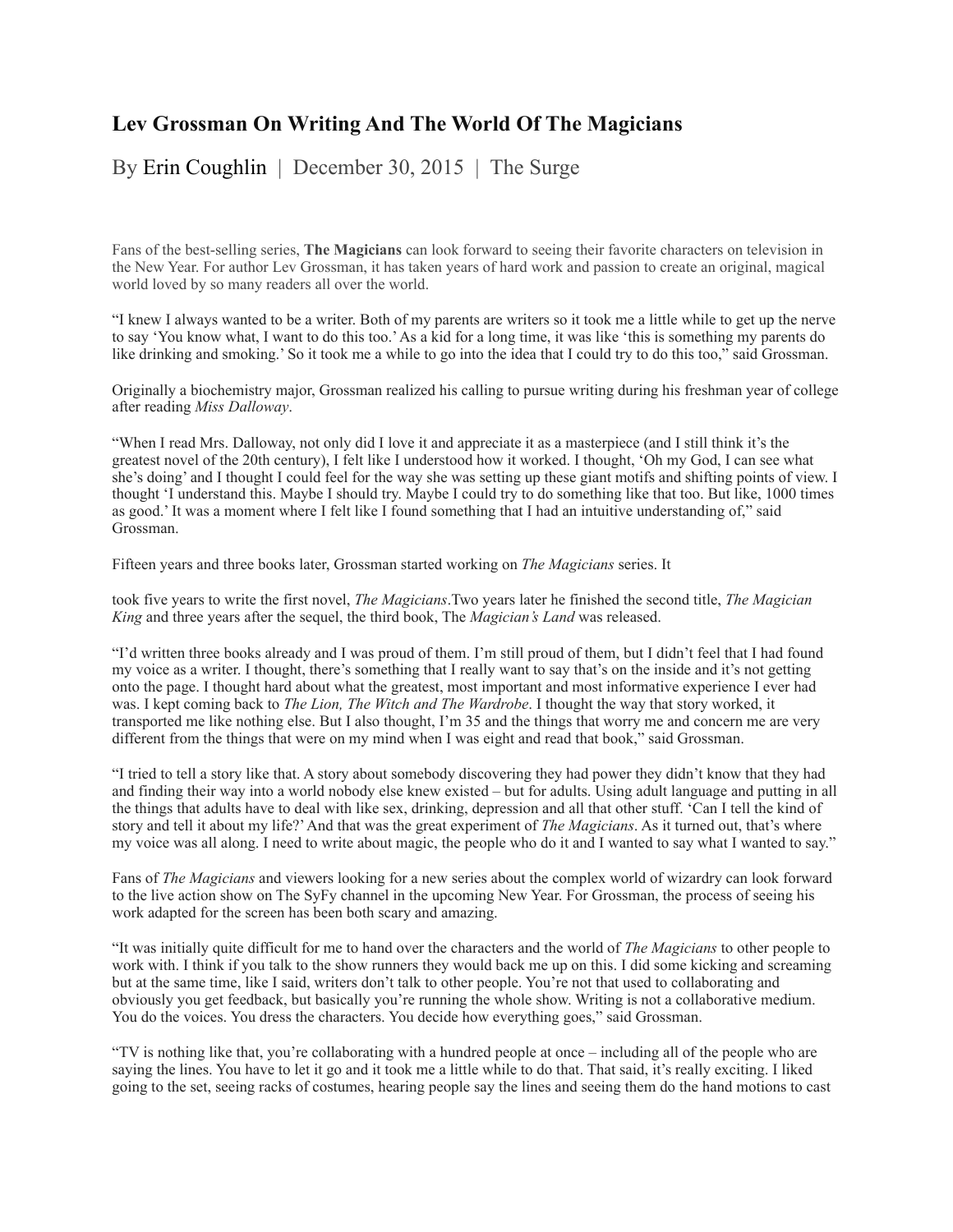a spell. TV does things different from books and it's pretty wonderful to see those things done with The Magicians. That's really exciting," said Grossman.

Sometimes the most difficult part about writing is sitting down for uninterrupted writing time. In addition to his fiction writing, Grossman works full time as the senior editor at *Time* Magazine. Unlike many of his successful counterparts, Grossman doesn't have twelve hours a day to devote to his personal writing.

"I have a job and I have three children. I've never in my life written for 12 hours. I do my writing in 45 minutes on the subway, maybe an hour at lunch, on the weekends or vacation. I fit it in wherever I can," said Grossman.

"I think for a lot of people, especially for people starting out, their experience writing is similar to that. You don't get to put in a full day's work. That never happens. The thing I tell people is that if you don't have a lot of time to be in front of your keyboard, spend that time thinking about your book. If you have to walk 20 blocks just take 20 minutes to go over in your head what you're writing, what you're doing and what's coming next so that when you sit at the keyboard you are ready and you can start typing right away. For me, a lot of writing is going on when I'm not at my keyboard. I'm just walking around living my life. I'm writing in my head."

For Grossman, social media has played an enjoyable and significant role in connecting with his audience. By developing an online platform he has become more accessible and familiar to his readers. This has also enabled him to show that despite his author bio, Grossman was not an outsider trying to jump on the Harry Potter bandwagon.

"I got on Twitter initially because I realized that they (the readers) didn't know who I was and the ones that did had gotten the wrong idea of who I was," said Grossman.

"It was really important for me to get on Twitter, to surf and go to conventions. To talk to people. To give people a sense of the kind of person I was – which is: I am a nerd with low self esteem just like everybody else and that's where these books are coming from."

Grossman hopes that his readers find his stories both fun and entertaining. The Magician series also answers unaddressed issues that other series do not, including depression, life after graduation and the difficulty of being a wizard in your twenties.

"The first thing I want is for them to have a good time. I want the books to be just fun and entertaining before anything else. A lot of people who have had experiences with depression come away from the books saying, 'Yeah, I recognize some of that. That's something that I've struggled with that I haven't seen written about that much.' So I feel good when people who have dealt with depression find something special in the books," said Grossman.

"People often wonder where do people go after they graduate from Hogwarts? They have the whole rest of their lives ahead of them; what's that like graduating from the school for magic, having those powers and having to figure out what you're going to do with it? We don't hear about the lives of wizards in their 20s and I imagine that some of them have quite a difficult time."

For those pursuing a career in writing – let alone completing an entire novel – the task can feel overwhelming. Grossman generously offers honest and re-assuring advice to aspiring writers.

"When you read a novel, it looks like the person who wrote it knew what they were doing the whole time. Everything is just pieced together neatly. There's a sense of intention and confidence that runs all the way through the book, like they know exactly what kind of story they wanted to tell and what they wanted to create," said Grossman.

"The experience of writing a novel is very different. You lose your way and find your way again every day. Every day you come to a point where you say, this is ridiculous I can't write a novel and in particular, I can't write this novel. You push through that and eventually you find your way back to it, but not before all these alarm bells are going off in your head saying 'whoa you got to stop because you're in way over your head.' Everybody writing a novel is in way over their head. I wish somebody told me that because it's really hard to push through it and to keep going."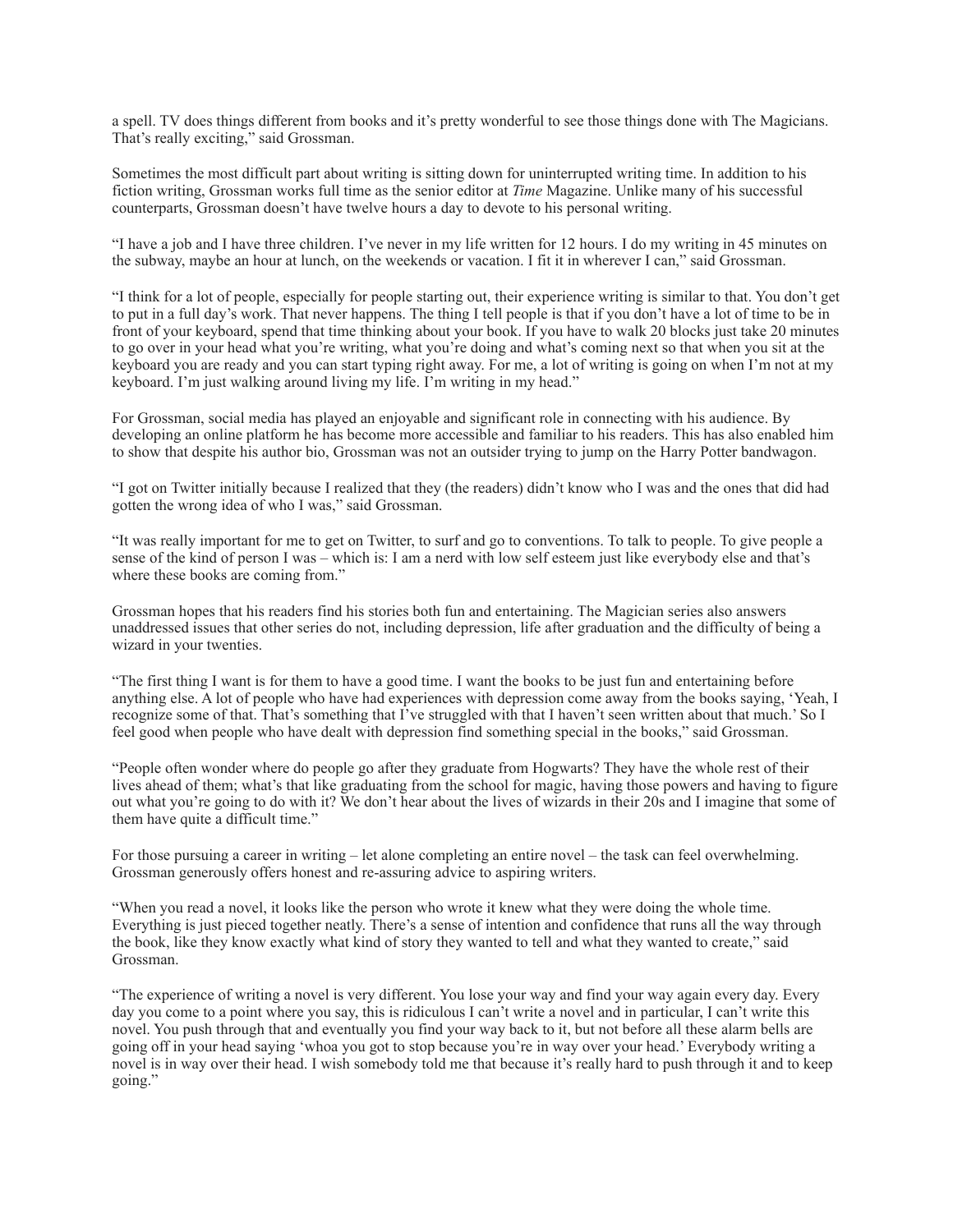Some of the key relationships that contribute to Grossman's successful writing process include working with his agent, wife, and a group of ten to twenty beta readers.

"The person I work closest with is my wife who is an English professor and a novelist. I wish my readers consisted of many copies of my wife but sometimes you need a stranger to read your book to get a clear sense of what's happening with it. I do have beta readers but they come in very late in the process. I show my agent my work. She's an important reader for me," said Grossman.

In addition to his writing, Grossman is on the Board of Directors for The Electric Literature Series, an organization that explores new ways of storytelling and in particular, digital storytelling. Coincidentally, our conversation took place on the same day that the Shortlist for the National Book Award was released.

As both a novelist and a book reviewer for Time magazine, Grossman discussed and recommended other authors worth looking into.

"Kate Atkinson (*The Jackson Brodie Mysteries*). I think she's stunningly gifted and has written some of the best books in this millennium, particularly her last two, *Life After Life* and *A God In Ruins*. Rainbow Rowell's new book *Carry On* is very good, very smart, emotionally raw and romantic. I also like Paul Murray (*The Mark And The Void*)," said Grossman.

After spending the past 10 years working in the world of The Magicians, he is excited about and hard at work on a new novel. While Grossman plans to focus on his writing and trying to keep public appearances down, he is set to make an appearance at The Hong Kong Literary Festival.

"I never imagined *The Magicians* would take me to Hong Kong," said Grossman.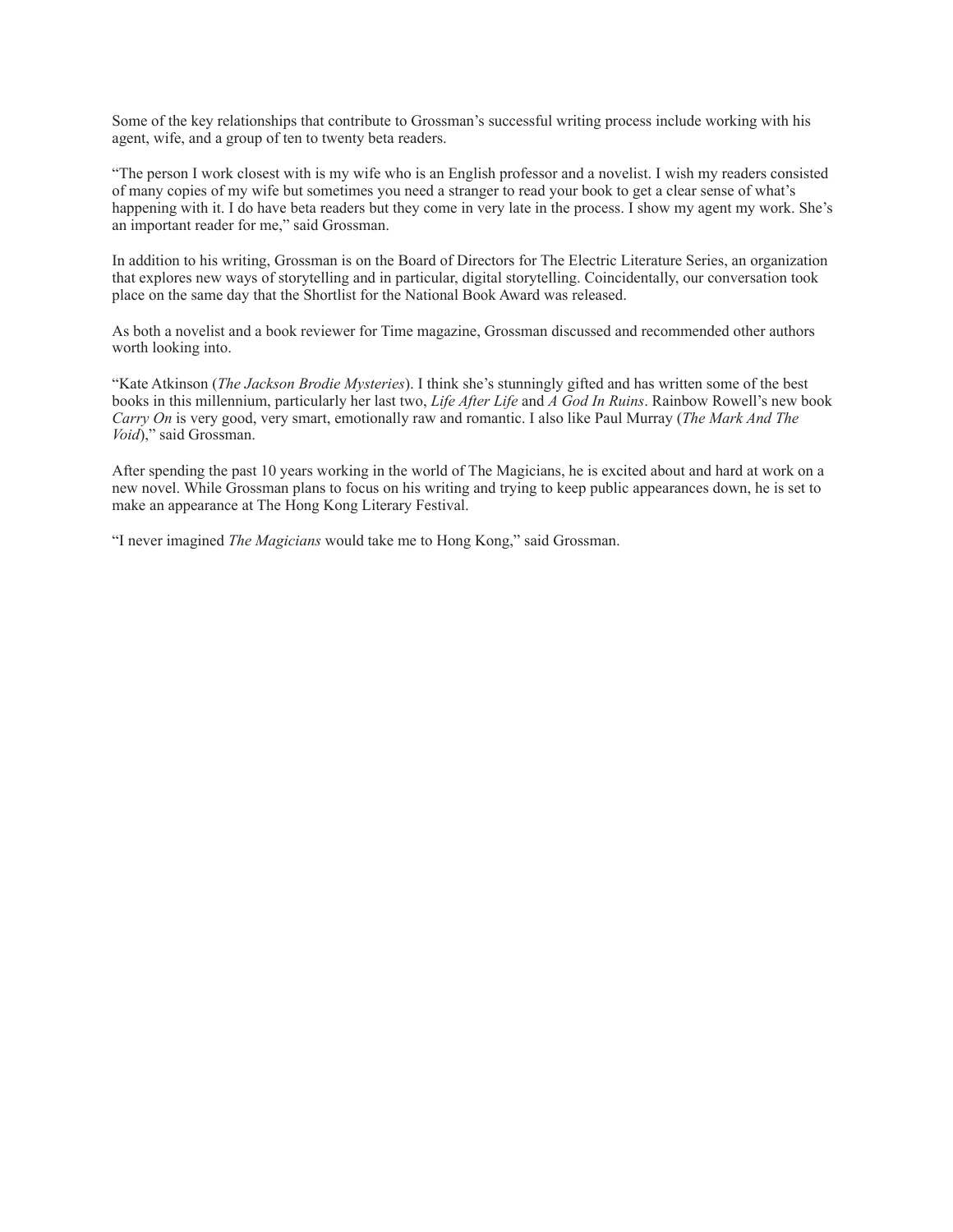## **Deborah Harkness On Writing The Best Selling All Souls Trilogy**

By Erin Coughlin | June 10, 2015 | The Surge

By combining multiple genres with fantastic, original characters, bestselling author Deborah Harkness has successfully created a new series enjoyed by readers of all ages, all over the world. *The All Souls Trilogy* consists of three gripping novels, *The Discovery of Witches, The Shadow of Night,* and *The Book of Life*.

The series revolves around the incredible adventure of a young scholar and witch, Diana Bishop, who uncovers a bewitched manuscript in Oxford's Bodleian Library. With the assistance of an intelligent and brave vampire, Matthew Clairmont, she unlocks a great, supernatural mystery.

"I was traveling in Mexico and saw an airport bookstore display that featured dozens of books about supernatural creatures. I wondered if there really were all these extraordinary creatures living alongside us, what did they do for a living and how did they date? *The All Souls Trilogy* began as an answer to that question," said Harkness. "And while I did not know this would be a trilogy, I always knew it would be a story in three parts. The length dictated it needed to be in three bindings, as well."

Because the series successfully combines elements of the supernatural with interesting historical events and figures in an exciting way, it continues to draw the attention of readers across multiple genres.

"As a history professor, I believe that the past is meaningful and relevant to the present and future. Once I figured out what witches, vampires, and demons did for a living, I focused on how to share my belief in the value of knowing what happened in the past through the story of Diana and Matthew and Ashmole 782," said Harkness.

Readers can also enjoy knowing that the significant settings frequented by their favorite characters are based on real locations both in the United States and abroad.

"Nearly all of the locations in the books are based on real places that I've visited at some point. So the Old Lodge is based on Speke Hall outside Liverpool, which I moved to Woodstock. Sept-Tours is based on Chateau Dauphin in

Pontgibaud in the Auvergne. The Bishop House is based on a house one of my ancestors built in the 18 th century."

Compared to his literary predecessors, Matthew Clairmont is a very different and unique

vampire. Inspired by a real life historical figure, this romantic leading character has earned fans worldwide with his intelligence, charm, distinguished habits and thorough, equally intriguing history.

"My inspiration for Matthew Clairmont was a sixteenth-century poet and spy named Matthew Roydon who was friends with an extraordinary cast of characters including Walter Raleigh and Thomas Harriot. I met Roydon while writing my master's thesis, and it was a challenge to find out much about him though he had very famous friends and was a published author. So I took what little I knew about Roydon—he liked artists and philosophers, he was interested in science, he was a spy—and followed those threads into the present and imagined what kind of man he would be today. The result was Matthew Clairmont."

As a reader, it is often possible to get a feeling that an author enjoys their characters and story. This connection with her readers is present in both their responses in person and even online. The characters resonate with and are beloved by avid readers all over the globe.

"I'm particularly fond of my characters, complete with quirks and foibles. They feel like real people to me, and I like to think that comes across on the pages of the books."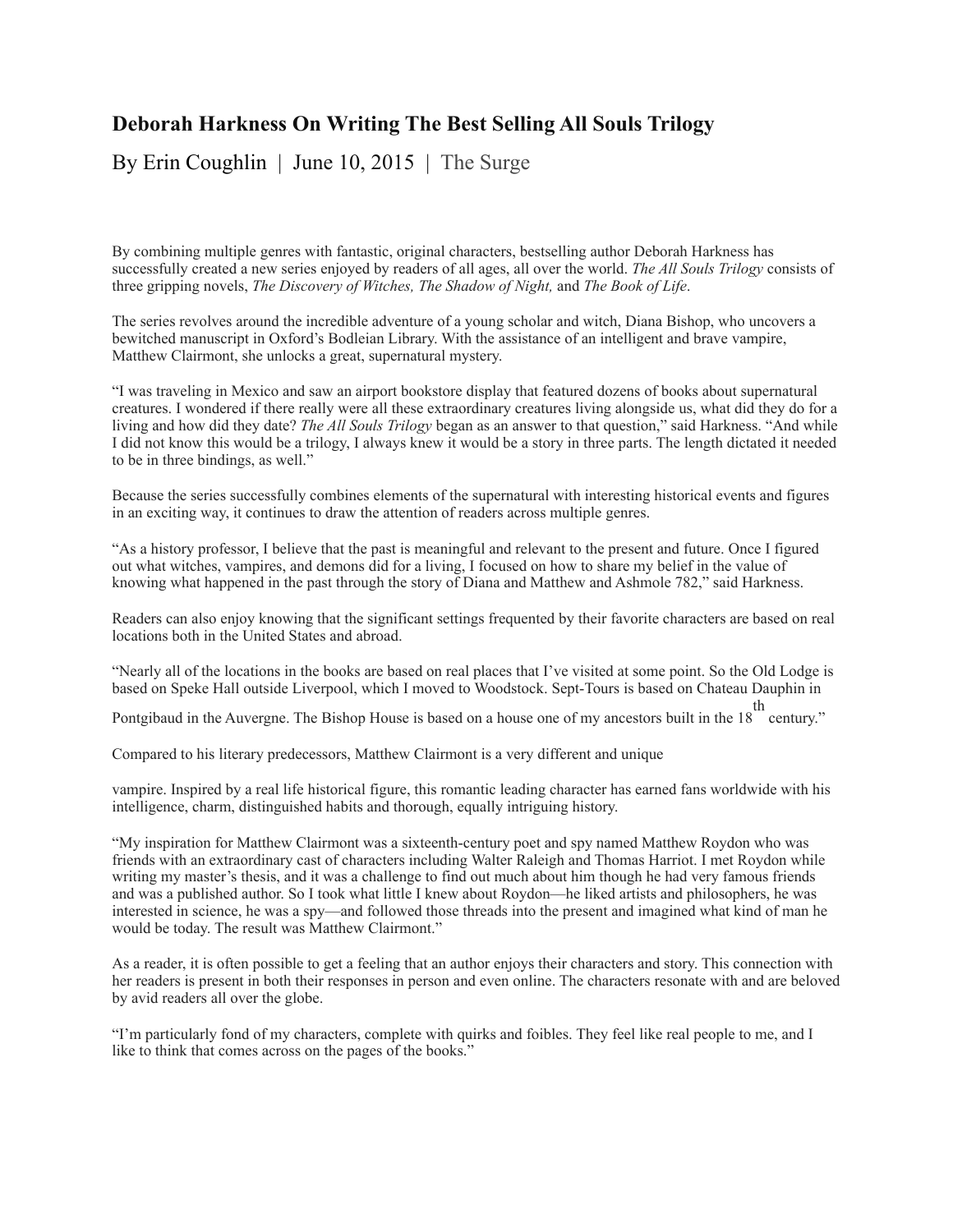Harkness has found the entire experience rewarding and her fans generous. From creating crafts to forming online petitions to persuade film studios to cast their favorite actors in the lead roles, fans have openly expressed great enthusiasm for the series.

"I am always amazed when the books have inspired my readers' creativity. Candles, jewelry, clothing, craft projects, cookies, and cakes—I've seen all kinds of things produced by my readers and it makes me very happy. The thing I enjoy most is meeting readers. I love talking to them about history, about the themes in the novels, and about how books and reading have made an impact on their lives. It is a real privilege," said Harkness.

Fans can anticipate *The All Souls Trilogy* being adapted for the screen, as it is currently in development over at the BBC.

"During development, a great deal is happening behind the scenes in terms of a vision for

the program, agreeing on the structure of the show, thinking about writers, writing drafts, and more. Unfortunately, none of it can be divulged. You will have to stay tuned!"

In regards to new projects, Ms. Harkness is currently focusing on her teaching at University of Southern California.

"I do occasionally get ideas for new projects and new novels. Like the television business, however, everything is strictly "in development" at the moment—which means it is in far too fragile a state for me to talk about it."

The one piece of advice Harkness suggests to aspiring writers is to keep writing. "Write. Every day. That's what writers do."

For more information on The All Souls Trilogy, upcoming author events, Deborah's blog and more visit [http://](http://deborahharkness.com) [deborahharkness.com.](http://deborahharkness.com) The last book in the trilogy, *The Book of Life,* is now available in paperback.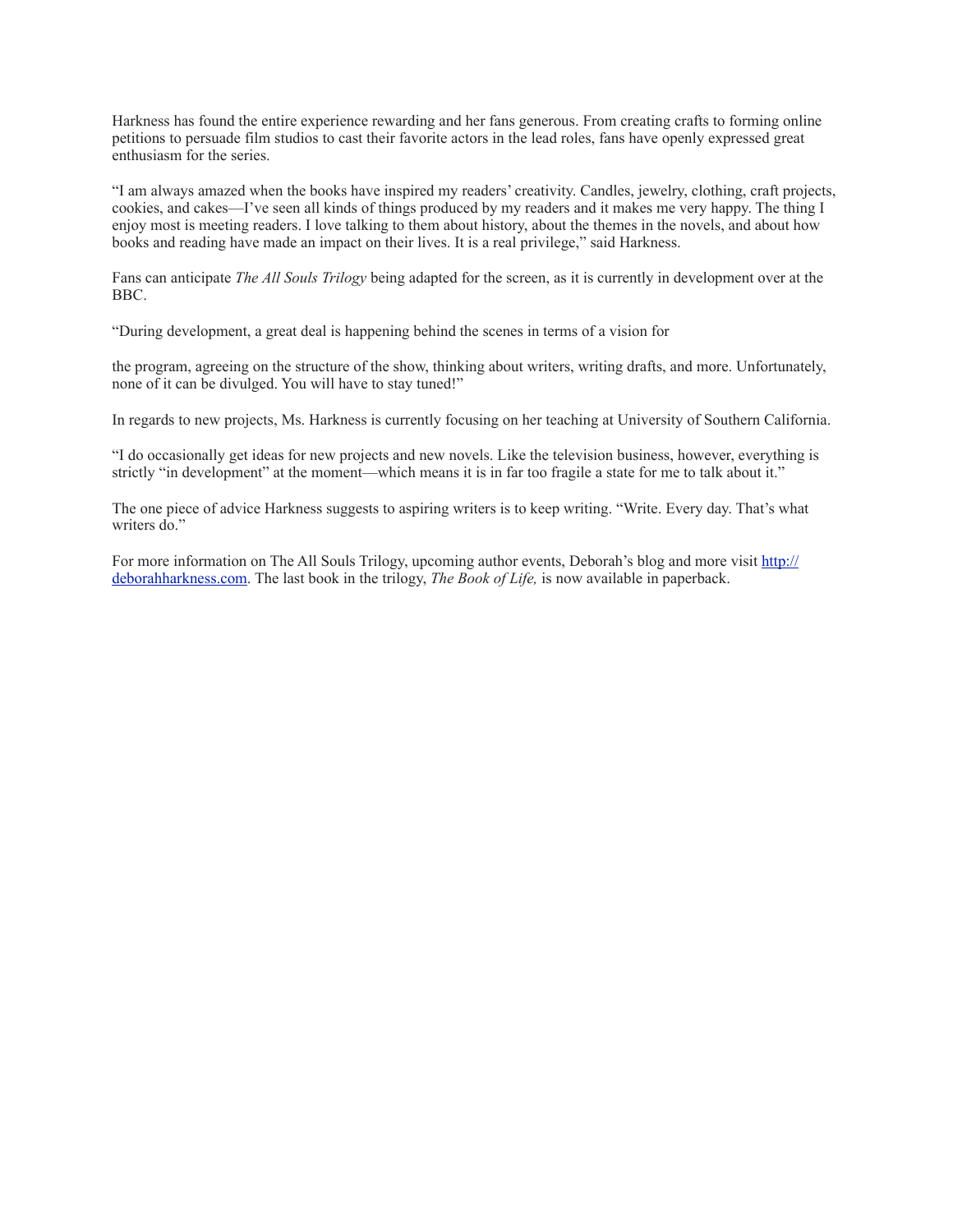## **Female Directors Push Horror Genre Barriers**

By Erin Coughlin | October 24, 2014 | The Surge

Over the past few years, there has been a surge of women directors taking on what has socially been seen as male dominated area of the film industry — the horror genre. Los Angeles based filmmaker Jessica Cameron is among many of the new successful directors, actresses and writers to step forward and create original, award winning thrillers.

"We've always seen female characters in horror films, which is why it's even more shocking to me that people are surprised that there's someone (a woman) behind the camera because we're often so prominently in front of it," said Cameron.

A veteran horror filmmaker, Cameron is about to embark on a new, ambitious cross-country filmed project. For the next two months, Cameron and a core group of nine filmmakers will shoot two new feature length movies and a new documentary at the same time.

Jessica will be directing the feature film *Mania*, along with *Kill The PA*, a behind the scenes documentary about the filming. Mania, part inspired by Cameron's personal life and her love/knowledge of the genre, is a cross between *Henry: Portrait Of A Serial Killer* and *Thelma and Louise*.

"The core of this story is a beautiful love story. I didn't want to produce it and have someone else direct it, because as someone in this industry, there is nudity in the film. I didn't want it to become gratuitous or sensationalist because it's there with purpose. A lot of the times, men don't use it to further the plot. The story is new and fresh on a social level. It isn't something that we've seen before. I decided to direct this to tell the story, as it's currently written & hope that I can add a stronger focus on plot and characters," said Cameron.

th

Her first film, *Truth or Dare*, has recently won it's 30 award after having runs in both the American and Foreign marketplace. It has been accepted and praised in cities all over the world including Bruges, Ireland, London and Australia.

"The horror genre overseas is so much ahead of the curve," said Cameron. "Overseas they celebrate, rather than judge. They're more willing to get people involved and know about it. It's all about the movie for them. Is it good or new? They're more excited that you were a woman who made a movie. It's interesting to see the difference in the emphasis of what you are doing depending on where you are."

While much of the press focuses on prominent and established male directors, it is important to shift focus and acknowledge that a large majority of horror fans are in fact, women. From America to Australia and even Laos, female filmmakers are taking the reins of directing the horror genre.

Jen Soska and Sylvia Soska are a sister filmmaking team from Canada known for fighting to make films that take the genre in new, exciting directions.

"They're the ones that are the loudest and getting the most press; pushing the genre forward," said Cameron.

The most supportive film festivals for female directors are known for having screened the Soska sister's previous films. "Singlehandedly, they have pushed the door open for women horror directors," said Cameron.

Other directors to keep an eye on include Jennifer Kent (*The Babadook*) and Jennifer Lynch, (daughter of Oscar nominee David Lynch), who after directing films (*Chained*, *Hiss*) is preparing to move to television.

For more information , visit [www.jessicacameron.com](http://www.jessicacameron.com).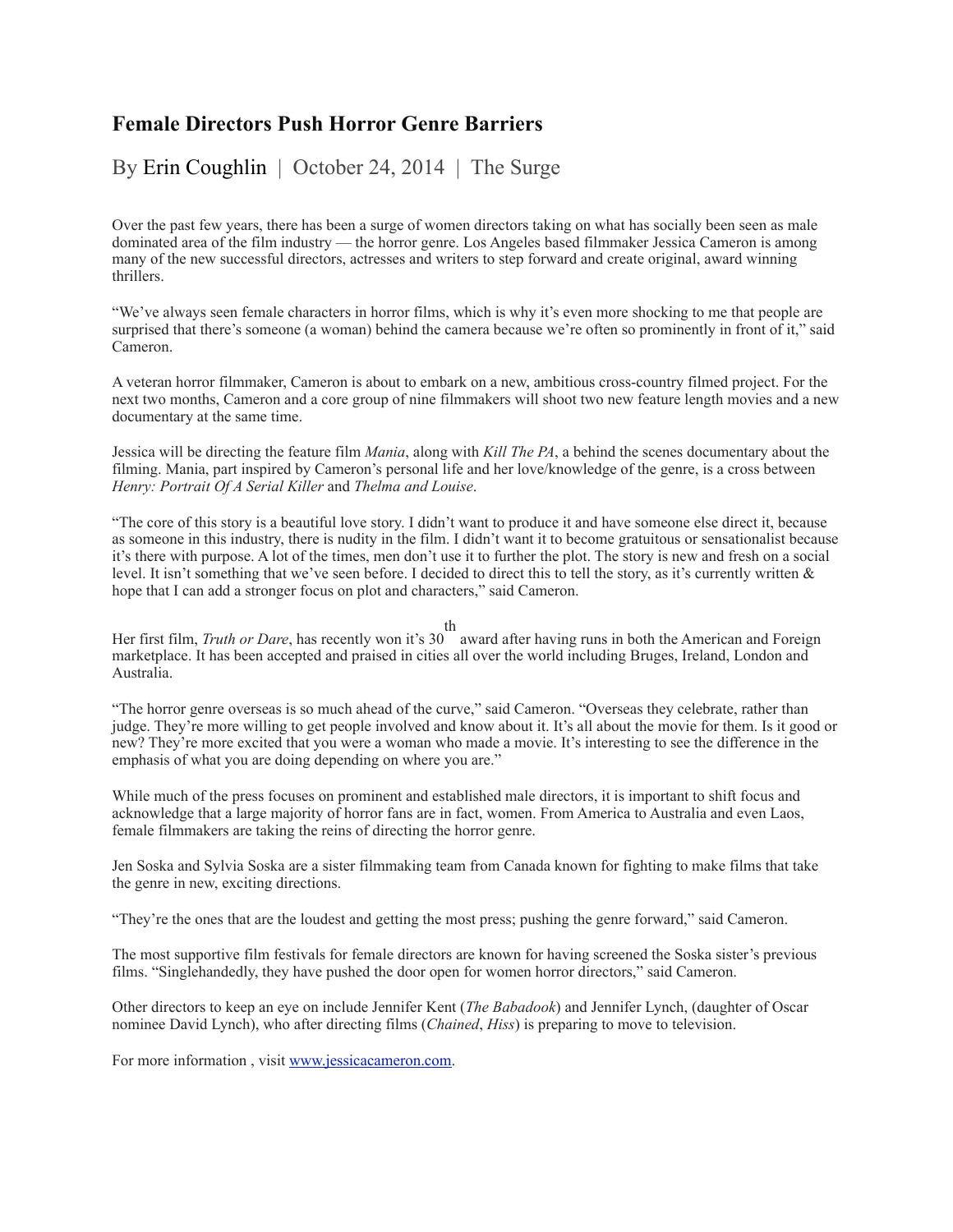## **Executive Producer On The Big Bang Theory Asks: Does Santa Exist?**

By Erin Coughlin - December 21, 2015 | The Surge

For the past 8 years, Eric Kaplan has become well known for his work as the Executive Producer for the hit show, *The Big Bang Theory*. His new book, **Does Santa Exist: A Philosophical Investigation** is sure to delight fans of the show and readers everywhere with its humorous and logical approach to thought-provoking subject matter.

Kaplan became inspired to write the book when another parent cancelled their children's play date due to an unexpected reason. Initially, the children were scheduled to visit a nearby zoo where there would be reindeer for the holiday season. The mother cancelled their play date because she feared this would lead to an awkward conversation between her child who did believe in Santa Clause with Kaplan's son, Ari, who did not.

"I found this pretty weird because I thought, Santa does not exist. My son does exist, so why has she sacrificed her son's relationship with someone real so that he could have a relationship with someone who wasn't real," says Kaplan.

This unique request of the other parent prompted Kaplan to reflect on the situation in more depth.

"If you go to another culture and they say, 'Well we believe in Krishna,' why would I think someone was an idiot for not believing them in my own culture. I certainly can't prove that Santa doesn't exist. It's okay to say I've never seen him because there's supermodel Bar Refaeli, and I've never seen her. If I went to the North Pole I wouldn't find him because frankly I'm not a polar explorer, I'd probably die. If I survived, much less came back with an inventory of everything that's up there – even if I had scientific equipment, he is supposed to be magical, so who is to say that he doesn't have the ability to erase from my mind that I've even met him. It's not clear how you could prove to someone that believes in Santa that he doesn't exist, so maybe I should take a step back from saying that he doesn't exist," says Kaplan.

Throughout the book, Kaplan also addresses mysticism, theoretical and practical rationality, internal contradictions, and even The Kabbalah. He also includes humorous and insightful analysis of the famous Monty Python cheese sketch, Sarah Silverman jokes and a scene from *The Big Bang Theory*. Complete with Edward Gorey type illustrations, the book uses logic, mysticism, and humor to resolve various paradoxes in an original way.

"I discussed the different paradoxes of the two forms of rationality including Newcomb's rationality and this whole notion of there are certain things that are good for us, but if we try to get them by fighting, then we might not be able to get them. For example, being spontaneous. You could say if I come up with a plan to be more spontaneous there's something self-defeating about that — that I will end up not being spontaneous because I'm planning it and yet, we can still say that spontaneity is a good thing," said Kaplan.

For Kaplan, studying and writing about philosophy has been a life-long passion. Although his main interest in college was studying Buddhist Philosophy and Western Philosophy, he majored in comparative religion. Kaplan worked for Spy Magazine and The Harvard Lampoon before attending grad school, where he originally planned on becoming a philosophy professor.

"I was tempted by the larger audience. To tell you the truth, I liked the idea that I could write something that people would see. I was actually offered a job on *King Of The Hill*, but I couldn't take it because the students had final exams," said Kaplan.

Kaplan followed the blunt advice of the show runner to give up philosophy and pursue his

interest in writing full time. After deciding to move to New York, he ended up getting his big break at *The Late Show With David Letterman*. Kaplan ultimately ended up quitting *The Late Show* to take a job writing for the hit show, *Futurama*. After about five years of jumping between various writing jobs, his friend Bill Prady, a computer programmer turned writer invited him to work on *The Big Bang Theory*.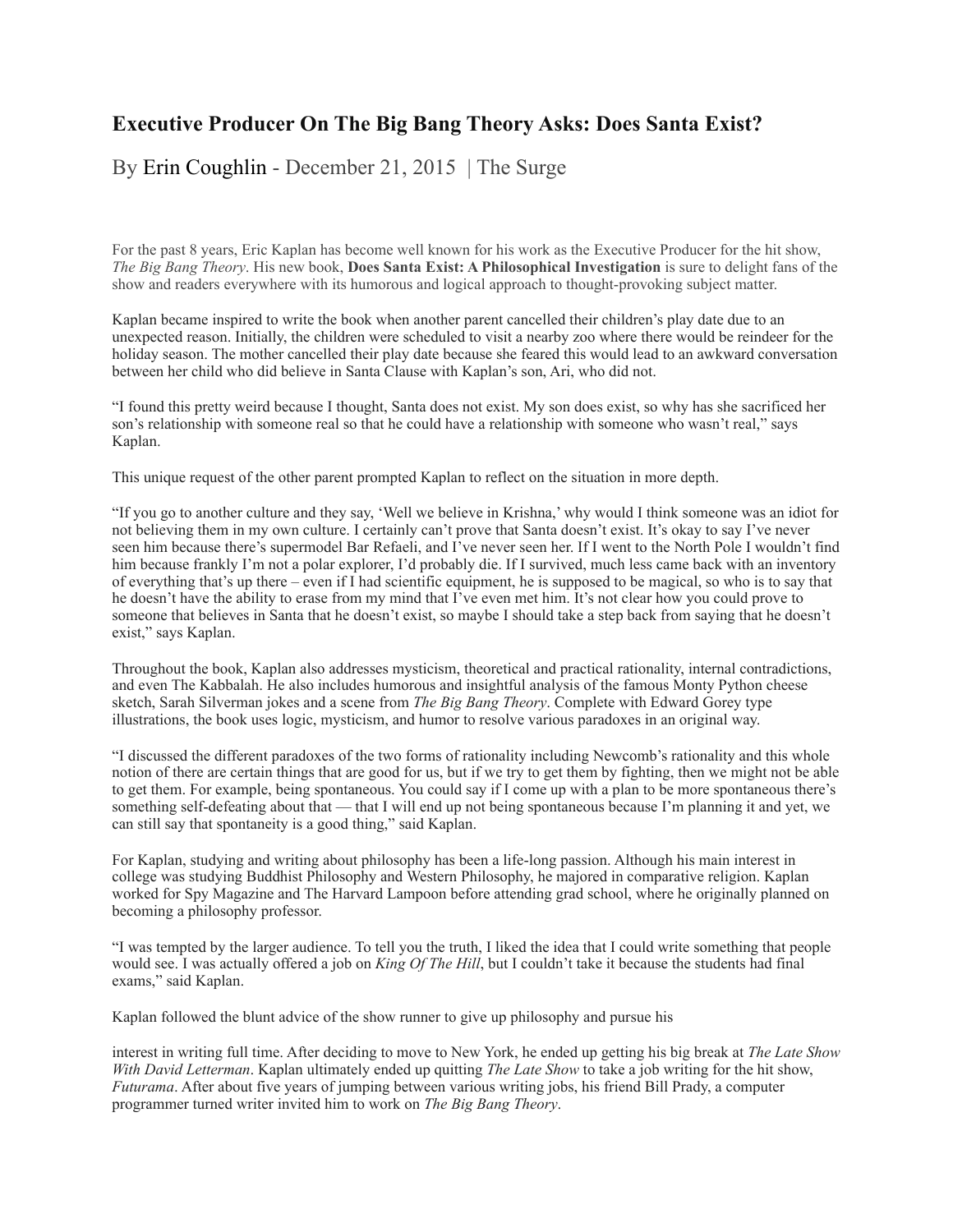"Prady talked with legendary TV producer Chuck Lorre about all of the weirdos in programming and they decided it would be a good show. At some point they realized it would be better if they were physicists who write on whiteboards instead of being hunched over computer screens. I think there's also the feeling that it's always good to write about people who care about something. There's something special about people who care about understanding the universe as opposed to those who just want to get rich by developing an app," said Kaplan.

"There's always that aspect of something interesting when you're jumping into the dark. We started filling in the worlds of these characters and it seems to have led to the development in the global nerd pride. People are proud of the fact they are nerds. Culture has changed. Nerds are more socially acceptable and *The Big Bang Theory* has had a positive influence of that fact and a response to that. It gives them a chance to look at themselves being successful on TV and many of the nerds love that. Although there are some nerds who do not because it takes away the specialness of being a nerd," said Kaplan.

For those unfamiliar with the behind-the-scenes reality of working in television, the daily life of a script writer is jam packed with various responsibilities including staff meetings, reading sessions on set, and re-writes.

"I get up and get to my office right at 9:30 a.m. and then there's a light meeting with the other writers of *The Big Bang Theory* to write the scripts. Then we also go down to the stage where the actors are putting on the script that we wrote. We see what works, what doesn't work and rewrite it. On Tuesday evening, we bring in a live studio audience. They watch it and we see what they laugh at what they don't laugh that. Then it's edited and that's what you see on your TV set," said Kaplan.

As Executive Producer of The Big Bang Theory, Kaplan engages in writing and rewriting the script, which takes about nine hours a day. Not counting sleep, this leaves him with 17

hours available for participating in other activities.

"I'm a dad and husband with responsibilities to my family. Then I have to take care of my health, run errands etc. Then what's left over, I use for my other creative projects. So I did a puppet show for a while. I did an episode of *The Simpsons* and then I wrote this book, so I usually have enough time to keep some of the creative pot stirring," said Kaplan.

The show films 24 episodes a year, leaving the cast and crew with a six-week hiatus in April and May. During this time, the actors go off and make movies. Kaplan used his time off to focus and write a majority of the book.

"I wrote the book during one of my hiatuses, although I wrote during and afterwards as well. Sometimes I get up really early in the morning and get in a couple of hours of uninterrupted work before I go to *The Big Bang Theory* or before taking my kids to school. The only drawback is that I go to bed super early. I just try and find the time and not waste too much time when I do have the time," said Kaplan.

After 20 years of comedy writing, the transition of going from scriptwriter to published non- fiction author has been a unique and fun challenge for Kaplan.

"Writing a book is a bit like talking to an imagined individual friend, almost like talking to myself so the book is much more intimate in that sense. TV is supposed to be performed for a group of people. It's a little less of a shot in the dark so to speak because I feel like I'm able to take certain risks in a book. I'm writing it alone in my room in the middle of the night and the readers' reading alone in their room in the middle of the night. There's a certain kind of riskiness and intimacy. It is a little bit different than when I'm putting on a show, so it just feels different," said Kaplan.

Fans who enjoy Kaplan's work can visit his online blog, which features additional thought provoking and humorous content similar to the book.

"One of the things that I talk about is various kinds of thought experiments; like if you have a machine that's connected to your brain and if you were to change your brain to any kind of brain that you wanted (e.g. an artist, scientist or warrior etc.) What would you do? Would that experiment teach you anything? Are we, as a civilization,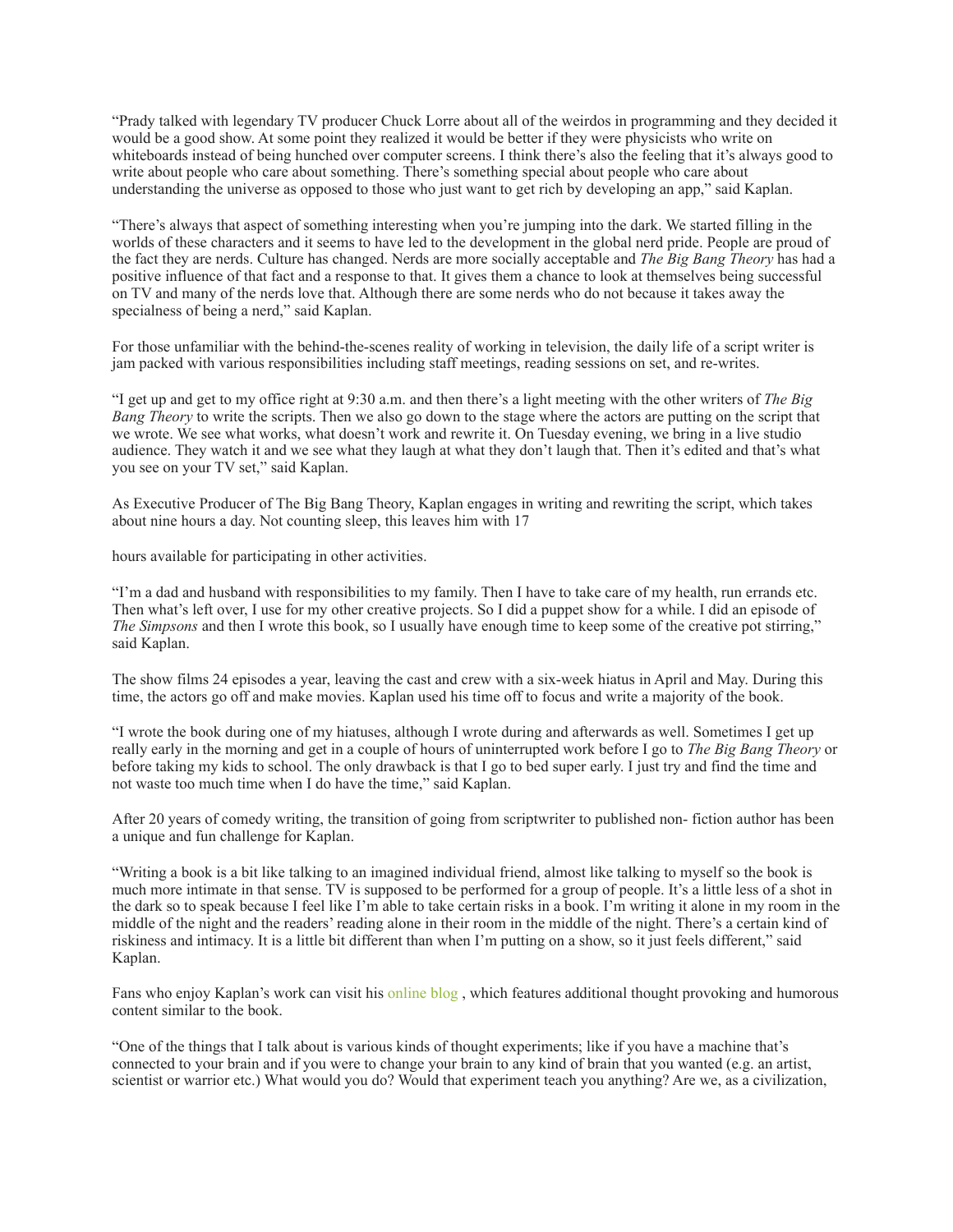doing such an experiment in all sorts of different cultures and subcultures? The blog touches on that kind of comedy and philosophy," said Kaplan.

In addition to his work on *The Big Bang Theory*, Kaplan is currently working on several different projects. At present, he is hoping to bring his first feature length screenplay, *Magical Morons*, to the big screen.

"It's a tale of two stupid friends who steal a spell book. It's a little like *The Sorcerers Apprentice*. They get frustrated at the wizard who made them his apprentice. He doesn't think that they are wise enough for the power of the spells, so they steal the spell book. Of course the wizard turns out to be correct and they get involved in a story which sends them across multiple universes," said Kaplan.

In addition to his screenplay, his latest projects revolve around thought provoking subject matter and the lives of complex, original characters. The first is about a psychiatry researcher who suspects and tries to discover whether or not he is the subject of a big psychological experiment. He is also playing around with a possible contemporary take on the classic Nathaniel Hawthorn story, "Young Goodman Brown" and a separate story, which focuses on cartoon characters.

"They sort of figure out that they are creations, that can they can have their own programming and redraw themselves and discover the consequences of that," said Kaplan.

When asked if he could do a cross over between *The Big Bang Theory* and any other show on television, Kaplan came up with an exciting and original idea.

"Blue planet is the best show that I've ever seen to show the world the beneath the waves," said Kaplan.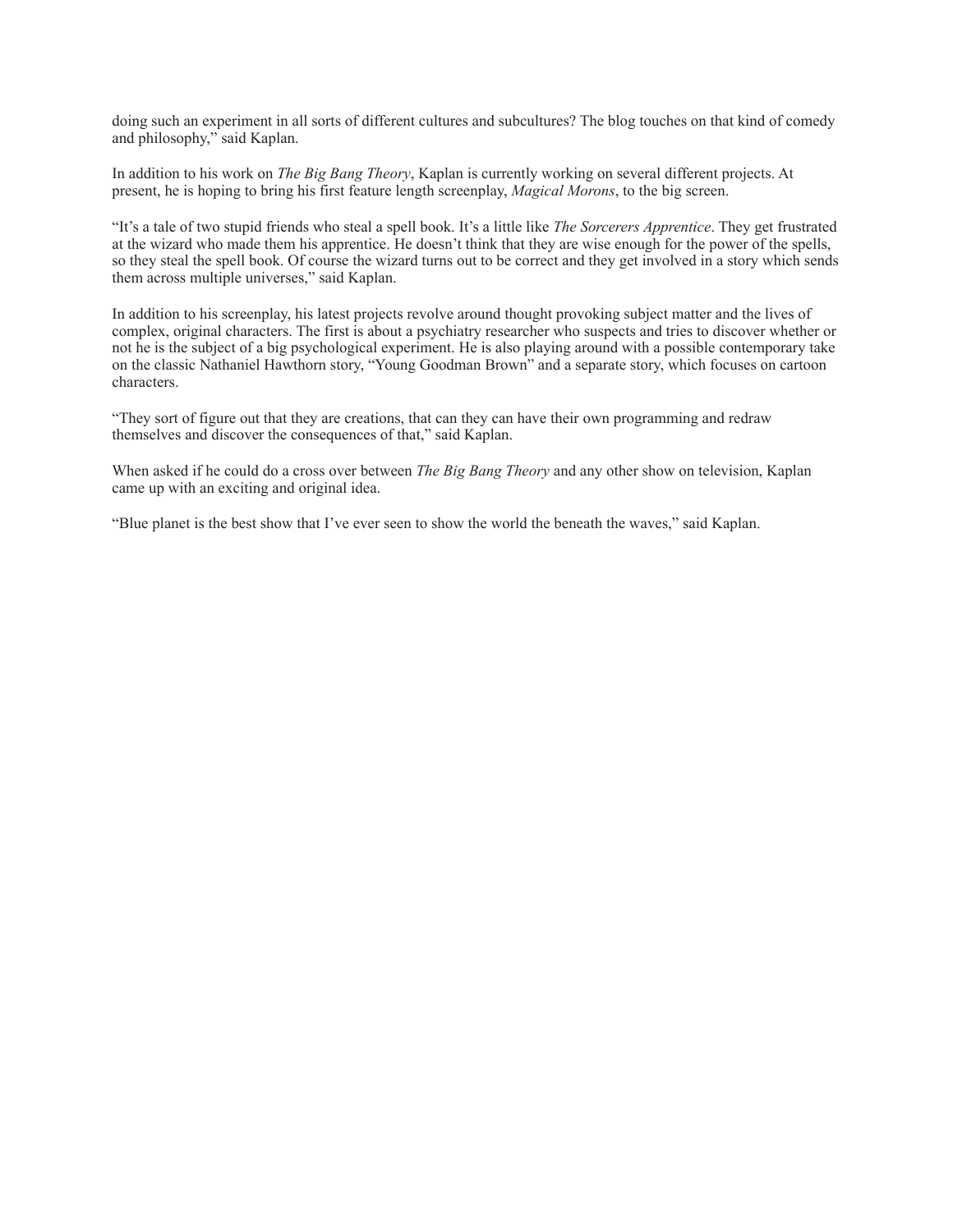## **International Race Car Driver Ali Afshar Starts Production Company**

By Erin Coughlin | December 11, 2015 | The Surge

Most people are lucky if they get to pursue a singular dream.

**Ali Afshar** gets to combine his two gifts and passions every day as both a professional actor and racecar driver. By combining his vast skills both on screen (*Three Kings*, *Godzilla* and *The Siege, King of Queens, JAG,* and *NCIS*) and on the raceway, Afshar has started to produce entertaining and thought provoking films with his new film production company, **ESX Entertainment**.

"I took a big break from acting when I started racing for Subaru America. I missed the acting world, but I had made so many connections during my racing days that I was in a position where I could make a movie. My love of acting brought me back to acting. My success in the car racing business put me in a position where I had friends who were film financiers," said Afshar.

While professional acting and racing might at first seem like two unrelated careers, there are many similar correlations between the two industries. Over the years, many actors including Paul Newman, James Dean, and Patrick Dempsey have become well known for enjoying the adrenaline rush of driving on a racecourse and appearing on screen.

"I think it's just a natural high. It's not redundant. It's exciting, entertaining and ever changing – going faster between different roles. Both involve a lot of travel and focus," said Afshar. "The first couple of movies I did and the one we're going to do next year with Forrest Lucas are all race car driver movies."

Afshar started making his own films when his friend Jared Underwood, a film financier, offered to help him make a movie. After Underwood introduced him to a movie producer, Afshar went on to make the hit film, *Born to Race*. Afshar then showed the film to self-made millionaire, Forrest Lucas (founder of Lucas Oil Products, Inc., MAVTV, Lucas Cattle Company, and owner to the naming rights to the Indianapolis Colts' Stadium, "Lucas Oil Stadium). In addition to sponsoring 700 race teams worldwide, Lucas became involved with *Born To Race 2* and took on the vital role of both Executive Producer and Chief Financier of ESX Entertainment.

"Lucas is an automotive legend. Mr. Lucas is our inspiration across the board. He's a true rag to riches story. I was born in Iran and grew up on a ranch in California, so it's kind of cool to have this (very American) man who I can see eye to eye on a lot of issues," said Afshar. "He's a very cool very inspiring man."

For Afshar, the experience of working with Lucas is enjoyable and inspiring. Despite their differences in location, they are both very collaborative and involved in the day-to-day aspects of production.

"We're both very involved. If we don't talk every day, we talk every other day. He (Lucas) reads the script. He gives us notes. He does give me a lot of lead way. I'm pretty much the second in command. He's a very cool smart and understanding boss," said Afshar.

ESX Entertainment has successfully produced 5 films in the past 15 months using the same film crew. Their goal is to make and release seven movies in total over three years. Afshar's traditional producer responsibilities behind and in front of camera often include taking on the role of Executive Producer.

"I'm the one who puts the stories together, approves the script, sometimes helps write the script, hires crew, finds locations and making some executive decisions," said Afshar.

There are many advantages to working with the same film crew on different productions. Afshar has worked with director Alex Ranarivelo (*Dungeons & Dragons: Wrath of the Dragon God*, *Evasive Action*) on all five films. The key to their successful collaboration is friendship and understanding.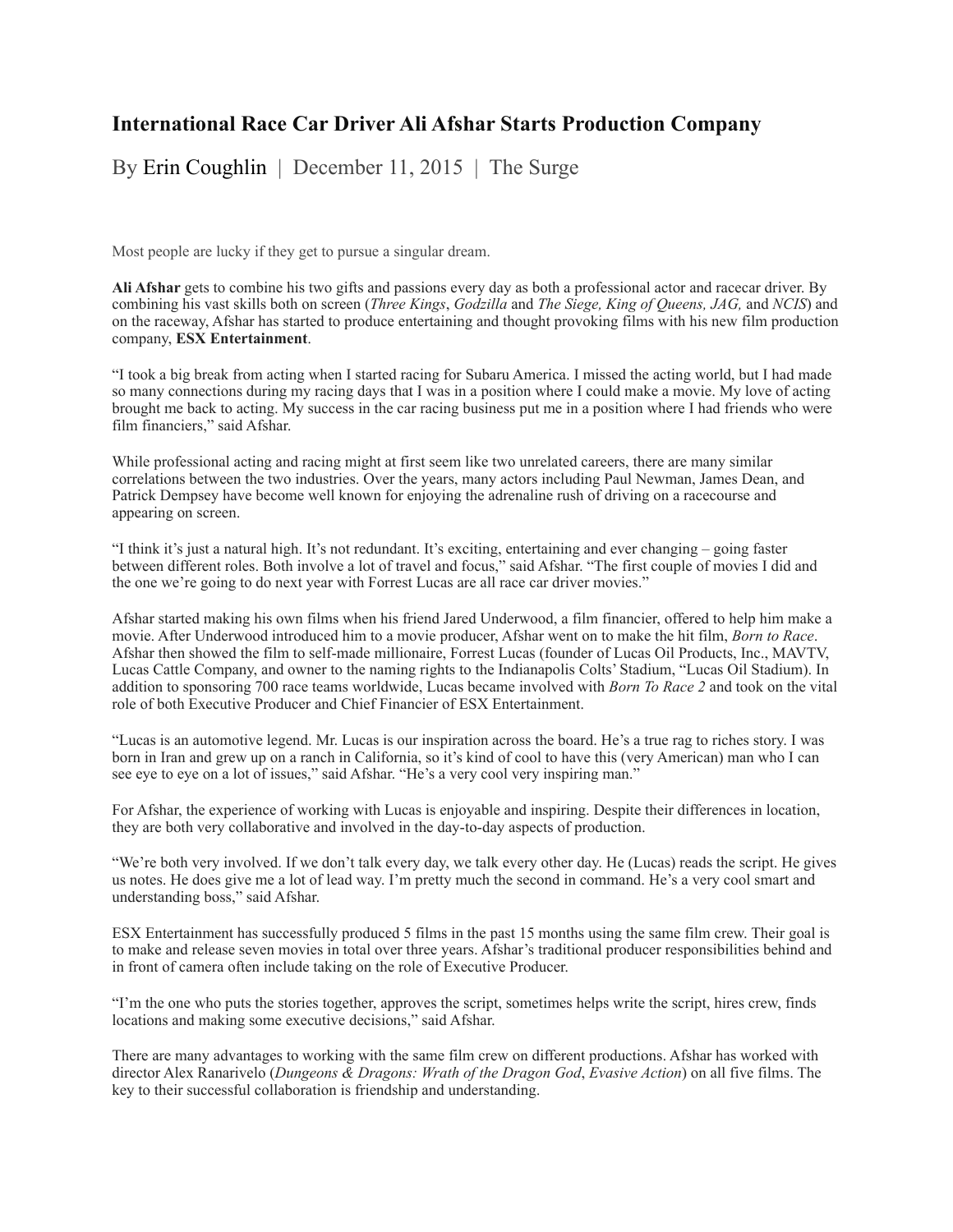"We're friends first, so we understand each other. We used to street race together back in the day. I'm an extrovert, he's an introvert. We click well. He understands what I need and I understand what his needs are, so it's been a lot easier than to trying to bring on a new director. I think once you find a good team, you try stick with it," said Afshar.

*The Wizard* is a heartfelt coming of age story about perseverance in the face of adversity. *The Wrong Side of Right* is a social issue drama starring Lea Thompson, James Remar, Allison Paige, and Jayson Blair. Ranarivelo also directed ESX's original action-packed *Born to Race* and the sequel *Born to Race: Fast Track*.

"We're deep into the *Protect The Harvest* movie. Protect The Harvest is a non-profit organization that tries to promote the all American way of life. It's all about educating the

public on farmers and ranchers. Right now the media tends to paint every farmer as a bad person. *Wrong Side Of Right* is about dog breeding. *Pray For Rain* is all about the farming and drought in California," said Afshar.

*Running Wild* tells the story of Stella Davis, a widow who saves her ranch by working with convicts to rehabilitate a herd of wild horses that wandered on to her property. Stella must fight prejudice, greed, bureaucracy and vanity – including her own – to finally understand that there is no better remedy to misfortune than helping another living creature.

"I don't want to do just thrillers or horror films. I want to do movies that are inspirational (non-faith based) in that they have a topic that's important or socially relevant." Said Afshar. "The one we just did in April (*The Wizard*) is about my own personal life story and my family's story of coming to America in the late 1970s and 1980s during the middle of the Iran hostage crisis. It's about all of that prejudice but perseverance," said Afshar.

"We're trying to convey messages in films to help people think for themselves. To not just believe the hype. To listen to and understand what's going on. To really think for yourself and use your own judgment. Right now, a lot of people are under the false belief that every dog breeder is a puppy mill. That's not true. We want people to think on their own about the way of American life where American traditions are and appreciate new ones."

ESX's dedication to making films, which address relevant social issues and their promising scripts, have attracted the interests of major Hollywood talent including Sharon Stone, Jon Voight, and William Fichtner.

"We've gathered really good people. They totally trust their instincts and they would help us elevate every scene. We learned that actors of their caliber wanted to read the scripts. In a certain way, we listen to 80% to 90% of what they had to say. We try to incorporate this because they are educated on the topic," said Afshar.

*The Wrong Side Of Right*, *The Wizard*, *Running Wild* and *Pray For Rain* are all due to be released next year. ESX Entertainment is currently in production filming **Dirt**, a racing film to be shot in February and March. The producers are hopeful that Dirt will see the same success that similar shows including *Friday Night Lights*, *Limitless* and *Minority Report* have made since taking the leap from big screen to small screen over the past few years.

"It would be *Fast and Furious* meets *21 Jump Street*. I just think it would be fun. We have a lot of sponsors and big brands that are supporting these movies, so we can have a lot of fun with it. That's why the *Born To Race* movies looks so big – because we have awesome partners," said Afshar.

Afshar's advice for working and aspiring filmmakers is both honest and inspiring.

"Do what you know. Do what you love and the stories that you really care about. Put passion first and business second. If you like doing it, you're passionate and it's your story/own experience, it will not feel like work. If it doesn't feel like work, your brain, heart, and soul will be behind it 24/7. Then it will be bigger and better," said Afshar. "Don't look at the results. Ask, what would I be doing if no one was paying me and do that – whether it's film, racing, or something else."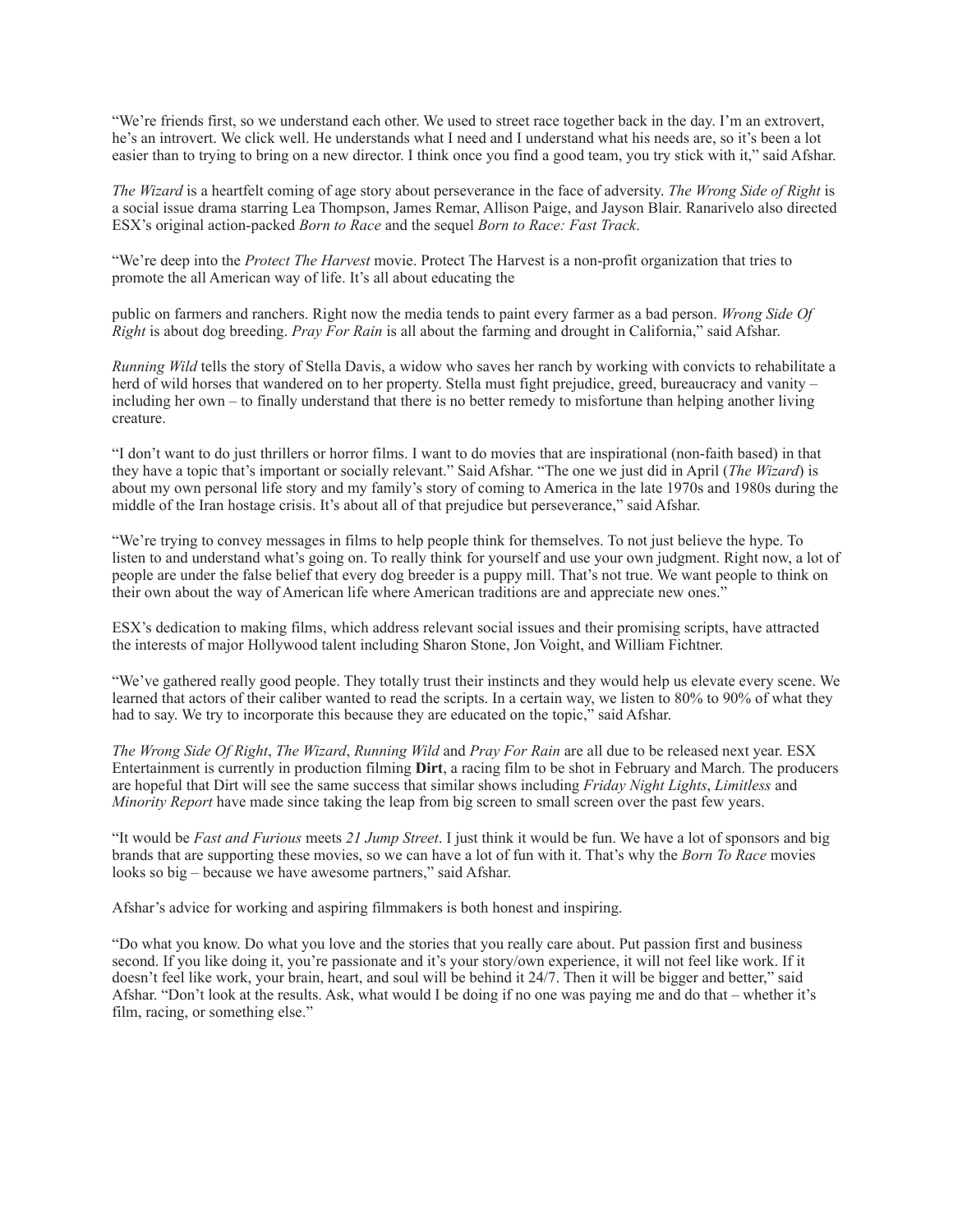### **Winning Filmmakers At Geena Davis' Bentonville Film Festival Are Guaranteed Distribution Deals**

By Erin Coughlin | April 27, 2015 | The Surge

This May, Oscar Winning Actress Geena Davis will break new ground in championing for gender equality in the film industry by presenting The First Bentonville Film Festival.

Sponsored by Wal-Mart, Coca-Cola, AMC Theaters and Arc Entertainment, the Arkansas film festival is dedicated to promoting women and diversity in film. It is the first and only film competition in the world to guarantee the winning filmmakers theatrical, television, digital VOD and retail home entertainment distribution. Categories include Jury Selection Award, The Audience Award and Best Family Film. Winners are guaranteed distribution in Wal-Mart stores, online through its instant video demand service, VUDU and a traditional theatrical release on a minimum of 25 screens from AMC Theatres.

"The key for us is to support and champion women and diversity in film, not only on screen or regarding the environment in which it was created in, but also behind the camera. We believe the films will be highly commercial and appealing to a mass audience," said Trevor Drinkwater, CEO of Arc Entertainment and co-founder of the festival.

Advisory Board members include Angela Bassett, Nick Cannon, Viola Davis, Bruce Dern, Emilio Estevez, Samuel L. Jackson, Randy Jackson, Eva Longoria, Julianne Moore, Paula Patton, Natalie Portman, M. Night Shyamalan and Shailene Woodley.

The festival will open on May 5 th with the heartfelt feature premiere of *War Room* by Alex Kendrick and Stephen

Kendrick. A free screening of Universal's *Pitch Perfect 2* is set for closing night on May 9 th at the AMC Fiesta Square 16 in Fayetteville.

Attendees can look forward to screening the premieres of 75 films ranging from studio films to independent features and documentaries. In addition to the screenings, the festival itinerary will include additional programs designed to offer industry support, mentorship activities and celebrity panel discussions. There will also be free public events and film screenings held in exciting non-traditional venues.

"A lot of the schools, churches, and local businesses have auditoriums, so we were able to find venues that we could convert into pop up theaters in the town. We're pretty excited about how we put this together," said Drinkwater.

Davis and other festival guests (including *A League Of Their Own* co-star Rosie O'Donnell) will re-create some of the greatest dialogue in the history of cinema. They are also slated to

participate in "In Control of Her Own Destiny," a panel discussion featuring female celebrities who manage their own successful film production companies.

Robert De Niro and Joey Lauren Adams (*Big Daddy, Chasing Amy*) will also headline special panel discussions about the film industry. Iconic actor Bruce Dern (*Nebraska*) will be in attendance to host and present "The Dernsie," a new feature film screenplay competition. In addition to the award, the winning screenwriter will receive \$1,500 and a potential 18- month option of their script with Kickstart Productions.

Nick Cannon (*America's Got Talent*) and award winning journalist Soledad O'Brien will co- host the festival's star studded closing night awards show, presented by Kraft Foods Group.

As part of the film festival's initiative, events will be held year round at several universities in partnership with the Geena Davis Institute on Gender In Media Studies at Mount St. Mary's College.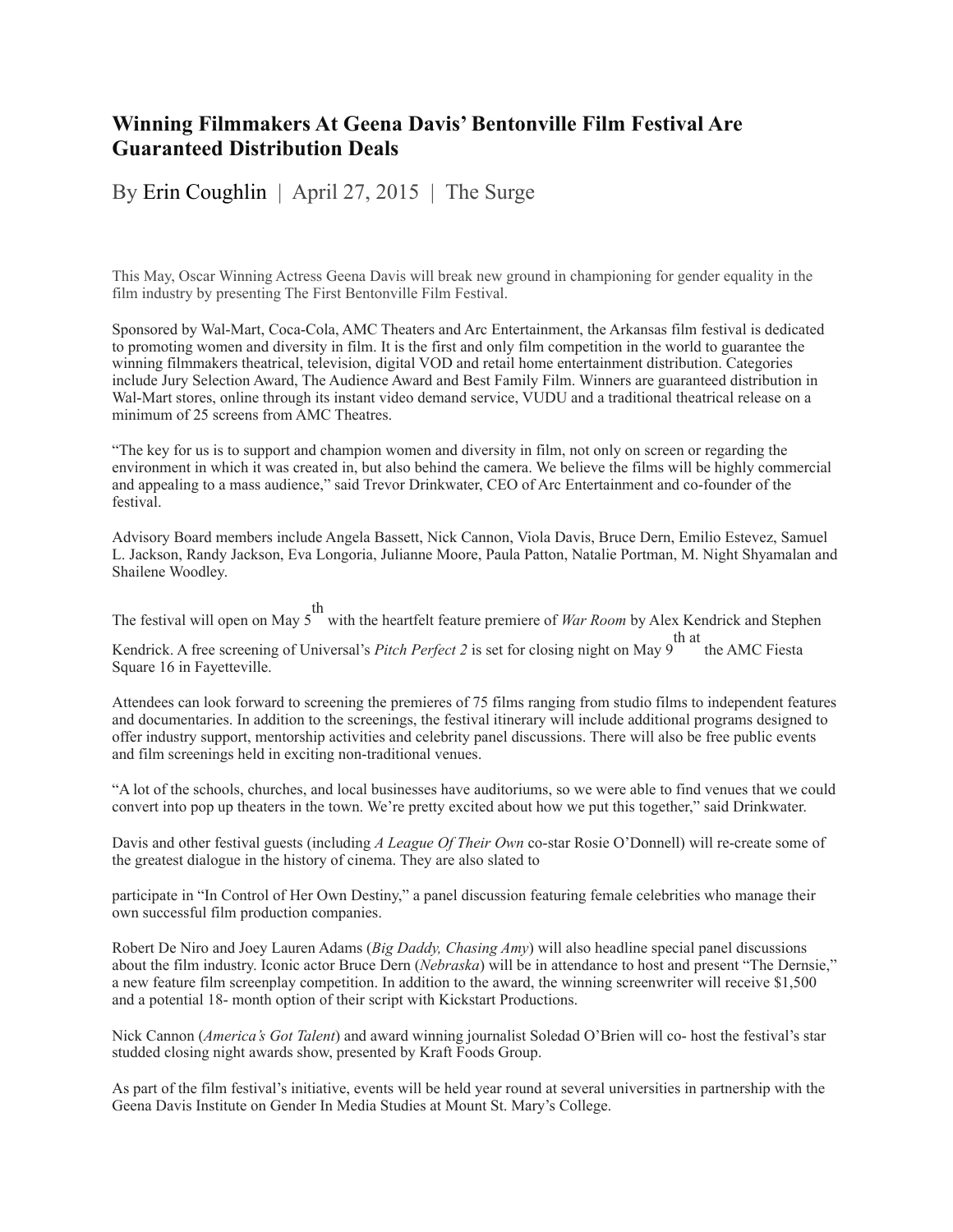The Bentonville Film Festival takes place May 5 th – 9 th in Bentonville, Arkansas. For more information visit [http://](http://bentonvillefilmfestival.com) [bentonvillefilmfestival.com.](http://bentonvillefilmfestival.com)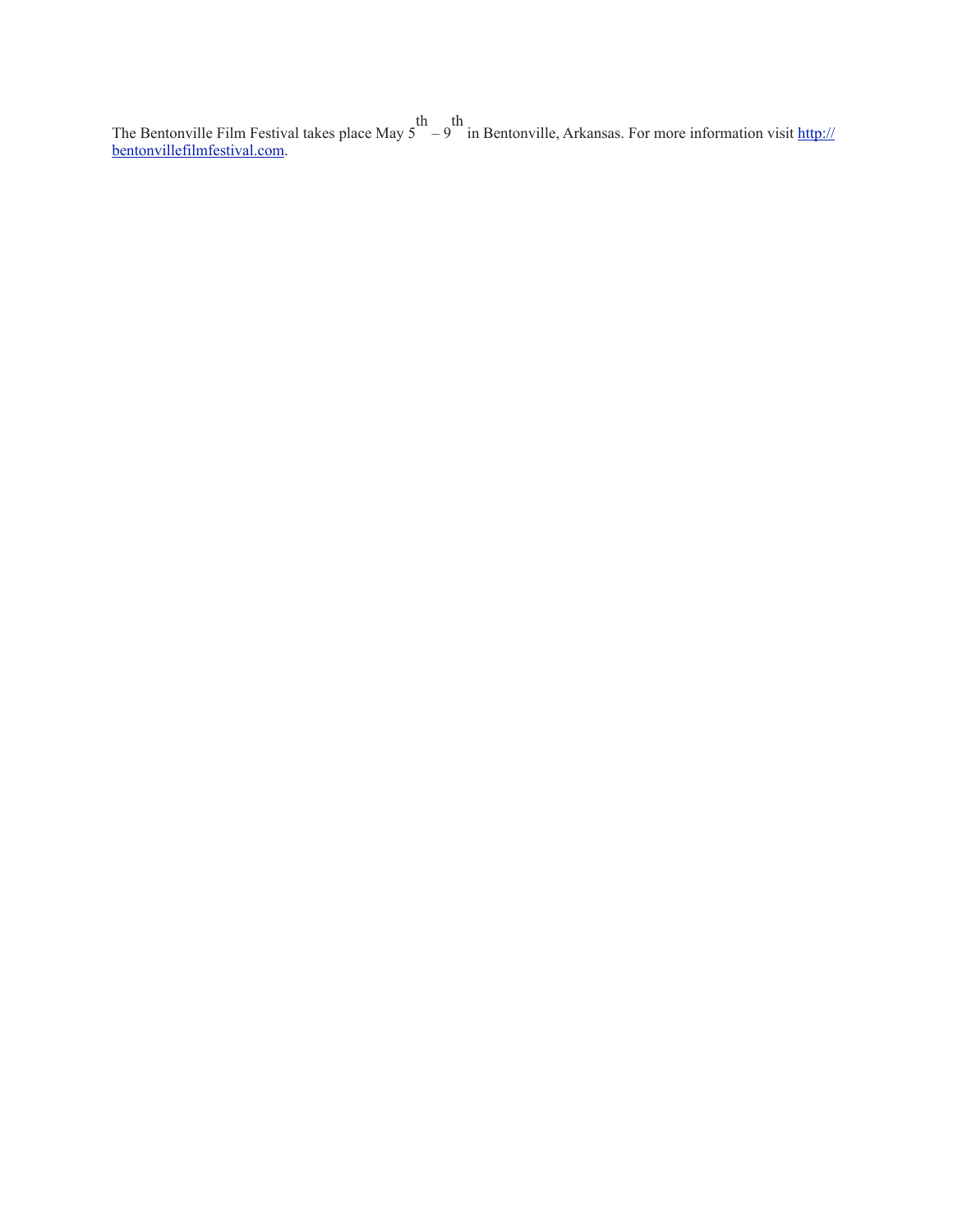## **"Submissions Only": How These Pro Actors Are Using YouTube To Further Their Career**

## By Erin Coughlin | August 19, 2015 | The Surge

Thanks to the accessibility of portable, modern production equipment, it is easier than ever for professional actors to create outlets which allow them to showcase their work to a global audience. **Kate Weatherhead** (*Legally Blonde,* 

*The Musical* and *The 25 th Annual Putnam County Spelling Bee*) and **Andrew Keenan-Bolger** ("Crutchie" in the original Broadway show *Newsies*, *The Rewrite* starring Hugh Grant) are two "triple threats" who successfully put their talent and dedication for their craft into creating the hit online series, Submissions Only*.* 

While working together at the Dallas Theater Center (*It's A Bird, It's a Plane, It's Superman!),* Weatherhead and Keenan-Bolger developed the idea for *Submissions Only* in the parking lot across the street from the theater.

"We started writing the pilot the next day and finished it about three days after coming back to New York. Filming began about a month later," said Weatherhead.

With affection and humor, the series depicts the archetypes that exist within the entertainment community. To prevent the show from becoming a vehicle for bitter actors to express their grievances, they focused on representing different perspectives of several different characters, including agents, casting directors, directors, writers.

"We wanted to accurately represent our business, which requires pointing out the absurd – but we never wanted it to feel biting or like there was an undercurrent of resentment," said Weatherhead. "Having an agent and a casting director at the center of the story, alongside an actor, felt like a great way to do that. From there we asked ourselves, 'So how are they inextricably linked?' How can we deepen their relationships so that there are reasons for them to be on-screen together?' That's where you get the friendships, the rivalries, and the romantic relationships, both doomed and promising."

Over the years the crew has played around with a lot of different cameras. Season One was shot on a small camcorder that Keenan-Bolger bought to do video blogs on YouTube. After moving through the Canon family of DSLRs, they settled on shooting using the popular RED camera.

One of the advantages to filming in the New York Metro area include having the opportunity to film in a variety of studios and live locations. After a season of primarily shooting in rehearsal studios, Kate and Andrew were given free access to Pearl Studios, among several gorgeous locations.

"In Season 3 we wanted to diversify our locations; it got very ambitious. My favorite was shooting at 54 below – the color palette there is just gorgeous," said Weatherhead.

"We're lucky enough to have a lot of spaces donated by big-time theater people. Tim's office is actually my manager Jen Namoff's office. For Steven's agent's office, we had space donated to us by Roundabout Theater Company," said Keenan-Bolger. "I loved shooting the fourth episode of Season 3, where Penny goes apartment hunting and Tim and Steven have an awkward encounter at an artist's studio in Brooklyn. So much of our show takes place inside the rehearsal and audition room — it was a blast getting to take our characters outdoors."

The show features a great, diverse cast including well-known TV/stage actors in guest cameo roles. Weatherhead and Keenan-Bolger assembled the talent by reaching out to friends and former colleagues. As the series went on to find more success, they started to extend roles to a larger roster of talent.

"By Season 3, we'd hired casting director Merri Sugarman to help secure talent for our guest stars. We never auditioned anyone. Merri would make lists and we'd re-arrange the names in order of our preference. Then she'd start making calls to see who was available," said Weatherhead.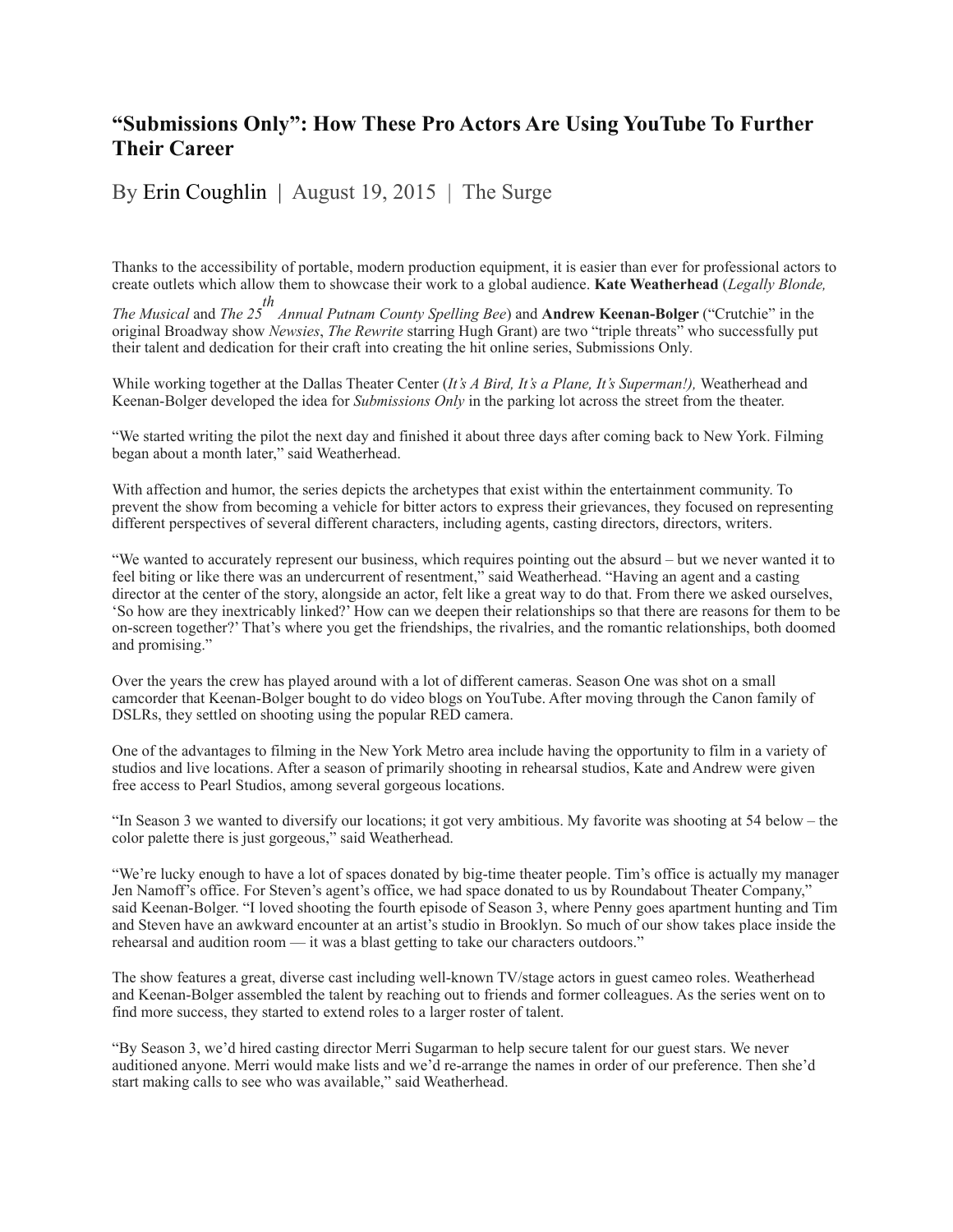For Weatherhead and Keenan-Bolger, working on the show allows them to enjoy numerous rewards.

"Watching actors whom you respect, adore and admire bring the words and characters to life is such a thrill. I loved writing with their voices in my head, and then loved even more watching them exceed my expectations," said Weatherhead.

"With *Submissions Only*, where we had a huge rotating cast of characters, I got the opportunity to direct actors who I never thought I'd even get the chance to meet." Said Keenan-Bolger. "There were countless days before a shoot where Kate and I would have to look at each other and be like, "Let's keep it cool. It's just Audra McDonald. She put on clothes the same as us this morning."

Like most Millennials, new technology and social media has played a major role in assisting both Weatherhead and Keenan-Bolger in creating more opportunities for their careers.

"It's not just having a Twitter profile and tweeting out press releases and episode links — it's about being a member of an online community and connecting with our fans. So many of our early viewers came because I watched and commented on so many other web series. To have a successful online presence, it can't just be shouting into a void — it's engaging with fans and making them feel a part of the process and sometimes being a fan yourself," said Keenan-Bolger.

Both have an impressive and extensive list of credits in several different mediums. This has not only impacted how they approach each role or medium, but has in unique ways influenced their overall work.

"Everything affects everything else. Now that I've worn the writer/director/producer hat on *Submissions Only,* I'm much more respectful and appreciative of the process of creating anything," said Weatherhead. "So now, if I'm acting in a show, I feel more patient, and more aware of how many pieces go into creating the puzzle of the show. I'm just a small part of it, and my job is to help tell the story – not get the most laughs or be the center of attention."

"I think they all play a role in how I approach material. As an actor, especially on film, I'm constantly viewing my work through the lens of the director and editor, knowing where you need to leave pauses and avoid overlapping to make clean cuts. As a writer, Kate and I are always acting out the conversations our characters would be having and seeing what feels natural. I think the best way to be objective about your work is to view it from another member of the creative team's perspective," said Keenan-Bolger.

In addition to the show, Weatherhead and Keenan-Bolger continue to work on other projects together for both film and print.

"We're in post-production on a short film that Kate wrote and we co-directed called *The Ceiling Fan*. It's a beautiful, haunting film, and a real departure for us," said Keenan-Bolger.

They are also working on the third installment of a series of books for Penguin Young Readers about two middleschool age kids who meet and do theater together. The first book, *Jack & Louisa: Act 1* is on bookshelves now. The second book is scheduled to be released next winter.

"When Kate and I got the book deal, the first thing we did was sit down and share stories about growing up and our relationship with theater. Our backgrounds were very different: Kate had a typical pre-teen life, performing in community theater and school plays, while I was performing on Broadway," said Keenan-Bolger. "Despite this difference, we realized how similar our passion (obsession?) was and we thought it might make a great framing device — what if a twelve-year-old Kate had met a twelve-year-old Andrew? It's been such a treat to revisit that period of our childhoods that was so ruled by our musical theater nerd-dom."

While collaborating with other people on artistic endeavors can often be difficult, Weatherhead and Keenan-Bolger have found their own successful way to work together on projects they both care about.

"The secret is we became collaborators before we became friends. We were buddies working on the play in Dallas, but really didn't know each other that well. The real friendship grew over years of working together. On *Submissions*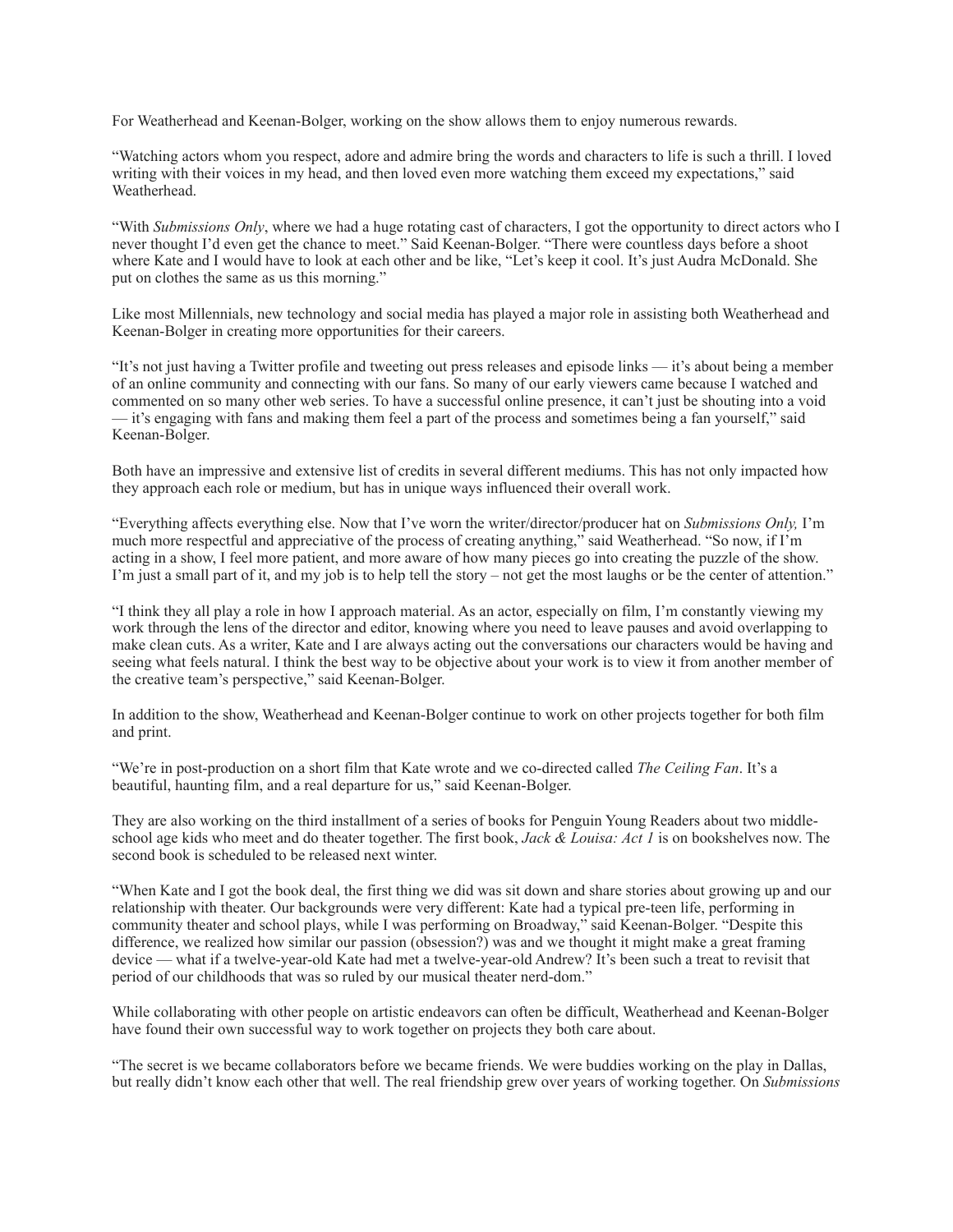*Only* we divided and conquered. I would write the episodes; Andrew would shoot and edit them. We would both direct – me working mostly with the actors and Andrew with the crew," said Weatherhead.

For the book series, Weatherhead and Keenan-Bolger use a more intricate and intimate process.

"The chapters alternate between Jack and Louisa's perspective. We spend a lot of time together deciding what the story is, what's going to happen, how it affects our characters, who reveals what information, etc. Even though we're writing individually, the process is incredibly collaborative," said Weatherhead.

True artists, both Weatherhead and Keenan-Bolger have taken what he refers to as a "Cone of Silence" in regards to discussing any upcoming performances or gigs that they are involved in at the moment. Anyone interested in their future work is encouraged to follow along on their social media to find out when the news has officially received the green light.

Visit the official *Submissions Only* site.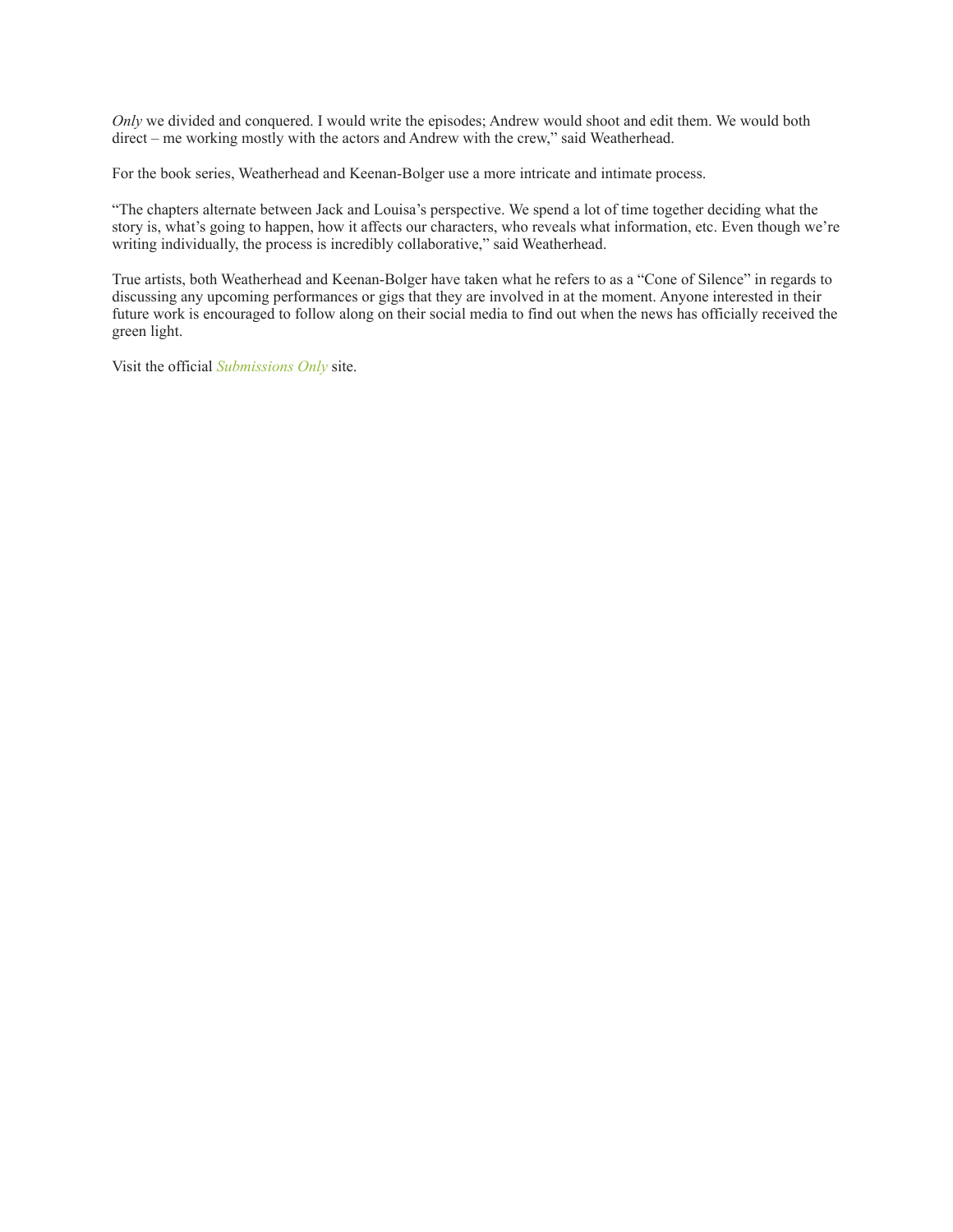## **This Magician Decided To Incorporate An iPad Into His Routine, What He Does With It Will Leave You Speechless**

By Erin Coughlin | June 25, 2015 | The Surge

Thanks to modern, mobile technology, visual performers are now able to take their creative passions to new levels. Among the new, groundbreaking performers is Simon Pierro, a talented magician from Germany who has discovered an innovative way to entertain audiences all over the world using his iPad.

Pierro first began to pursue his passionate interest in magic after losing money in a shell game to a street hustler during a family vacation to Manhattan at the age of 15.

"To cheer me up, my sister bought me a magic book containing the explanation of the shell game and some card tricks. Ever since then, I have been fascinated by the art of magic and it has been my passion," said Pierro.

Here's just one of Pierro's mindbending tricks: Like most successful magicians, Pierro found more inspiration from watching the acts of his favorite performers.

"When I just had started, there was a six-episode TV show in Germany called Magic Las Vegas. When I saw Kevin James perform on that show, I was totally thrilled by his style, ideas ... even the music he used. I just became an instant fan. It certainly felt like a dream come true when, twelve years later, I had a chance to work with him as a fellow magician on my own regular television segment,' said Pierro. "My other hero when I was learning about magic was Lance Burton. By watching his show at the Monte Carlo Hotel in Las Vegas, I was able to define how I wanted my own magic to be presented: with intelligence and gentle humor."

Some of Pierro's favorite magic acts have been mastered and performed by Penn and Teller and David Copperfield.

"Penn & Teller have such smart humor and deep knowledge of magic techniques, I can't help but admire their skill and creativity. And then there's David Copperfield, who created some of the best illusions ever performed in the '90s (e.g. his Flying Illusion), and he keeps on going with even more astonishing innovations today," said Pierro. "In general, I love any magic technique that is highly visual and that entertains audiences, no matter if it's unexplainable or not. Above all, I think the work should be creative and new, showing the audience something they've never seen — or even imagined — before."

In 2008, Pierro created an act called "Interactive Television" where a TV would react to all of his actions. The magician would shake the device and an earthquake would appear inside. He would then tilt it to one corner and the actors would proceed to fall into it. His first successful performance using an iPad occurred in an Apple store in Munich.

"The audience reactions were fantastic and I immediately realized this could be a game changer for my career. I was working for more than a year on the first iPad act before I felt ready to present it to a live audience. When I had the first-generation iPad in my hands, I quickly realized to my delight that I could finally stop lugging a huge TV to all my performances, carrying a sleek iPad instead."

Some of his more well known interactive magic tricks include pouring milk into an iPad and producing instant photos of the members of his live audience. All of his illusions exhibit elements of modern ingenuity and humor.

"Creating new illusions can result from a story I'd like to tell, new features that are rumored or existing effects I want to combine with the iPad. For example, when I heard the iPad 3 would be slightly heavier than the iPad 2, I thought it would be cool to have an app that makes the tablet lighter. That's how I came up with the iPad balloon trick."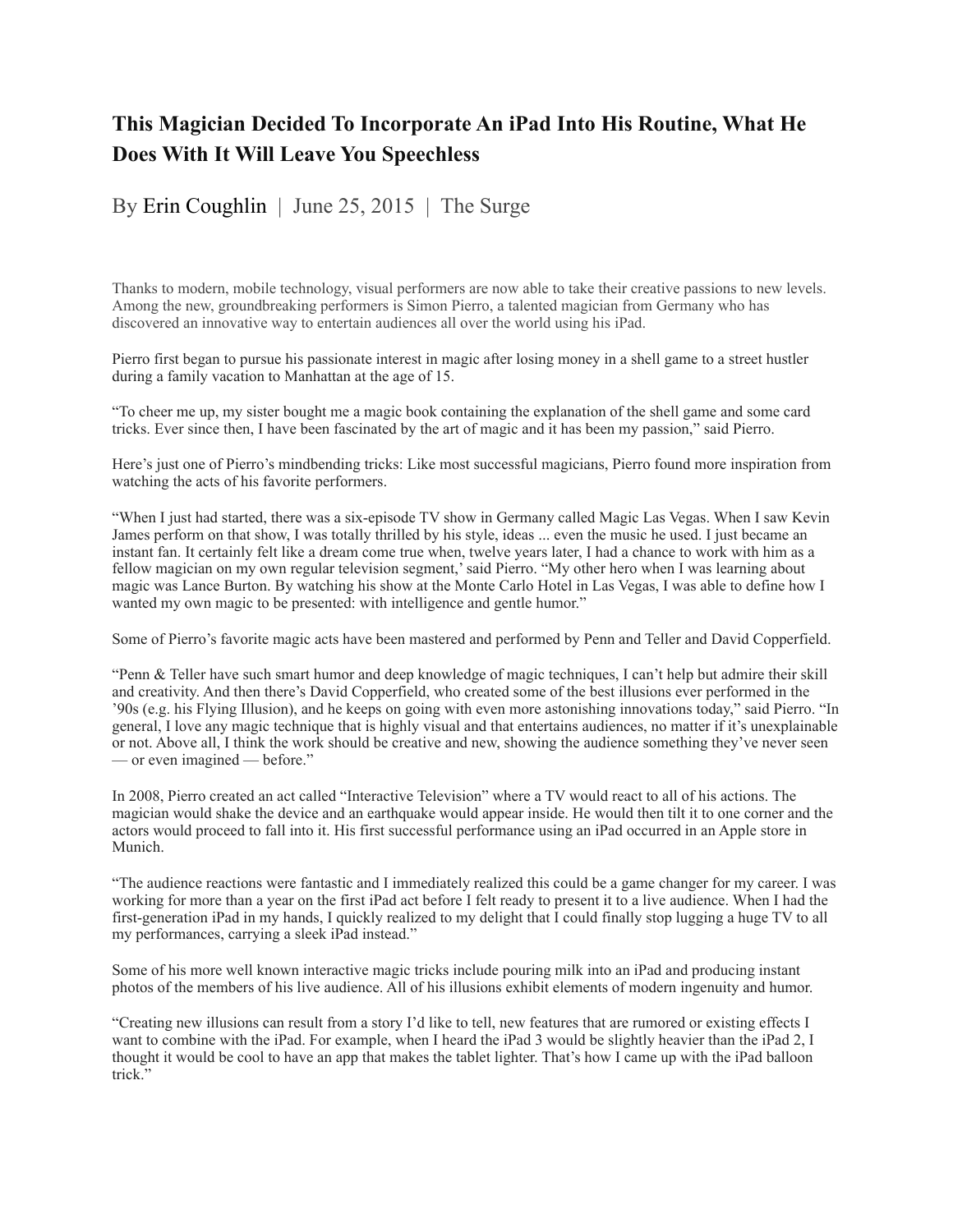What makes his act stand out is his consistent ability to come up with original material that successfully entertains viewers across multiple generations.

"I think my iPad magic caught on because it not only worked for all ages — literally from 3- 99 — but also for any audience, almost anywhere in the world. I think its visual appeal is so strong because it crosses the divide between the digital world and reality. It helps that iPads have become such familiar household objects to so many people. Nearly everyone has held an iPad in their hands at least once."

Of course it is only natural that certain countries or audiences call for or favor particular tricks over others. Different locations and cultural standards allow Pierro to discover new, exciting ways to alter his act in order to entertain a global audience.

"In some countries such as Kuwait, where alcohol is prohibited by law, I simply pour milk out of my iPad instead of beer. Also for my clients, I try to create special customizations that perfectly fit their businesses. The best examples can be seen online when I created viral videos for LEGO and Angry Birds, pulling big bricks out of the screen or shooting little birds with a virtual slingshot."

Over the past few years, his hard work has allowed him to tour new, exciting places and venues. One of his most memorable and significant experiences includes being invited to perform his act live on The Ellen DeGeneres Show in Los Angeles.

"It was such a thrill to meet Ellen and her audience was so enthusiastic! Best of all was the enormous national TV audience and online fan base Ellen commands. Her staff placed a video of my performance on her show onto YouTube and it just passed the 10-million-views mark. That meant a lot to me."

In addition to his recent appearance on national television in Jakarta, Indonesia, Pierro has started developing new tricks using the Apple iWatch.

"I'm continuously developing new tricks and incorporating different devices into my show. For instance, I've created lots of new tricks for the Apple Watch in the past several weeks, and I plan to do more. I'm expanding into other brands of tablets and smart watches and screens of all kinds, as well as incorporating virtual reality and 3D printing into my act. I think there's a big future in digital magic, and I'm looking into every aspect of it, so expect to see me doing lots of new illusions in the coming weeks and months."

Fans can watch him make an upcoming appearance on The CW Network's show, *Penn & Teller: Fool Us* and the new street magic show *Don't Blink* on the Pop TV Network, which is part of CBS. Premiering this summer, *Don't Blink* takes viewers inside the world of underground street magicians as they perform incredible tricks for the public and celebrity guests.

"As a kid I had this dream of being a world-renowned magician, following the paths of my idols. And I guess I'm on my way there. So if I can inspire young people to believe in themselves and their vision, then this would be a nice extra to add to the fact that I am already doing what I love ... every single day."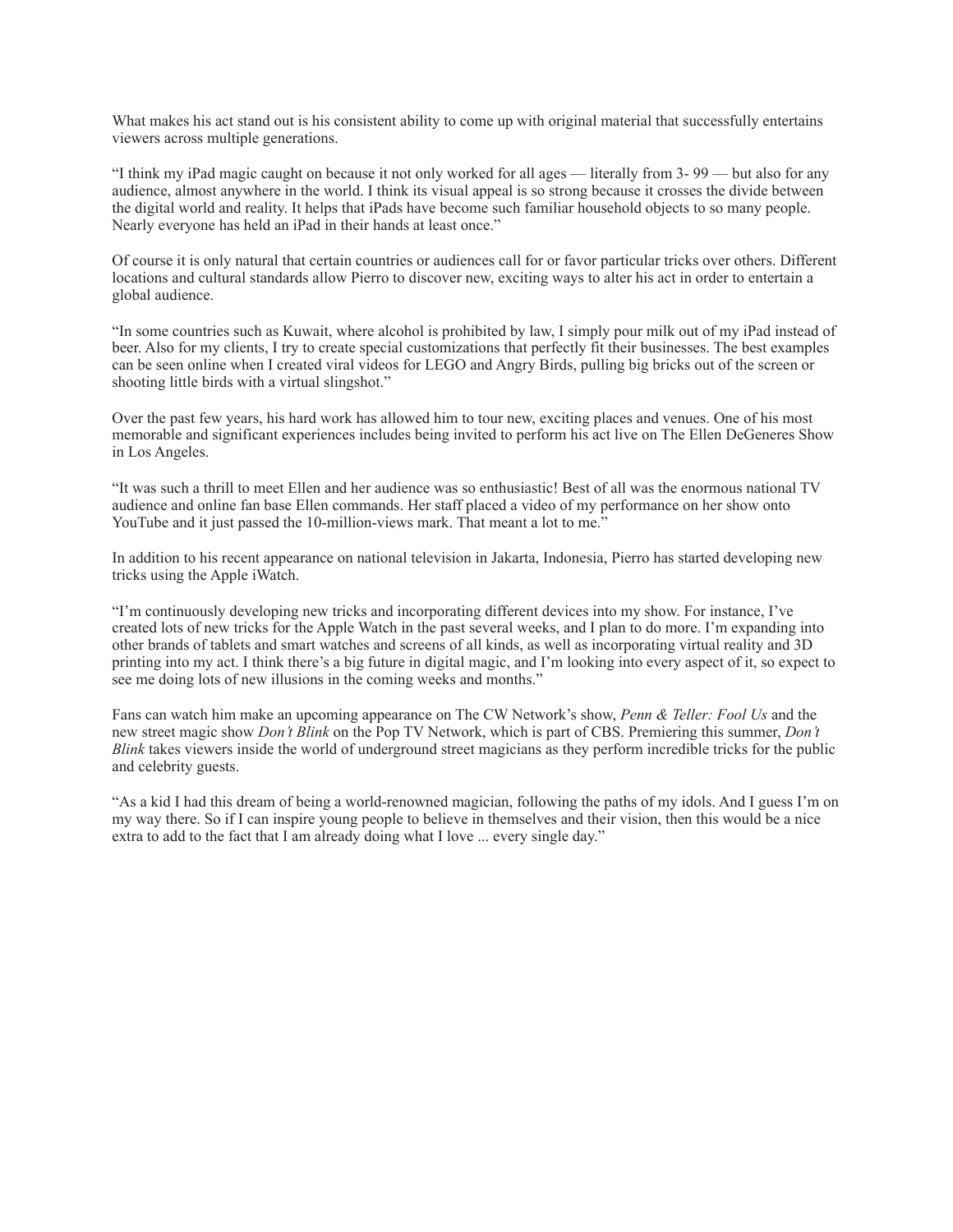## **"Being Pulled On Stage w/ Prince In Front of 20,000 People Including Beyonce & Jay-Z, Was Mind Blowing..."**

By Erin Coughlin | August 20, 2015 | The Surge

Many musicians aspire to reach new audiences all over the world and find opportunities to perform alongside their favorite music icons. Over the past few years, singer/songwriter Gina Cutillo has had the great fortune of having her original electronic pop rock sound featured on every available major media outlet and has enjoyed collaborating with some of the top players in the contemporary music industry.

Her music has been featured in several popular commercials (Hyundai) and television programs (*Degrassi*, *Oprah,*  David Foster's *Star Tomorrow*) across all major US networks including MLB, NBC, VH1, MTV, and The Food Network. Movie buffs will also recognize her music from several mainstream films including *Mean Girls 2* and the foreign film, *Fack ju Göhte*.

From an early age, Cutillo knew that she wanted to pursue a career in music.

"I grew up with music being a very important part of our family. My mother was a great vocalist. We were always singing in my house and listening to all the greats," said Cutillo.

Early influences include various rock and jazz artists including Madonna, Michael Jackson, Nirvana, PJ Harvey, Etta James, The Supremes, and Patsy Cline. While Cutillo doesn't set out to express any particular message to her audience like Neil Young or Bob Dylan do, she does enjoy playing with lyrics and asking listeners to think of the dualities that exist in life and love.

"If I can make people feel any sort of emotion while listening to my songs, then I'm doing my job," said Cutillo.

Over the years, her songwriting has evolved to reflect and incorporate both personal and professional aspects of her every day life. Cutillo's inspiration for most of her music stems from her surroundings, her own life or the relatable experiences of close friends.

"There's always up and downs. You can only truly appreciate the highs in life by experiencing the lows. Life isn't meant to always be a high. Some of my best work has come out of being in that low place. I guess you need to know how to take that low and make it productive. I believe we should all try being good to one another because in the end, positive energies, and good deeds will create the best highs. The universe loves to give back what it gets," said Cutillo.

Unlike many other contemporary artists who release whole albums at once, Cutillo records an album while simultaneously completing and releasing individual songs. Her music is frequently featured on several popular television shows and commercials.

"Reverbnation garnered my big break with licensing. I submitted my music on the Opportunities section of their official website. Reverb partnered with APM to find artists like myself to submit for licensing. The VP of APM received my album, *The Lover* and loved it. It was all uphill from there," said Cutillo.

In recent years, her music has become available on every major digital outlet including iTunes, Spotify, Pandora, and Amazon. Her most recent accomplishments include releasing a new 2-song EP on iTunes and fulfilling her goal to record new music with a big time producer. One of the tracks called "The Inside" was recorded and written with the assistance of Pete Nappi, a successful producer known for his work at Arthouse Entertainment. Nappi is also known in the industry for laying down tracks with Ke\$ha, Shinedown, and Meghan Trainor.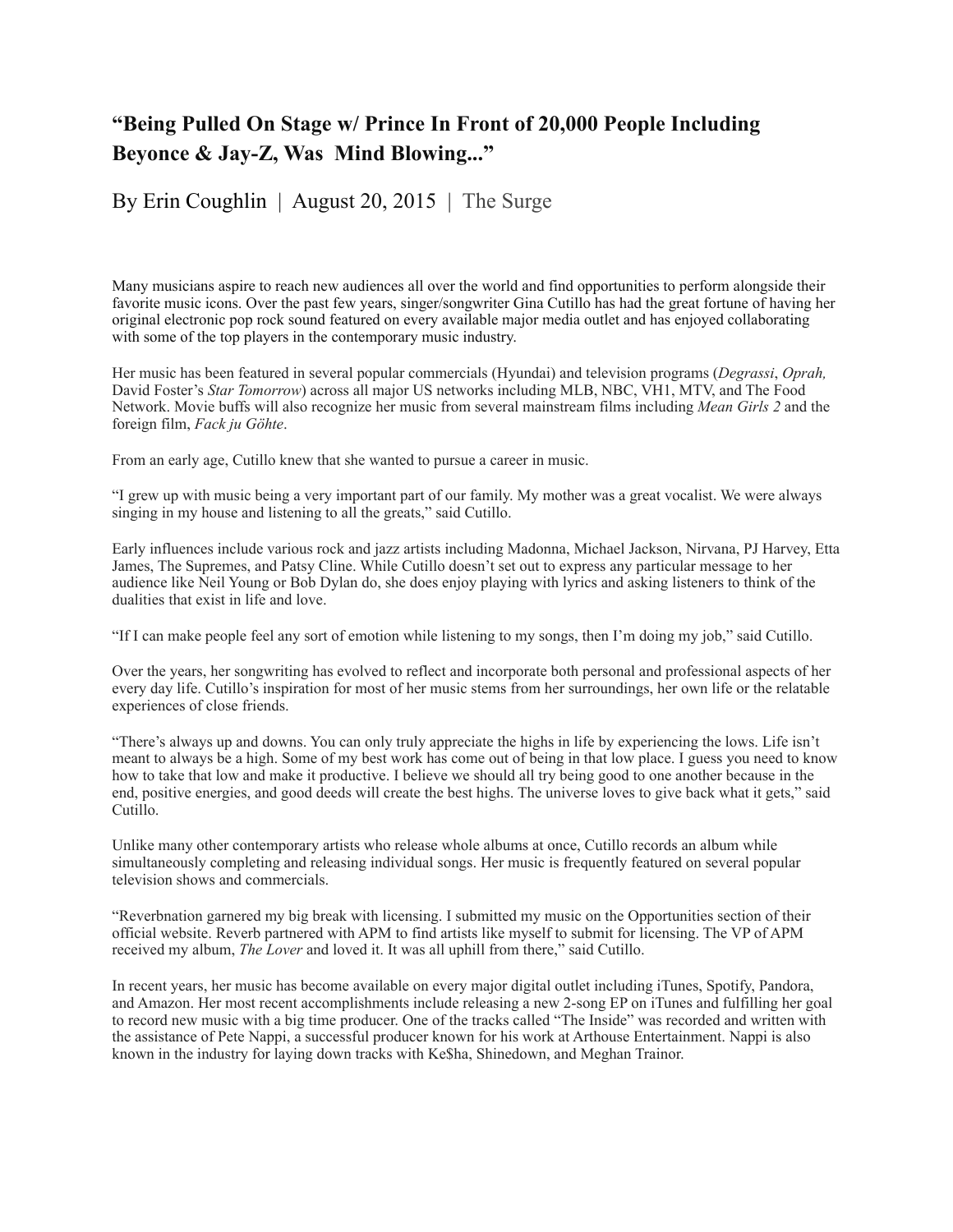In addition to recording music with several prominent producers, Cutillo has had the great opportunity to perform live at many different venues all over the country alongside several world famous musicians including Katy Perry and Prince.

"Performing on Warped Tour with Katy Perry, Paramore, and Gym Class Heroes was one of my favorites. Being pulled on stage with Prince in front of 20,000 people that included Beyonce & Jay-Z, was mind blowing. I love to perform and most places I have played have been great," said Cutillo.

Her favorite venues also include 89 North in Patchogue, New York and the Dewey Beach Music Conference every September.

"Some of the best bands play at this conference. Atlanta is one of these cities that are totally up for a good time. They nurture original acts," said Cutillo.

By having her music featured on television while performing for a live audience, Cutillo has found both experiences rewarding in different ways.

"Hearing my music on television is pretty surreal. I will be watching something and start humming along to the music, when I realize that it's me. It's the best feeling in the world. Live performance is something I absolutely love. It's physical and emotional. It's great meeting people that dig your music. The best reward is when listeners explain how my songs made them feel good or helped them get through something. My songs are pretty energetic, so I also get people who love working out to my music. I once had to lock myself in a port-a-potty because a hundred 13 year olds were chasing me. That was scary and exhilarating all at once. I always wondered what they would have done to me if they had gotten a hold of me," said Cutillo.

She also recently enjoyed filming music videos with directors Jeff Hersh ("Remember You") and Peter Tedone ("So Easy" & "Fly (Feel Love Tonight)"), two close friends who are independent filmmakers on the East and West coast.

"I love the landscape in 'Fly (Feel Love Tonight).' We shot it on a rooftop in Brooklyn with the New York City skyline in the background. It's one of my favorite songs that I've written," said Cutillo.

While Cutillo continues to live in the New York City area, she frequently travels to Los Angeles to collaborate on new projects and promote her music. When asked about dividing her work between locations, Cutillo admits that there is little difference between working on the Eat Coast versus the L.A. music scene.

"I'm not sure because I never lived in LA so I don't know how it is to be an artist out there. I think living in any big city is difficult to get noticed. I do a lot of business in LA. I love it there. I think East Coast and West Coast just have different sounds," said Cutillo.

Moving forward, Cutillo is looking to work with Lady Gaga on her new album. In addition to getting featured on iTunes, she hopes that one of her new singles will be featured on an upcoming episode of the hit E! show, *The Royals,* after meeting with show creator Mark Schwahn at a recent cast party.

"I'm proud of all the work I do as it's all part of my growth as an artist," said Cutillo.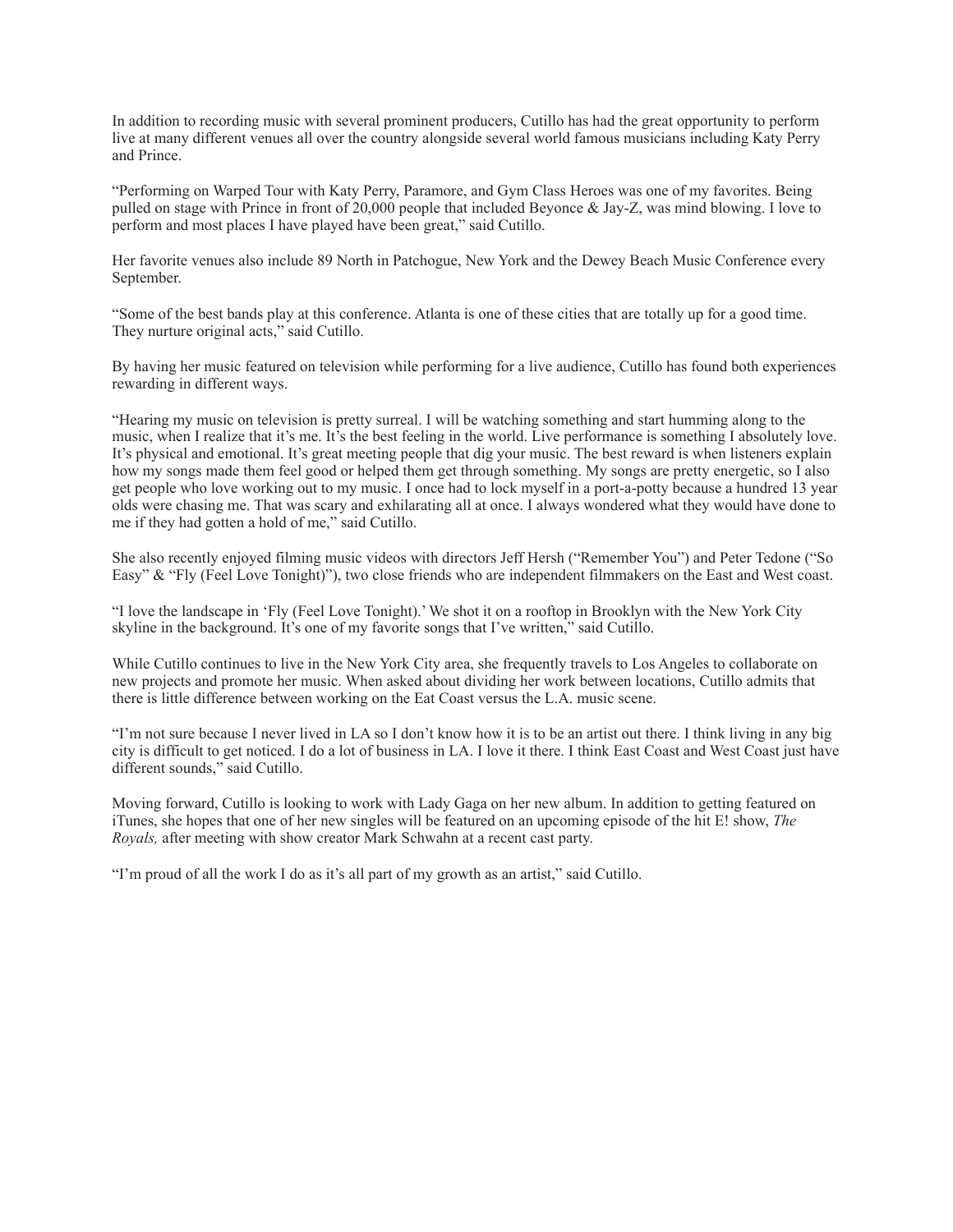#### **Nomorobo The Digital Batman Startup**

By Erin Coughlin | December 8, 2015 | The Surge

Start up developer Aaron Foss has unexpectedly become a digital Batman – protecting people from an overwhelming, frustrating amount of scam artists and unsolicited calls with his new venture, **Nomorobo**.

"I just had a very creative solution to a big problem that everyone told me was getting worse," said Foss.

By garnering years of previous experience with five other start-ups, the Long Island native has found unexpected nationwide success and the ability to apply important knowledge to the constantly evolving development of Nomorobo.

"It's really cool because a lot of the stuff I learned in those other businesses, I am now able to apply to Nomorobo. You work hard enough and over and over again – after about 15 years, you'll be an overnight success," said Foss.

Among the list of Foss's previous start-ups is Side Tour, which unites travelers with local guides who have an interesting, in depth knowledge in the area of their choosing. Groupon acquired Side Tour in 2013. Foss teaches entrepreneurship to undergrads and adult entrepreneurs at Malloy College. He has also developed Smart Chemo, software for pediatric oncologists that makes it easier for them to write orders for patients, and Wing Dippers, a smashed clover shaped cup perfect for dipping Buffalo wings.

"I've always been a freelance developer. Since I'm a programmer and I always love solving interesting problems, those are two things I let people come to me for," said Foss.

After realizing that neither invention was solving a big enough problem, Foss put all of his energy into developing Nomorobo. Foss' idea for Nomorobo came about when The Federal Communications Commission created a competition offering \$50,000 to anyone who could come up with a helpful way to help put an end to the growing. nationwide problem. In April of 2012, Foss was announced one of the two official winners of The FCC competition. Foss then used the \$25,000 dollar winnings as seed money to build up Nomorobo.

Using Nomorobo is just as easy as sending a text or posting a tweet. To block robo calls, simply visit the site and enter your phone number. It is a free service currently available for landlines and is compatible/available to cable company subscribers of Optimum, Comcast, AT&T and more. At present, he is hard at work on developing a mobile version, which he hopes will be available to everyone by the end of the year.

Since the creation of Nomorobo, Foss has played an active part in advocating the benefits of the program to phone carriers.

"The reason it's only available on land lines right now is because I need the cooperation of the carriers. In their defense, until July 10, the rules from The FCC were ambiguous. According to The FCC, they had to complete every call. They couldn't stop calls but that was more on an anti-competitive level. For example, AT&T couldn't step calls coming from the Verizon network. It was never really meant to block calls, so based on advocating on my end, The FCC finally said carriers it's totally cool if your customers want Nomorobo. So it's actually been a very cool to be a part of," said Foss.

In July of 2012, he was asked to testify in front of a Senate subcommittee hearing, appearing as an expert witness to explain to the phone carriers the many advantages of his program. In October of 2013, he launched the public version of the website. Today over 350,000 users have signed up. So far it has successfully blocked over 40 million robo calls, proving that it works. Now because of available stats, he is able to show how it works to both phone carriers. He's also appeared on an SEC panel to show how it works and has gained a lot of credibility in the phone fraud spectrum. Since then, carriers have started reaching out to him to talk about how they can build this into their system.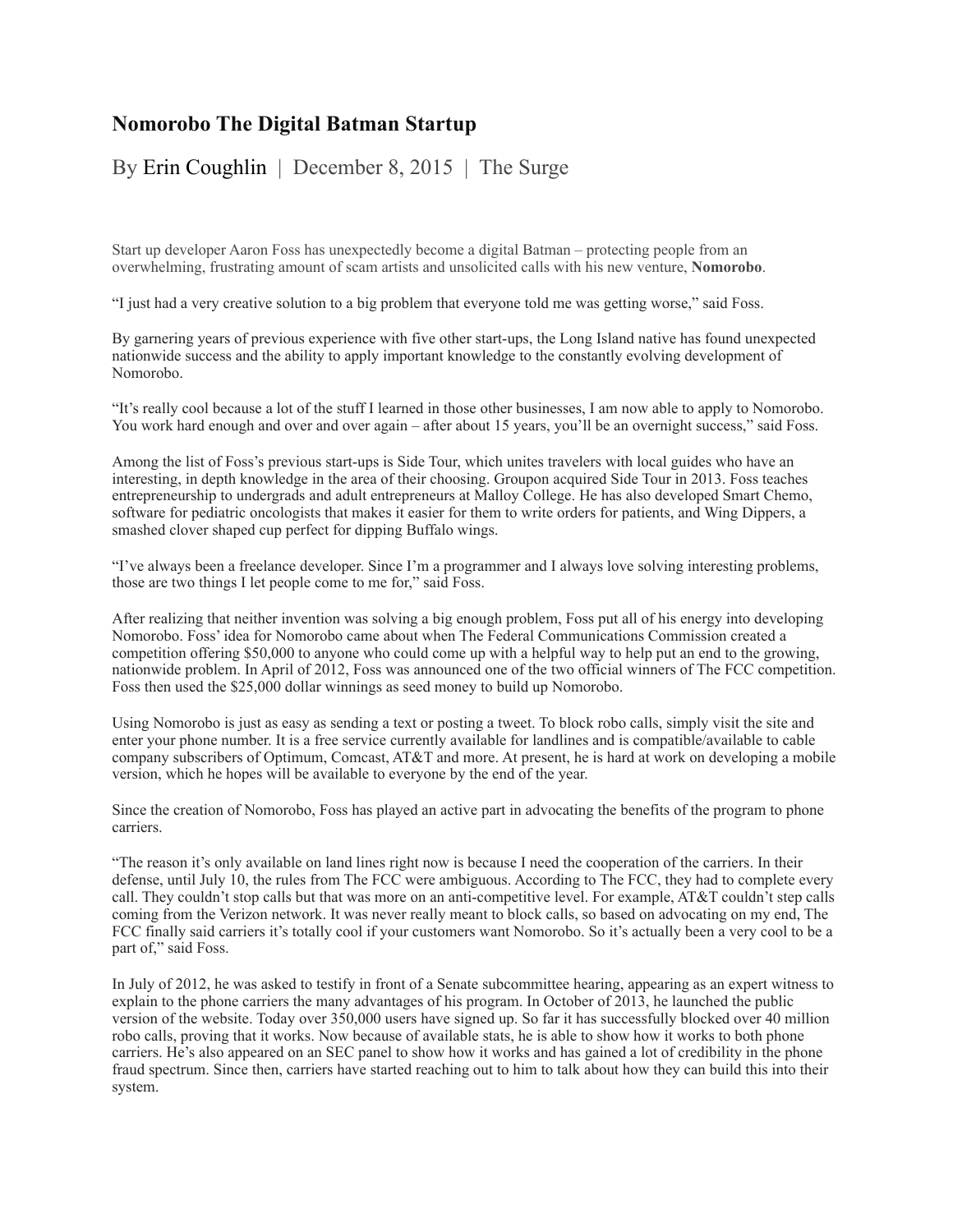"Since the early days of Graham Bell, the most important thing has been focusing on that the call gets connected. Now, it's about stopping them," said Foss.

Nomorobo saves innocent people of all ages from being scammed out of their money. According to his data, 40% of all calls are robo calls or scams. Common phone scams include the classic "Grandparent Scam" where someone calls up pretending to be a grandchild in need of financial assistance. Another popular scam involves someone claiming to be a member of the I.R.S. The person on the phone threatens to arrest you unless you send them money.

"The ones that I hate are the ones that take advantage of the elderly. They are a huge and annoying problem," said Foss.

Contrary to popular belief, modern day phone scams are not just targeting senior citizens. While most Millennials no longer have landlines, they still have to be cautious of scams and robo calls that get through on their mobile devices.

"Right now I only have data on land lines but I've been hearing from more people that it's moving to the cell phones. It's so cheap for them to blast phone numbers with robo calls that it doesn't matter whether it's a landline or mobile line. The reward (for scammers) is huge and the risk is very low."

There are two scams Millennials should be aware of. The first are calls from fake debt collectors claiming that you have an outstanding debt and that if you don't pay them, your credit is going to be revoked. The more troublesome scam involves refinancing student loans.

"That's a really big problem. They call up and fish for information to get people nervous and to pay them money."

Until the mobile version of Nomorobo becomes available, the only good advice that the FCC has to offer is for people to simply ignore incoming calls they do not recognize.

"It's important, especially in a business setting when you don't know who's going to be calling you. It gives me the confidence to answer the call when I don't know who it is," said Foss.

Foss has spent the past two years focusing all of his physical and mental energy on improving Nomorobo. According to Foss, Nomorobo detects and tracks 300 new numbers every day.

"For some reason robo calls are mostly a unique, US-based problem, however it is starting to creep into Canada and the UK," said Foss.

Because there are certain phone calls and warnings that need to get through (e.g. pharmacy calls, tornado warnings etc.) the algorithm over time has gotten smart enough to recognize these numbers and let them get through.

"It's my job to make sure that the bad calls stay away and the good ones get through for hundreds of thousands of people. With great power comes great responsibility," said Foss. "I take that part of my job and customer service very seriously."

Part of the job that Foss enjoys is hearing from satisfied customers and helping them to get the most out of the program by providing them with excellent customer support.

"I get multiple unsolicited emails every single day thanking me," said Foss.

"Nomorobo works 24/7. It doesn't matter where I am or what I'm doing, the software that I wrote once is now working, looking and analyzing one million calls a month," said Foss. "It's all about crafting an idea to fulfill a need."

Back in March, Foss auditioned for the hit show *Shark Tank* in New York City. The most grueling part involved in auditioning for the show was perfecting an attention grabbing pitch and spending hours waiting in line.

"A two minute pitch is really tough because you have to jam two years of your life into two minutes. Editing takes so long as does refining and figuring out what you can toss overboard," said Foss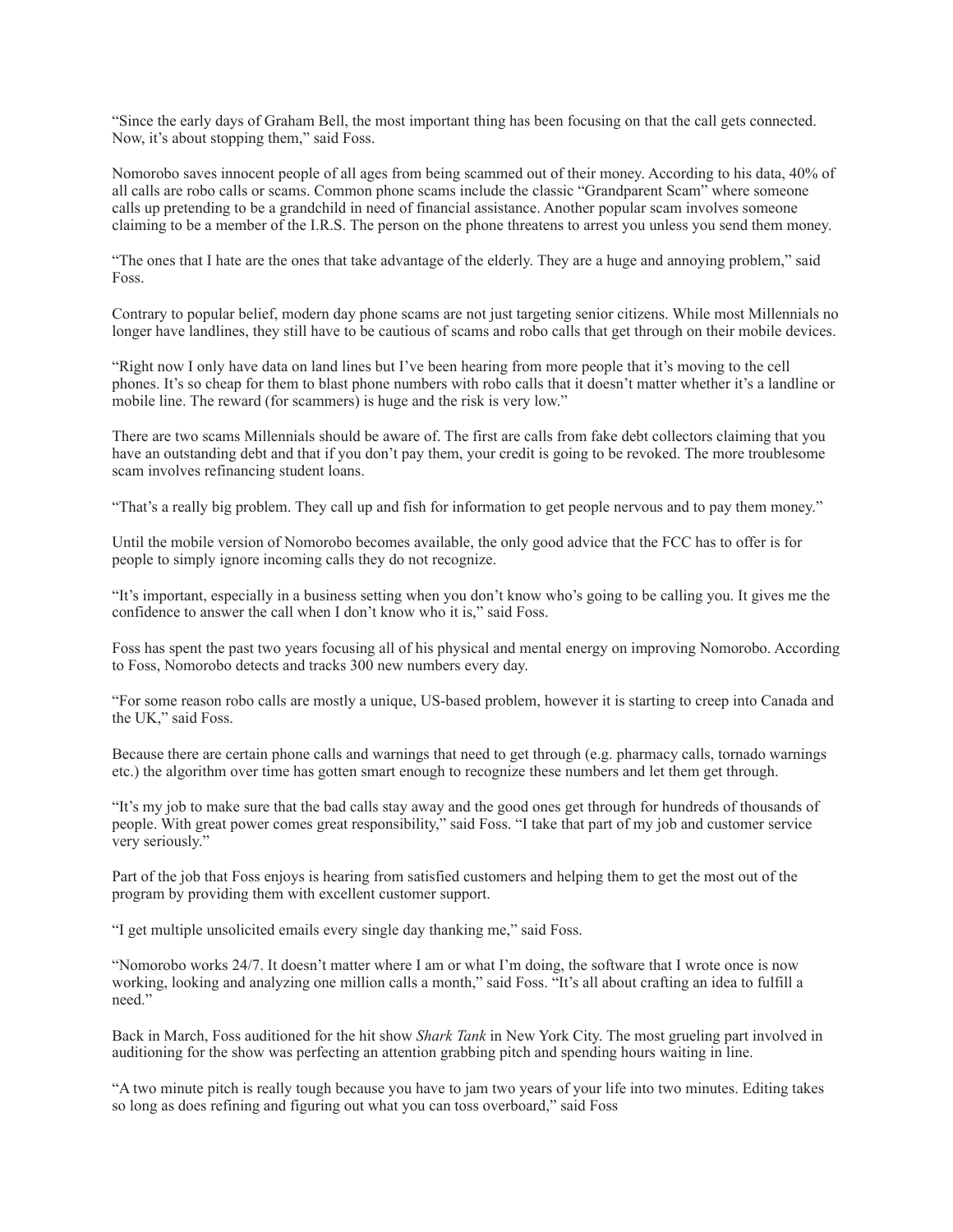Foss generously shares a few words of advice for aspiring entrepreneurs and inventors.

"When I work with entrepreneurs, I tell them it's so important to get your message down clearly and succinctly because nobody's paying attention. You just need to get something that hooks. You want to have a dialogue," said Foss.

"When you have product market fit and you're not pushing and pushing, then it becomes

much easier to go and talk about your business. What's going on, what is the growth and what problems you have solved. Don't try to solve twelve different things. You want to do one thing so small and so idiotically good," said Foss.

*Shark Tank* notified Foss that the producers passed on his pitch due to their need to meet and fill certain quotas for consumer products, college inventors etc. for the current season. However, they strongly encouraged him to apply again this upcoming March.

You can sign up to use Nomorobo here.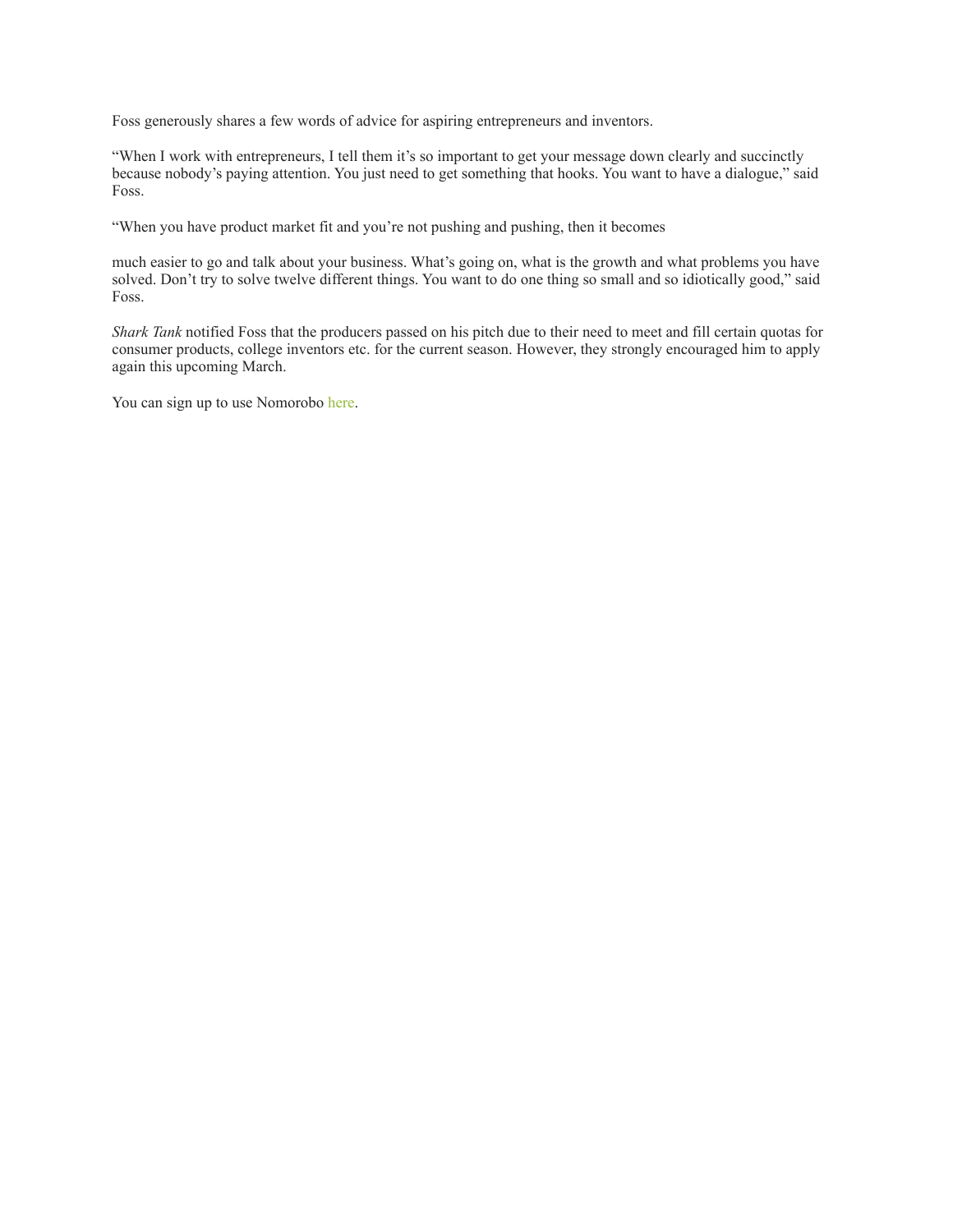#### **New Thriller, Fragile Storm, Brings Social Awareness To Younger Audience**

By Erin Coughlin | September 17, 2014 | The Surge

At first glance, *Fragile Storm* is a raw, edgy in your face dual perspective thriller about a young woman being held captive in the home of a much older man. But beneath this tense indie film lies a story which, at it's core, breaks new ground in addressing and representing the devastating aspects of Alzheimer's.

Fragile Storm is the previous winner of the First Annual Palm Street Film Festival Contest, founded by Los Angeles based producer and director Dawn Fields. Across the country, screenwriters were encouraged to write and submit a 5-10 page screenplay, which could be filmed over the course of one weekend. Out of the 300 submissions, Carly Street's short was selected as the winner.

"There needs to be a film like this. " Fields commented. According to the director, "Everyone involved feels so strongly about this subject matter, they are determined to get it made."

One way the filmmakers hope to intrigue younger viewers is by casting a twenty-something lead actress, instead of the expected hiring of more senior performers.

By doing this they hope to increase the younger generation's awareness. "This is a real tragedy that people are dealing with every day."

In some cases, younger people have been handed down the responsibility of taking care of not only their own parents, but also grandparents and other family members also suffering from Alzheimer's.

"What this film does is show the other side — the horror and devastation inflicted on the care giver. The person who is ill usually isn't aware of it" said Fields. "They don't have the option to forget."

*Storm* doesn't just bring awareness to both perspectives, but emphasizes and provides insight into the struggle of the caregiver. While the script originally called for several shooting locations, the production team and screenwriter agreed the film should take place in one key location, which would make the film more concentrated and intense.

While the film has been in development for 2 years, Fields has spent the last year directing 5 other short films in preparation for tackling the intense and evocative narrative. She is now applying for grants and appealing to the interest of philanthropic groups to raise money for the production budget. Fans of previous Palm Street Films will also be able to show their support by participating in a 21-day crowd-funding campaign.

Fields hopes to begin filming by the last weekend in September so that the release of the completed film will coincide with Alzheimer's Awareness month in October. While the film is scheduled to have an official world premiere and be screened at various film festivals, the filmmaker's aim to use online screening platforms as a more productive means of raising awareness to an even larger audience of viewers.

For more information, you can visit FragileStormFilm on Facebook or the Palm Street Films website.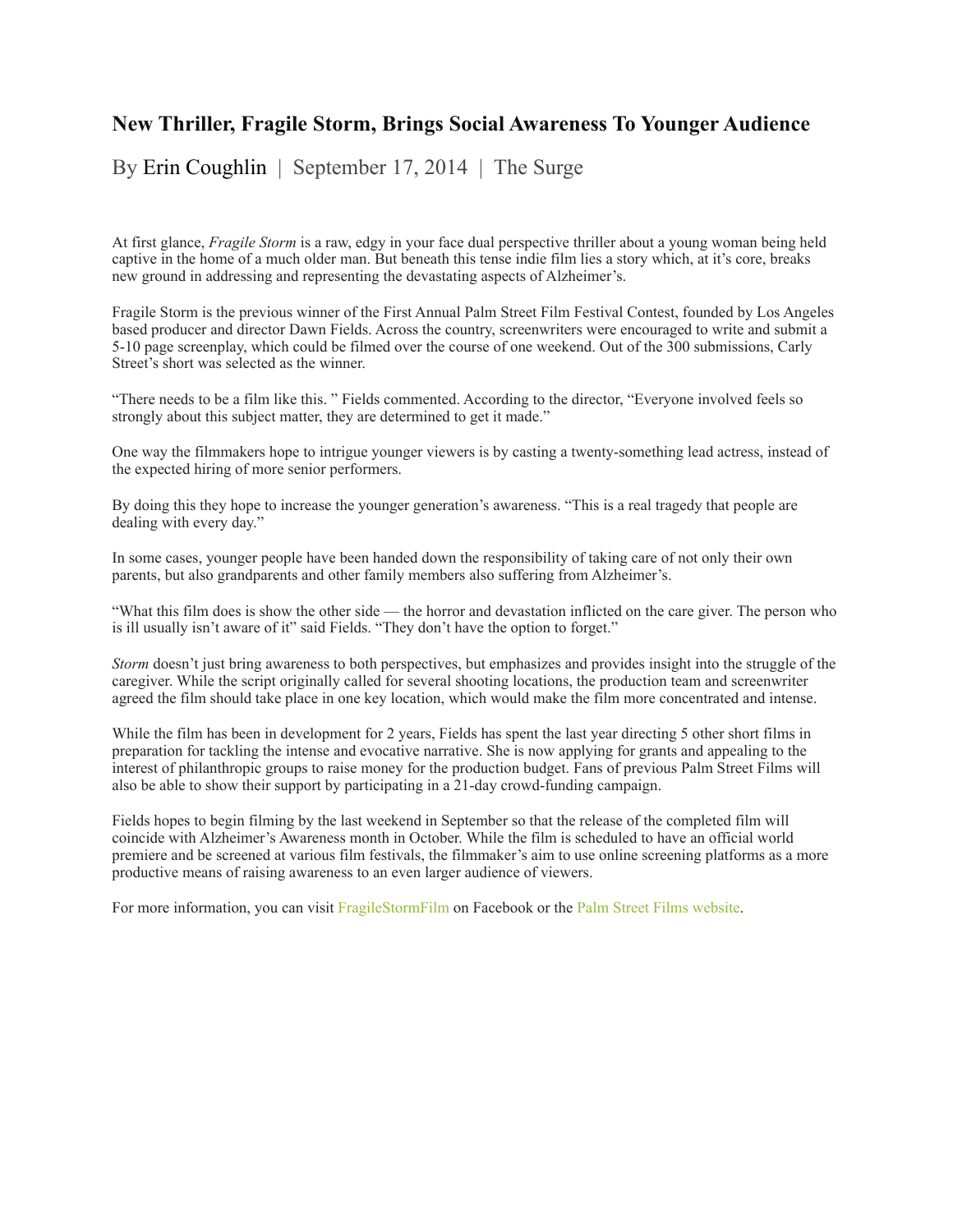#### **Muse Of Fire Filmmakers Create An Accessible Master Class On Shakespeare**

By Erin Coughlin| September 18, 2014 | The Surge

For many people, understanding Shakespeare can be overwhelming. Over the past 6 years, London based actors Dan Poole and Giles Terera have set out on their own labor of love to demystify Shakespeare with their new documentary, *Muse Of Fire*.

Like many students and adults, Mr. Poole and Mr. Terera once found the bard very intimidating. The release of Baz Luhrmans's hip, kinetic version of Romeo and Juliet changed all of that. "It was a more freeing idea of what Shakespeare was," said Poole.

*Muse of Fire* is a master class for students, the general public and performers all over the world. With a self-funded budget of £100,000 Dan and Giles traveled from the U.K. to Denmark, Germany and the United States.

Over the course of filming, the documentary became a personal journey for the filmmakers, as they set out to find common ground with others and understand a writer whose work continues to be poignant after 400 years. For anyone who believed that they were alone in feeling overwhelmed by his writings, this film shows that they are not alone.

On their own, they produced and conducted interviews with many successful Hollywood actors who regularly return to performing Shakespeare on stage and screen. Among the many well-known performers interviewed are Jude Law, Baz Luhrmann, Tom Hiddleston, Ian McKellan, and Judi Dench.

By having a limited crew, they were able to converse with their subjects in a more comfortable manner.

"The intimate film crew made it very personal and helped form a bond of understanding," said Poole.

Both filmmakers agreed that to hear these actors discuss their life's work about something that they are still passionate about and value is inspiring.

"The film shows them (the actors) being candid and honest," said Terera.

Another stand-out achievement of the documentary is the filmmakers' interviews with individuals whose lives have been changed by Shakespeare. One of the films' subjects includes a former prison inmate who discusses how Shakespeare saved his life.

Within the next two months, over one hundred of the interviews will be available on The Globe Theater's Website for viewing online. While some interviews are 20 minutes long, the site will also feature interviews as long as 2 hours for free. To stay up-to-date regarding the documentary and release availability, you can follow the film on Facebook or their website [www.shakespearefilm.com](http://www.shakespearefilm.com) .

To listen to our full in-depth interview with the filmmakers, visit the Reviews and Commentaries page at [www.thegalabout.com.](http://www.thegalabout.com)

**\*\*\*This entire audio interview is also now, as of January 2021, available via Sound Cloud and YouTube. Links are available via [www.ecoughlin.com](http://www.ecoughlin.com) .**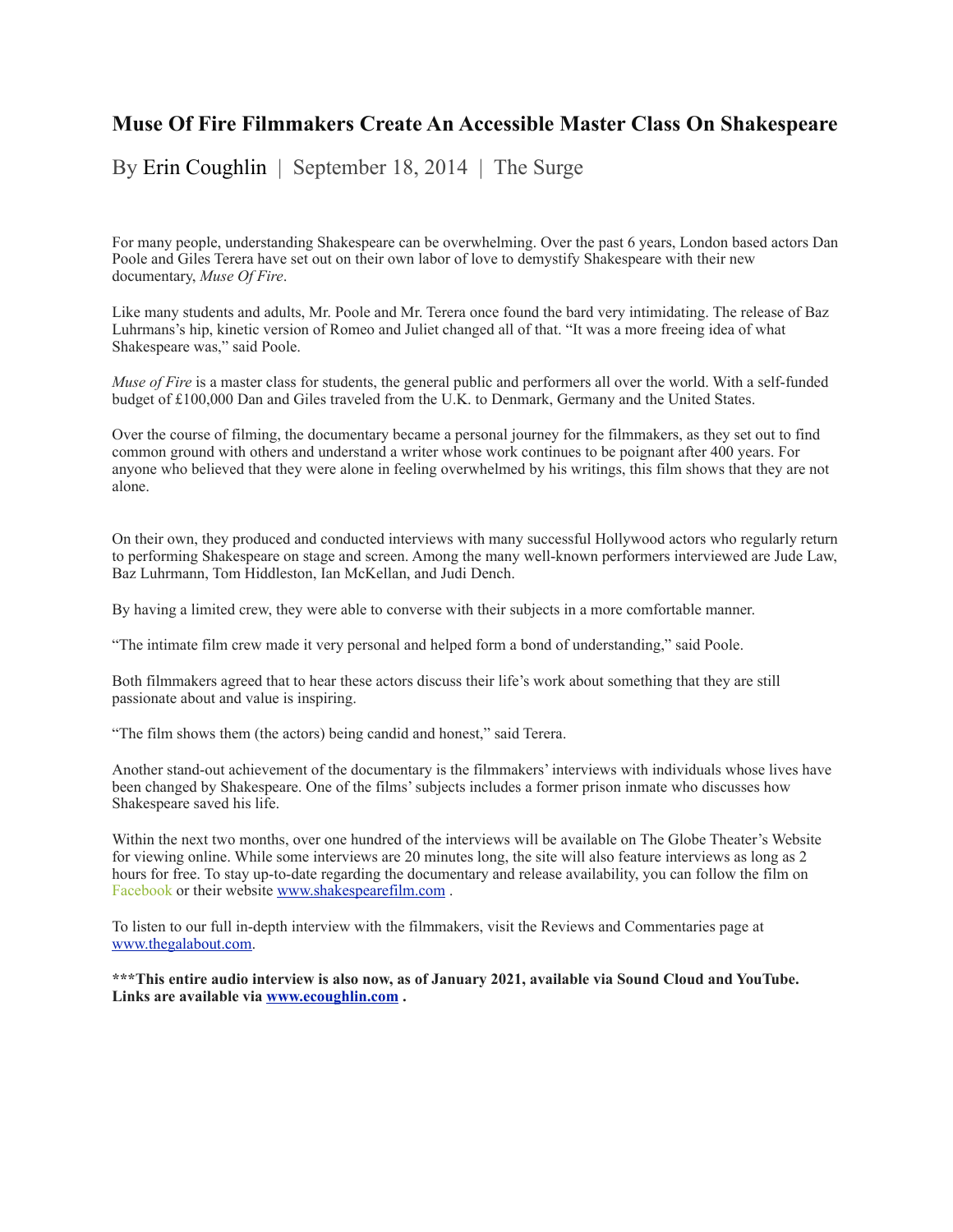## **Michal Sinnott of Every. Drop. Counts. And Grand Theft Auto Actress Captures Unique Characters**

#### By Erin Coughlin| October 16, 2014 | The Surge

With her successful performances in the online web series *Every. Drop. Counts*. and as the voice of Tracey De Santa in hit video game *Grand Theft Auto V*, actress Michal Sinnott is an actress to keep an eye on. I was recently able to sit down to discuss her amazing new projects and her approach to capturing each unique role.

#### **ERIN COUGHLIN: How is your involvement and role in** *Every. Drop. Counts***. unique when compared to your previous projects?**

**MICHAL SINNOTT:** This project was unique in a lot of ways. It was the first time I was working on a live set, where we were shooting in the midst of a real horror convention, so the pressure was really on to get it right in the first or second take because the backdrop was always changing, sometimes vendors weren't too keen on what we were up to, and even the hotel where we shot was sometimes vacillating between whether or not it was okay to be shooting at any given moment.

I specialize in girls with issues. I play the 'hot mess.' So in that respect, the role was similar, but the variables of this specific character were entirely unique. Scott was great because he gave all of us a lot of room to flesh out who these people on the page were.

You don't always get that luxury in bigger studio projects where you come to the project with all the other elements already taken care of. I had a huge hand in designing my costume and even in bringing an actual roller derby team to the project, my honorary team, the Shore Points Roller Derby. A number of their members are featured in the series and they were amazingly supportive and informative about what it means to be a derby girl.

#### **EC: You have a well-rounded, diverse list of credits. Do you approach each project or role differently depending on the medium it is presented in? How do you approach such work?**

**MS:** I think there's always a little nuance on how you approach a role depending on the medium and project but I definitely have a way of working. First and foremost, I like to get the lines out of the way and know them well enough that they're almost secondary so they can flow out of me without having to think about them no matter what gets thrown at me. I memorize them flat without emotion or meaning added so that I can deliver them any way I choose in the moment. Research is very important. The more time I have before shooting the better so that I can know the circumstances and facts about the character and the world they inhabit. I want time to break down a script and find the motivation for the character in any given scene. Once you do the work you can be free to riff on it the same way that a jazz musician might riff on a song with the rest of the players when he's playing a song he knows with a new group of musicians for the very first time.

#### **EC: Immersion is obviously an important part of your process. Do you ever take your role off set for inspiration?**

**MS:** Costume is also really important to me. If I can, I try and spend at least one day out in public as that person. I head out alone, in costume and go places that the character would inhabit. As a result, the world gets to play up against this person. It naturally teaches me things about the character and provides grounding for my work on set.

When I was playing Wendy (*Every. Drop. Counts.*), I took Wendy on a date to the Jersey Shore one day. At a red light a woman in the car next to me hit me. She made me roll

down my window and asked for Wendy's number. That would never have happened to Michal. I was really proud of myself because I felt like I'd tapped into Wendy's energy enough that I was radiating her energy strong enough to be approached by a stranger.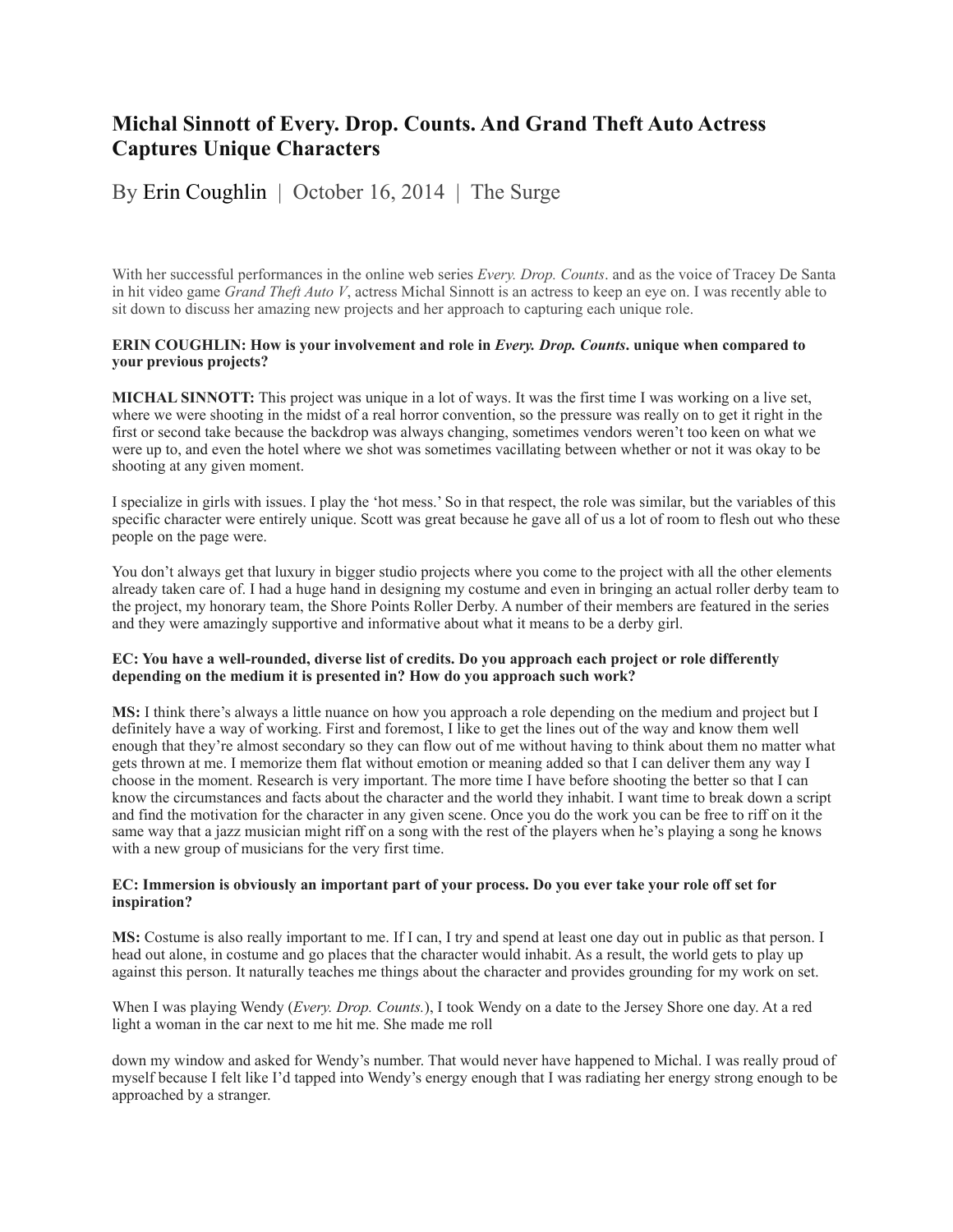#### **EC: You provided the voice of Tracey De Santa in the popular game** *Grand Theft Auto V***. Can you tell me a little about that role and your experience?**

**MS:** Working on *GTAV* was a great experience. I shot that on and off for three years, so I had a lot of time to get to know Tracey De Santa. It's actually way beyond voice acting.

The work we were doing was performance capture. So it's the same technology as *Avatar*, where you wear the suits with the balls and you act in a sound stage with the other actors in the scene. The sound stage has 36 cameras that correspond to the balls on your suit and pick up your movement. Eventually, with the help of the graphic artists and technicians, those movements get transformed into a cartoon version of yourself. You can't see it as much in the cut scenes, but if you play the game and go into Tracey's room, the character looks eerily like me, only with far bigger boobs and a lot more angsty attitude. It's a head- trip.

We shoot with helmets on our head that have cameras on them so it picks up each of our facial gestures as we shoot. And we have voice packs on our waist that pick up our voices.

Sometimes we have to go back and redo dialogue the same way you do in a movie where there's looping. The experience is sort of an amalgam of a green screen studio film, the wide shot feel of a soap opera, and the theatricality of a play. It was a blast to work on because of the audacity of the characters. They're all such awful people but they're a satire on the worst of America so there's a humor and heightened awareness underneath the moral depravity, which I think people really connected to.

#### **EC: You seem to be busy with so many fascinating projects at the moment. Do you have anything new, in particular, that you are excited about?**

**MS:** I'm in the final rewrites of a passion project, a feature film that I co-wrote and will star in called *Born That Way*. A few years back it was a Finalist in the Sundance Screenwriters Lab, but I'm expanding the plot now. I am really looking forward to soon attaching a strong director to the project. I'm also writing a dark comedy in the vein of *Sideways* for my dad.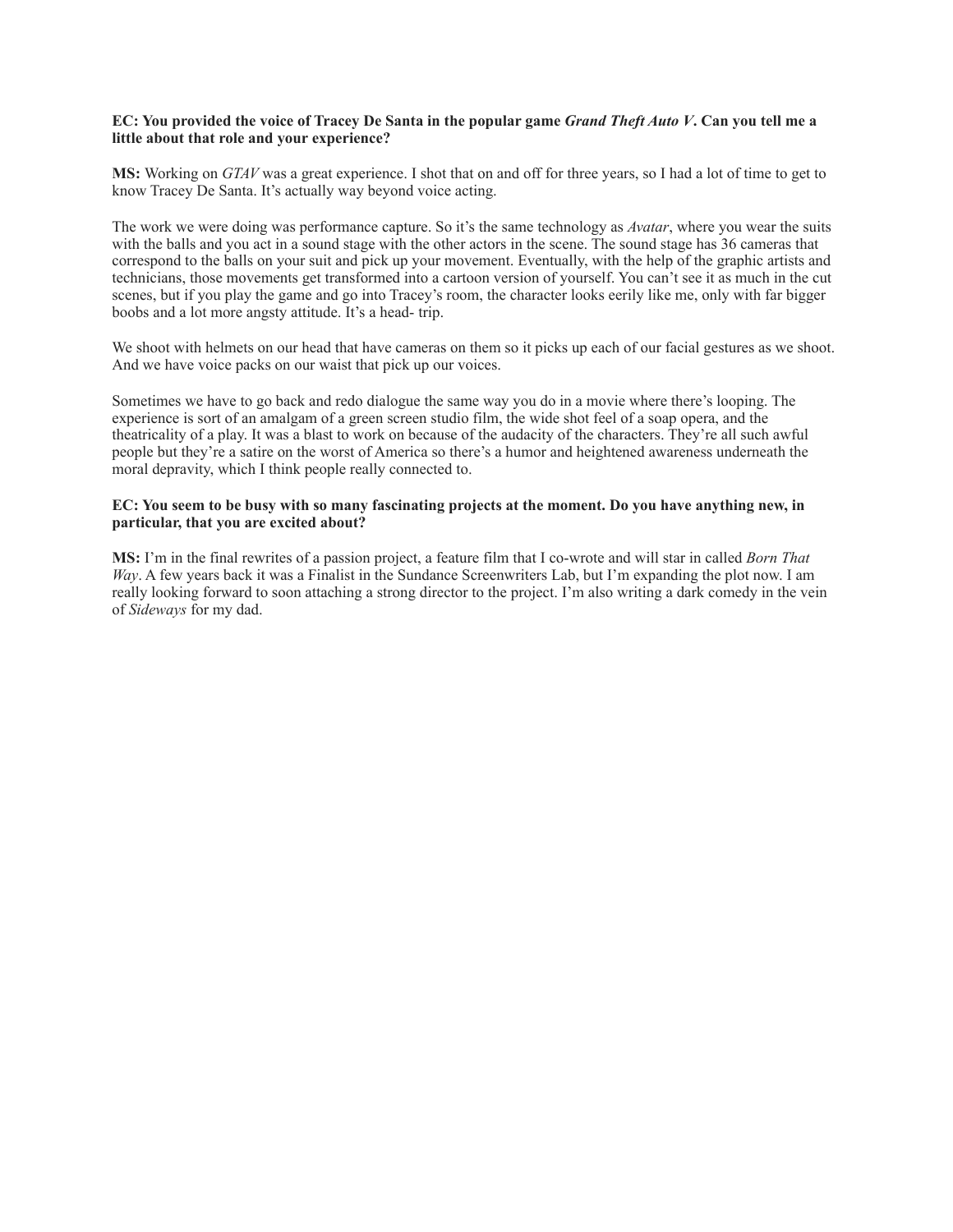### **Location Scout Discusses Setting The Scene For The Blacklist And Law And Order**

#### By Erin Coughlin| September 15, 2015 | The Surge

While many modern audiences celebrate their favorite actors and directors, it is also important to acknowledge and appreciate the often overlooked crew members working behind the scenes of our favorite films and shows. One of the most important and underrated jobs in film production includes the role of a location manager and location scout.

Over the past twenty plus years, Shannon Bowen Causey has enjoyed working on commercials, television shows, and movies of all budgets. She has also worked as a scout for many hit New York-based television shows including *Law and Order: SVU*, *Elementary*, and *Gotham*. She currently works as a scout on NBC's *The Blacklist* and VH-1's new film, *The Breaks*. Her film credits also include experience working with popular directors/actors Steve Buscemi, Stanley Tucci, and Tim Matheson.

At age 21, Causey moved to New York City to become an actress. After 8 years of waiting tables, she decided to go back to school and study film at Columbia College in Chicago. Following an internship at The Chicago Film Office, she started finding success by developing credits working on various sets.

For those unfamiliar with film or television production, there is a notable difference between taking on the responsibility of working as a location manager and location scout.

"The location manager works very closely with the production designer and the director to interpret the look of the project. The location manager then explains what the key elements for the locations are. The location scout goes out and scouts the location," said Causey.

Unlike actors, producers, writers, and directors, location scouts do not belong to any official union. At present, this is a subject that is of great concern to location scouts in the industry.

"Location scouts as a whole are trying to unionize. We are one of the only departments in film that's not union," said Causey.

"I'm in the Directors Guild of America because of my history of managing, but most scouts are not and my scouting work doesn't apply to the DGA. This is a big deal for a lot of us."

Causey notes that there are many challenging and rewarding aspects to her work. One of the biggest challenges is time management.

"I love what I do but it's often hard to balance career, family and time to take care of myself. A big problem for a lot of people who work in film is making sure that we eat right and get enough exercise. For me, I am in my car a lot and sometimes it's impossible to eat well. I try to pack a lunch and remember to stretch," said Causey.

"The most rewarding part (and sometimes the most challenging part) is the people. I have met a lot of really wonderful people over the years and some not so wonderful. But I love it when I can give money to a church or organization that really needs the funds," said Causey.

One of the key responsibilities of working as a location scout involves obtaining information, maintaining an ability to engage people in a professional manner and always being prepared to productively handle unexpected situations.

"I am the first person the public meets so I need to represent myself appropriately, but also when I am on site, making sure that I find out about any potential issues that may come up — like truck deliveries, construction, etc. I also have to make sure that when I show a location, I show it in a pleasing light so that the creative team knows why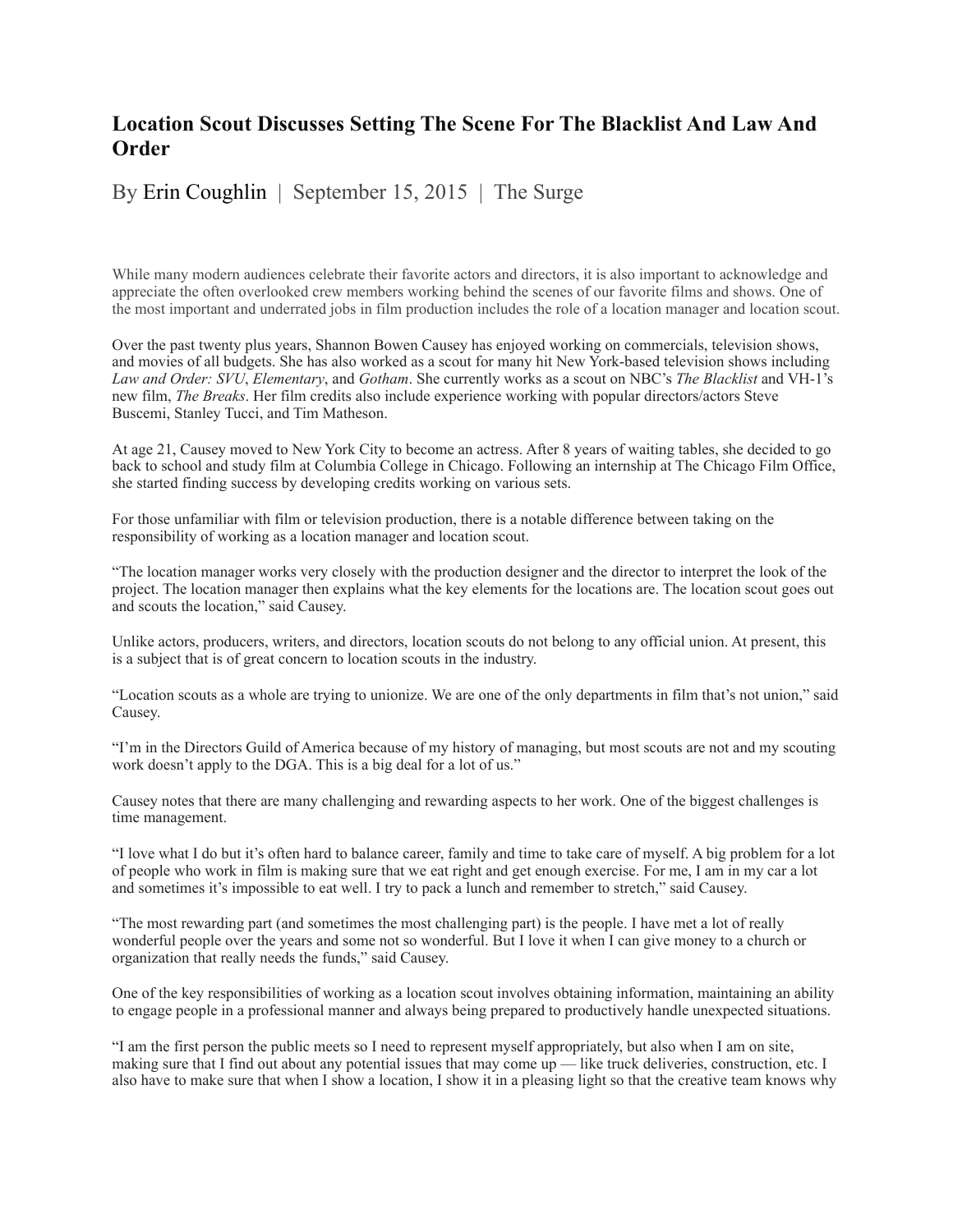I took pictures of it. I also have to be honest. If a ceiling is too low or the owner is going to be hard to deal with, these are all things that need to be noted," said Causey.

"As a manager, it's getting the agreements and permits in place in a timely manner."

While many crew members spend most of their time in an office or on set, modern technology is enabling more filmmakers to work from locations all over the world. They no longer need to check in daily at a production office.

One thing that most people find surprising about her work is that Causey is able to scout locations from the comfort of her own apartment. "As a scout, a lot of my time is spent alone. These days, we do a lot of interaction via email and text. Even when I am managing, unless there is a creative scout going, most of my interaction is done via computer," said Causey.

"A funny thing my husband always says is that his wife makes big money and doesn't leave the bedroom! This is in reference to when I am working on commercials. More often than not, the window of time I have is so short that all I can do is pull files from my database. And my Brooklyn apartment is so small that most often I work in the bedroom which is the biggest room with the best light."

"I get up in the morning, drink a few cups of coffee, and make a few appointments for the day. I generally only scout for 3-5 hours, but I work a 12-hour day. The majority of my day is spent either getting/making appointments or after I am done scouting, putting my photos together in a logical manner."

Working as a scout also enables Causey to work alongside a wide variety of stars and celebrities. Such stars include Gene Simmons (*The Apprentice*, *Third Watch*) and Mariska Hargitay (*Law and Order: Special Victims Unit*).

"One of my favorite pastimes when I am not working is to knit. One night on the set of *SVU*, one of the wardrobe ladies showed Mariska a cowl that I had made. Mariska commented that it was lovely and that she wished she could knit like that. I have always really respected Mariska as a role model for women and it was a proud moment for me, as a knitter," said Causey.

After working as a location manager for many years, Causey was unexpectedly diagnosed with breast cancer in 2010.

"Up until that point, I had been location managing a lot, but I couldn't really work during treatment. It's less stressful and it also gave me a little more flexibility in terms of making doctor's appointments when I needed to," said Causey.

Causey continues to work as a scout for many popular film and television productions. The flexibility of her schedule allows her to enjoy her personal life more than a typical 9 to 5 job.

"I'm also able to be home with my husband more, and I have more time with my animals," said Causey.

For Causey, success means having the ability to find regular work in the constantly shifting and evolving entertainment industry.

"It changes all the time, but I think the big thing for me right now is that I never really have to look for work. I have been freelancing for many years now as a location scout, and for the most part the work comes to me. I also only work for people I like. I have turned down jobs because I thought that they wouldn't be the right fit for me. I try to only work for people who respect me and respect my experience. "Please" and "Thank You" go a long way with me."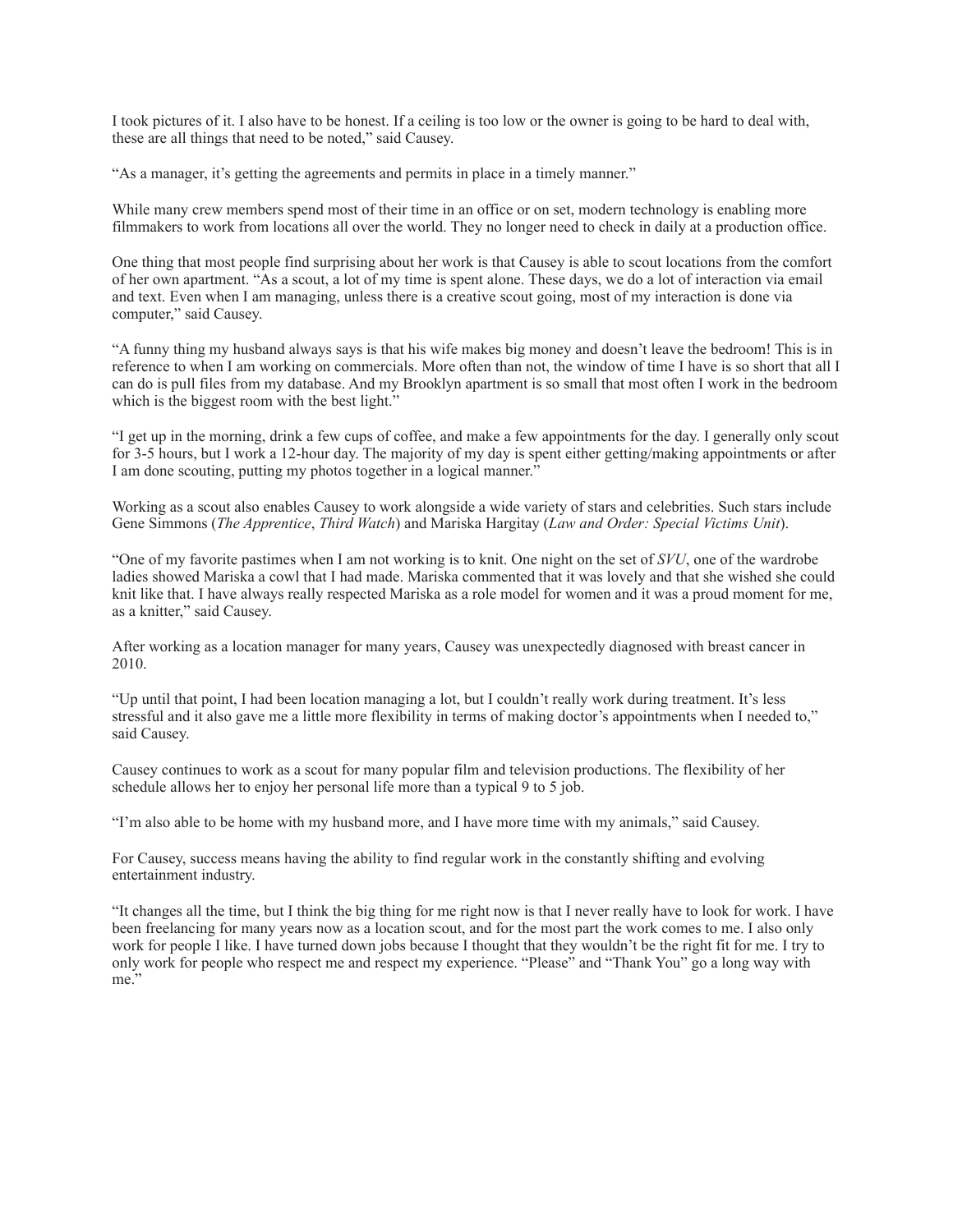## **Indie Electronic Band Faded Paper Figures On Collaborating**

By Erin Coughlin| June 23, 2015 | The Surge

Faded Paper Figures is a successful, award-winning indie-electronic band with an inspiring story. The trio, comprised of three close friends living on separate coasts proves that neither distance nor full-time careers have come between pursuing their musical ambitions.

Heather Alden is busy working as a medical resident after graduating from medical school and John Williams is a full-time professor of English at Yale University and a newly published author. Kael Alden writes music for a production company in Los Angeles called Robot Repair.

The trio has been successfully collaborating on their love of music since meeting in 2005. Their signature sound including electronic beats, gorgeous guitar riffs and beautiful harmonies has accelerated full force into a brave new world of sitars, analog synths and intense vocals.

"Perhaps one reason we've been able to collaborate so well together is that none of us necessarily feel like the band entirely defines who we are. We each have our own interests and careers outside the band, even though we genuinely love making music together. It also helps that none of us are so ego-driven that we don't listen to different ideas." Said Faded Paper Figures.

The band's musical influences stretch out over several decades, from their early days of soaking up indie music (Depeche Mode, New Order, The Smiths, Radiohead, etc.) to more contemporary acts (St. Vincent, Pinback, Phantogram, Big Black Delta). After collaborating for some time, their music has not only evolved, but it reflects and incorporates many aspects of both their personal and professional lives.

"Lyrically, almost every FPF song has some origin in one of John's academic research projects (inflected, of course, by a number of personal convictions and evolutions as well), but there's also the fact that, musically, Kael spends most of his days writing music for other people or organizations (TV, film, etc.). So when it comes time to write for FPF, he's eager to do something more freeing and exciting than is allowed for when one is simply writing for an already-defined project. What it means in the end is that we abhor clichés, both lyrically and musically, but also want all of our songs to appeal to a wide audience and evoke intense (even primal, archetypical) feelings," said Faded Paper Figures.

Despite that Heather and Kael live in California while John resides in Connecticut, all three members continue to regularly collaborate on writing and producing new, original music. By using online video chat software and email, the trio has produced several albums, videos and remixes.

"Our songwriting process is not easy and involves a lot of time and effort, even if the way it all comes together feels (even to us at times) wholly magical. Part of the long-distance nature of our songwriting means that there's a natural incubation time for each song as it's evolving. We don't just write a bunch of songs in a garage somewhere, practice them and then finally record them one weekend in a studio. They're more like research or startup projects that develop in back-and-forth conversations, moving through different tensions and desires, endlessly revising, until we're all happy with the result."

One of the memorable characteristic fans admire about the band is their ability to successfully work full time jobs and still pursue their musical interests. While many other bands struggle to maintain both their friendship and musical ambitions, Heather, John, and Kael have figured out the key to reaching their goals together.

"There's a lot of patience, hard work and luck involved in both realms, and we feel really happy to have had success in those areas. But part of it is being realistic about what 'success' looks like and being happy with what you've got while still striving for more. None of our albums have gone platinum and we'd certainly be happy with a Grammy, but part of having our own life careers (and relationships) has meant accepting that we're not going to be on the road for months at a time and most likely won't be huge rock stars on that level," said Williams. "Honestly, though, we're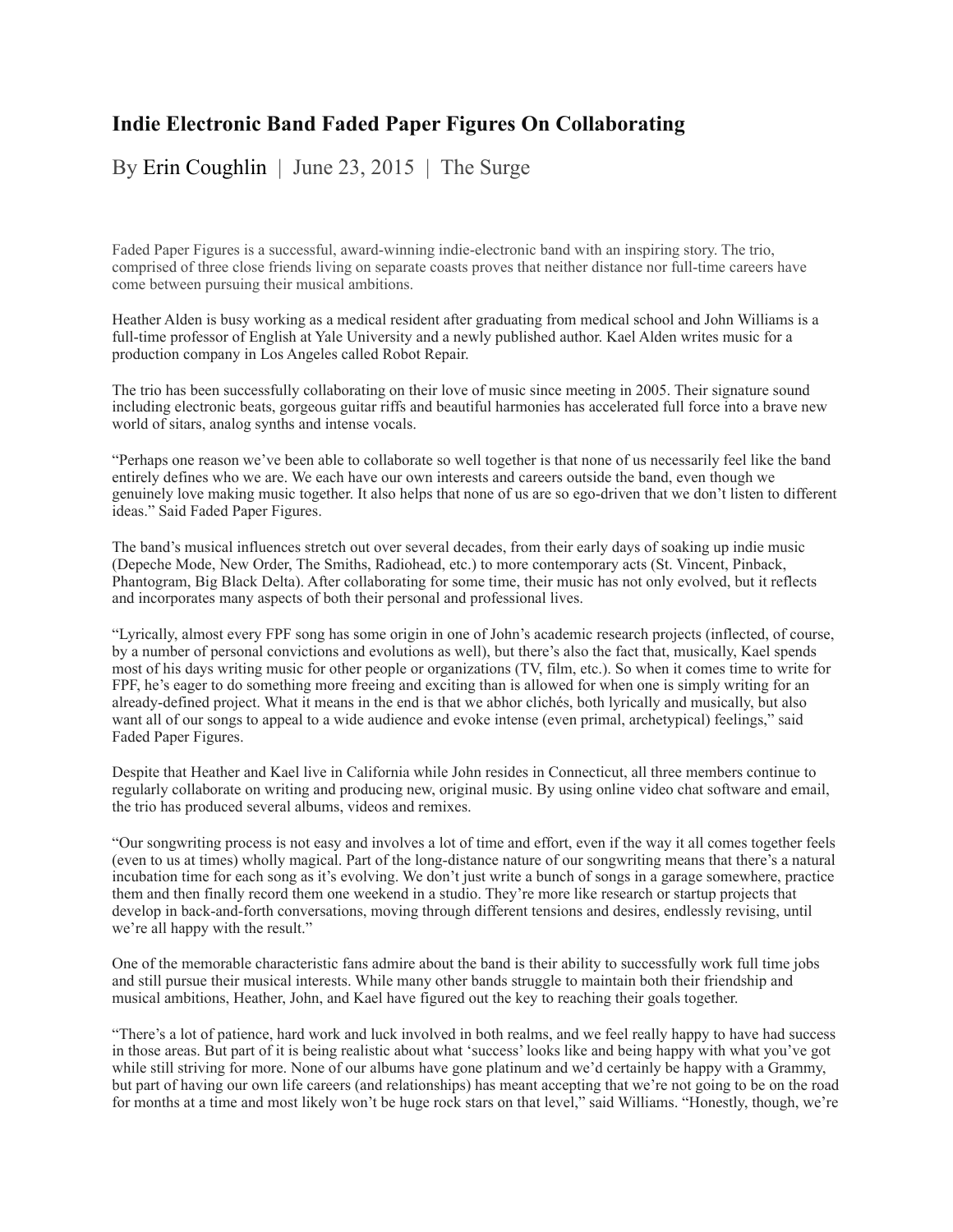not convinced that the singular chaos of an endless tour through festivals and hotel rooms is conducive to the kind of decades-long career in music (and academia and music production, and medicine) that the three of us are shooting for. We burn and rage inside (and some of that comes out in the music), but we're smart enough to know you've got to be Zen about a lot of it to make it work."

Their most recent album, "Relics" reflects the band's effort to combine all of the ways that they have musically evolved over the years.

"We wanted it to sound both intimate and epic, so there's moments of intense (even melancholy) contemplation as well as moments of shout-out-loud joyousness. Lyrically, "Relics" was also something of an evolution, perhaps in ways that don't immediately register for the casual listener, but it's fair to say we're more honest and intrepid than we'd been before–which coincided with evolutions in our own lives as well."

A few projects on the horizon that fans can look forward to include a new video and an EP of remixes. The band is already tossing ideas around for a fifth album within the next two or three years. Their music has also been featured in several films and television programs, including *Grey's Anatomy*.

In regard to other creative projects or going on tour again, the band members are optimistic about their future making music together.

"We feel like we're still only just getting started. Who knows where we'll be five years down the road — hopefully, playing to generous crowds and still writing music."

Visit their website.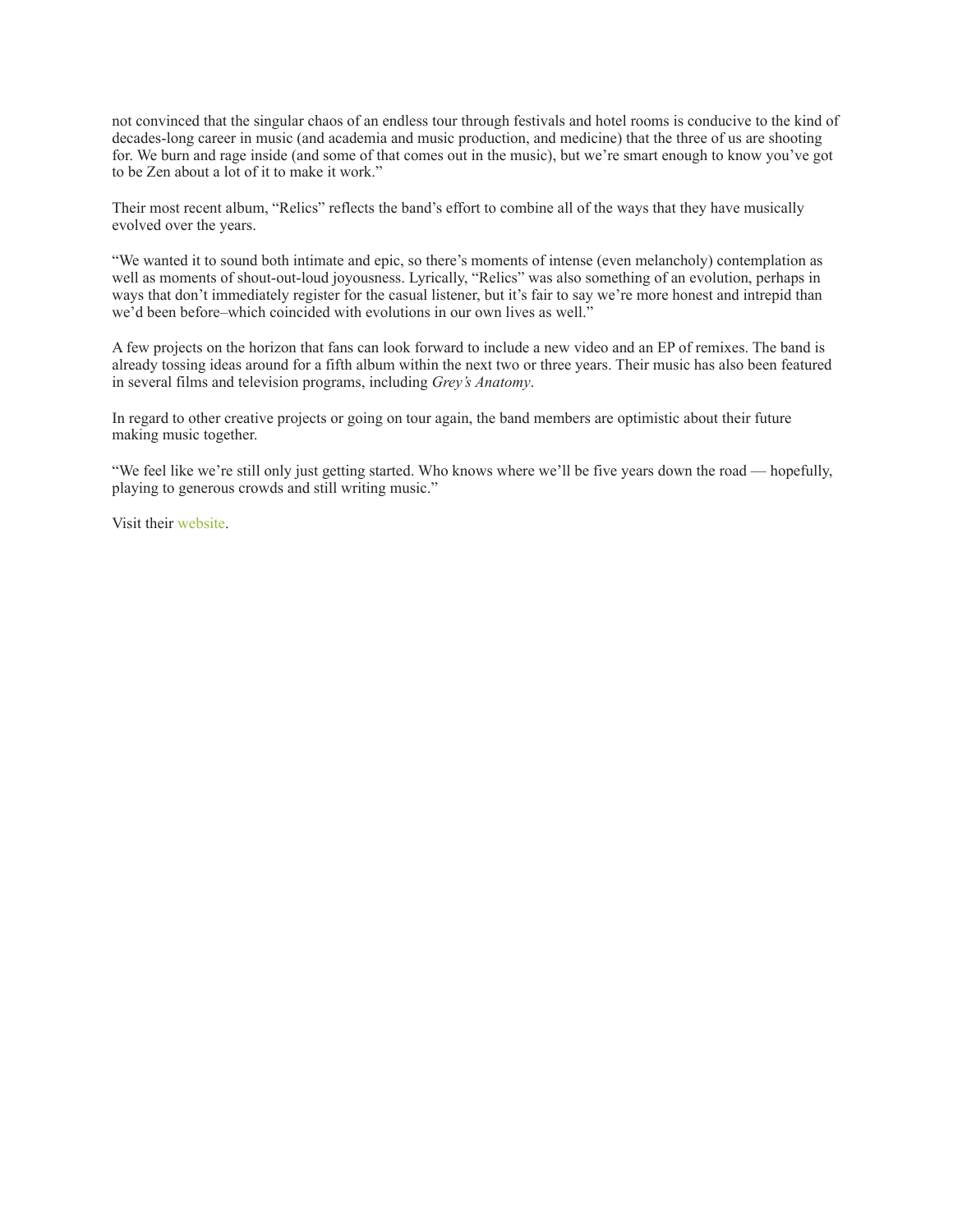## **How Movie Buffs Can Help Finish Orson Welles' Last Film**

By Erin Coughlin | June 29, 2015 | The Surge

Rebel. Genius. Ground breaking indie filmmaker. Many cinephiles know legendary director Orson Welles for making some of Hollywood's top classic films (*Citizen Kane, Touch of Evil*). Now, film enthusiasts of all ages have the rare opportunity to contribute to film history by participating in an online campaign to help finish his final – and unfinished – masterpiece, *The Other Side Of The Wind*.

"Orson was the quintessential indie filmmaker. A true, true maverick, but he struggled to find financing throughout his career. More often than not, he'd take on acting gigs or endorsement deals to finance his art. And he wasn't a prodigious filmmaker, so each one of his films is particularly important," said Filip Jan Rymsza.

Rymsza, one of the executive producers who has been working on the project for the past 6 years, has expressed that 2015 is the perfect time to finish the late iconic director's final masterpiece.

"2015 marks Orson's centenary. What better way to honor him and his place in cinema history than to complete his last film. It's the perfect "thank you" and 100th birthday present."

For many filmmakers, the film addresses numerous issues that are just as prominent today as they were during Welles' time when he started it 45 years ago. The film was originally shot on a combination of  $35 \text{mm}$ , 60 mm, and 8 millimeter formats in both color and black- and-white. The film stars Hollywood's legendary director/actor John Houston as a determined but struggling filmmaker.

"The project started and ended with Orson. He began shooting in 1970 and its' status remained largely unchanged since his death in 1985, until now. Director Peter (Bogdanovich) acted in the film, was around when Orson was editing it and is now consulting on the completion," said Rymsza.

The project has also attracted the attention and support of famous modern day filmmakers including Brett Ratner, Wes Anderson, J.J. Abrams, Clint Eastwood, Jason Reitnman, Noah Baumbach, and Edgar Wright.

"This is film history. It's the most famous film never released and there will never be another one like it," said Rymsza.

As a filmmaker who often encountered difficulties in raising money for his projects, it is easy to believe that Welles would have embraced the accessibility of modern crowd funding websites. The producers are now using IndieGoGo to raise funds to finish the film.

After Welles finished filming the project, the original negative prints remained untouched, locked away in an official vault.

Since purchasing the rights to the negatives, the team behind the IndieGoGo campaign has faced a few challenges in finalizing the film for public screening. Such tasks include scanning the original negatives into digital media formats, editing the film based on Welles' personal notes, restoring the film's color correction, producing a professional score and finding traditional distribution once the project is complete.

Over the years the campaign has created a worldwide community, gaining the additional support of both hard-core cinephiles and new movie enthusiasts just discovering Welles' cinematic brilliance for the first time.

"We wanted to build a community and involve Orson's fans, film fans and, even more broadly, art fans," said Rymsza.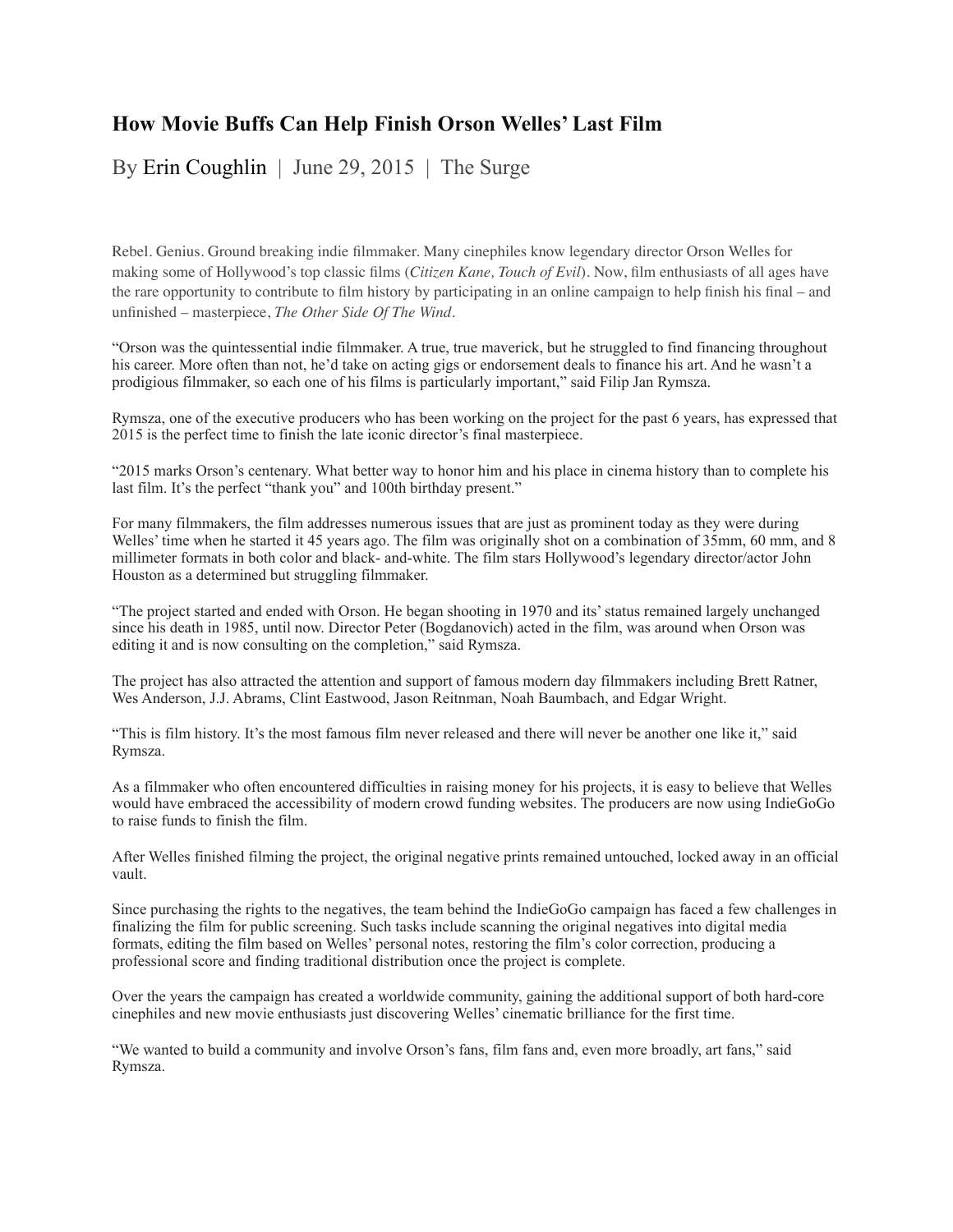Film enthusiasts still have time to visit the campaign's official page and make a contribution of their choice towards the project by selecting from over a dozen available donation tiers.

"The time is now! We started with a \$2,000,000 goal, but we managed to cut that in half. We have a financier willing to match us at \$1,000,000, but we still have a way to go. We can only do this with your help!" said Rymsza.

For additional information visit the Indiegogo page.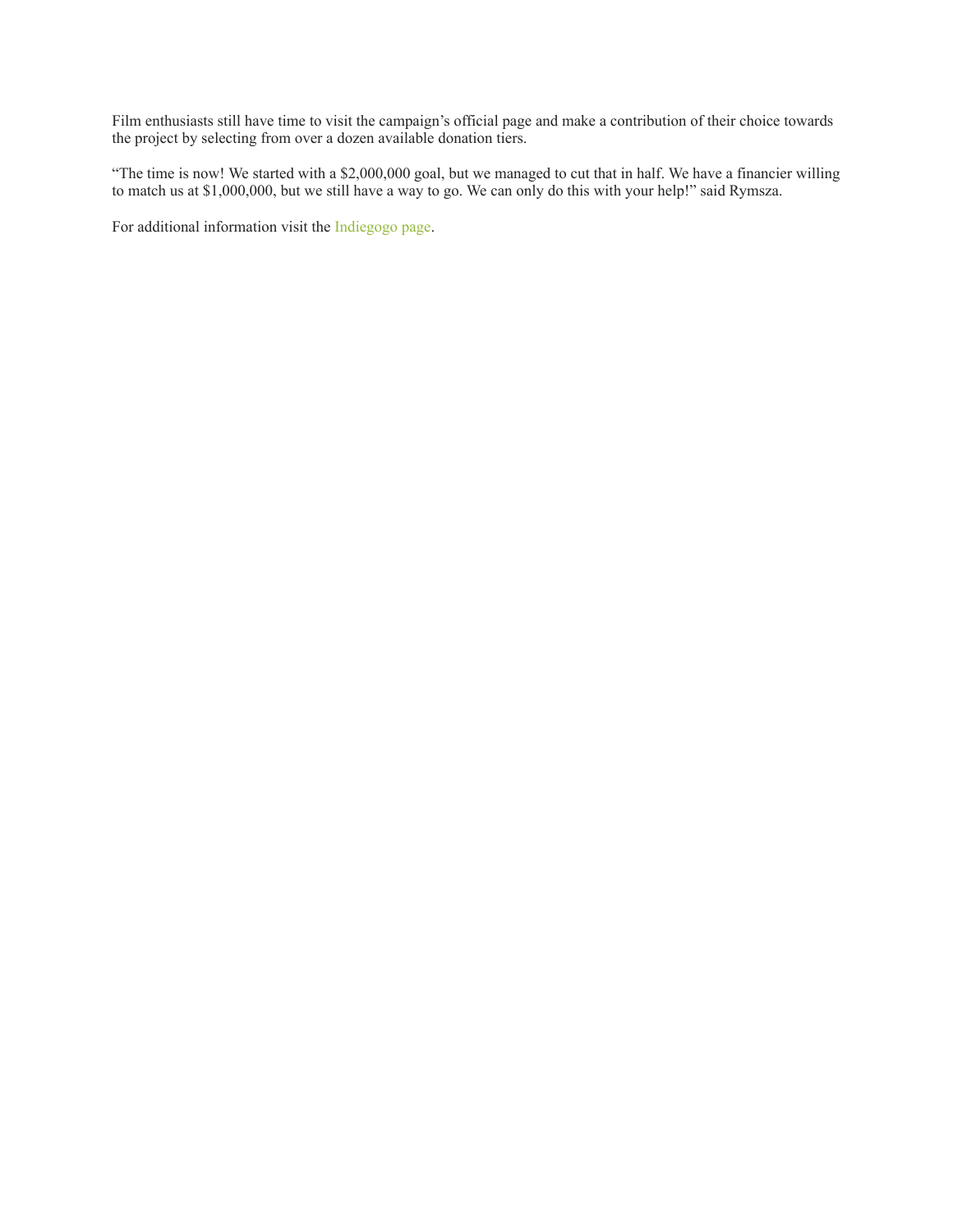## **How Ryan Britt Went From Freelancer To Published Sci-Fi Guru**

By Erin Coughlin | November 24, 2015 | The Surge

By embracing his love of all things science fiction and fantasy, New York based writer Ryan Britt has successfully transitioned from freelance writer to mainstream published author.

His new collection of smart, humorous essays, **Luke Skywalker Can't Read And Other Geeky Truths**, is a mustread to add to any popular science fiction or fantasy fan's reading list.

"When I moved to New York 11 years ago, I really wanted to write the Great American novel. I liked science fiction, but I stepped away from it for a while because I thought I wanted to be a serious literary writer. Then I started writing essays about sex. I sold some personal essays to Nerve.com back when that was a viable market. It was really fun and I was like oh, I'm like a broke nerdy guy version of Carrie Bradshaw," said Britt.

Britt then started writing science-fiction essays for various online publications including Tor.com. In addition to his online freelance writing, he has penned plays and other works of fiction. **Luke Skywalker Can't Read** is his first collection of essay writings.

"I always liked Chuck Klosterman and his writing about rock 'n' roll (*Sex, Drugs and Coco Puffs*). They're both collections about pop-culture and music. I wondered, can I do that – but instead of writing about rock 'n' roll, what if I could write about sci-fi. I know that stuff. Can I make it a fun essay collection?" said Britt.

The title of the book is one of the several shorter essays Britt had previously written as a science fiction staff writer for Tor.com. The book features longer versions of previous work published online along with new essays in search of an online outlet.

"I couldn't really find a home for certain essays on a sci-fi or pop culture blog, but I knew they would work in a book. I left the staff-writing job to work on a novel. I was doing freelance writing about pop-culture and sciencefiction and thought it would be really nice to have a permanent collection," said Britt.

There are three essays in the book about Star Wars. While the subject of *Star Wars* pops up continuously throughout the book, Britt knew that the Luke Skywalker essay was going to be the "hit single" of the collection due to the popularity of the series and the provocative nature of the essay.

"I think that *Star Wars* has staying power in terms of being on people's minds. I'm writing a new piece right now about nostalgia and how *Star Wars* transcends generations. It's just amazing right now. It's obviously very exciting and also nerve-wracking, especially for people who write about pop-culture because there's so many ways it can go with *The Force Awakens*. I wanted to have some slightly different angles that we don't normally hear about regarding *Star Wars," s*aid Britt.

The book covers a broad spectrum of entertaining pop culture topics and the sci-fi fantasy genre. From Dracula to Lord Of The Rings, there is something for everyone to enjoy or laugh along with out loud.

"I tried to pick pieces that I found were in some form finished, whether they had been already published or that I thought were really strong, that I kept coming back to and knew would also cover a wide spectrum," said Britt.

"There's a funny, weird generational conversation going on about *Star Wars," s*aid Britt.

Britt points out that unlike other sci-fi films released within the past decade, the new *Star Wars* films are not adaptations of popular publications like *The Hunger Games* or *Harry Potter*. He expresses a lot of excitement over discovering the film's new plot and character angles.

"Creating these new characters is a gamble. Actually, it's a bigger risk to bring in these new characters. It's funny that the Abrams' *Star Trek* movies go backwards and reboot classic characters. I think this is more like *Star Trek:*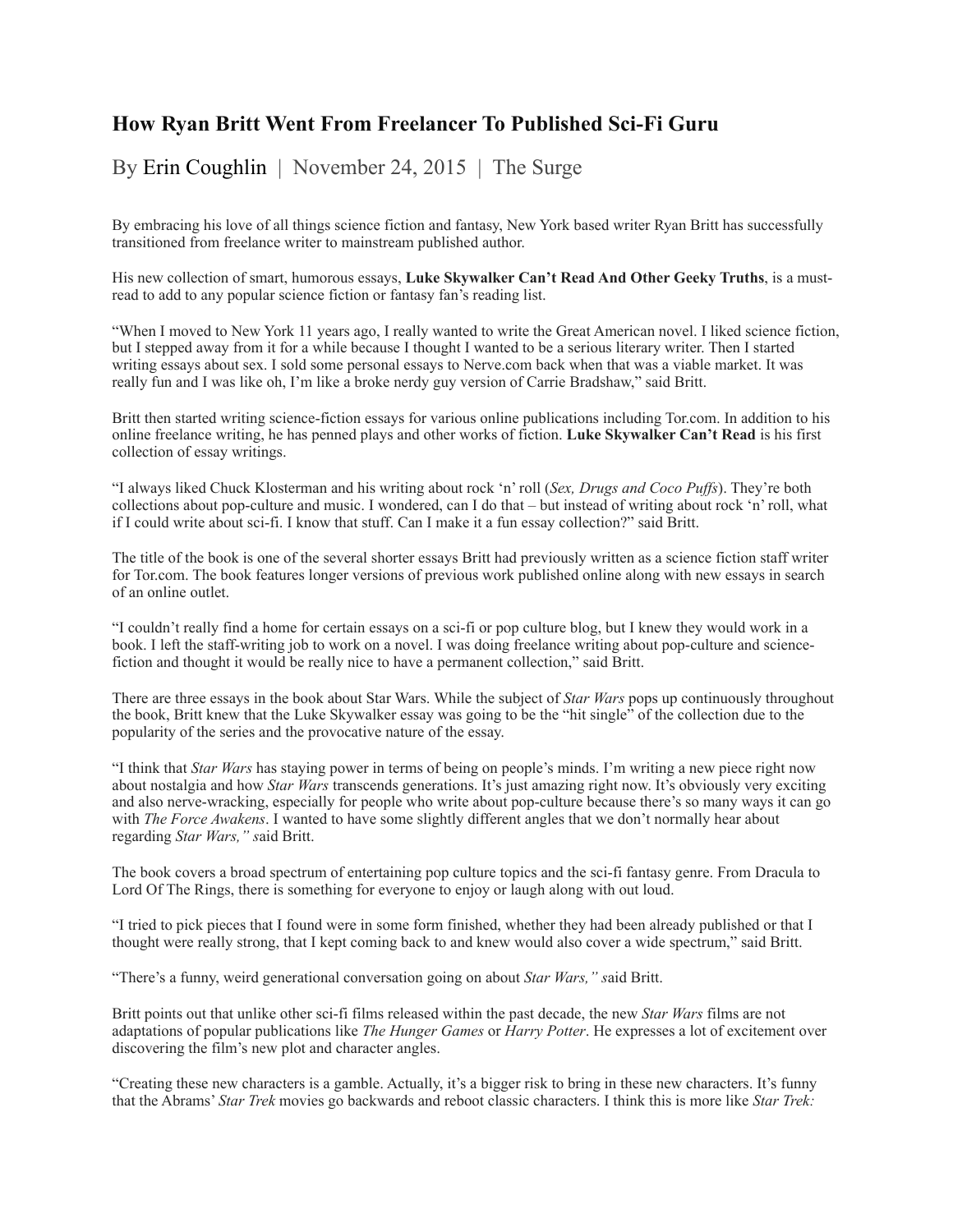*The Next Generation*. They're like; well let's try out totally new characters. That's really refreshing and I think, as a critic, I'm really interested in that it hasn't happened in a while," said Britt.

Sherlock Holmes fans will enjoy reading the updated version of one of Britt's first essays, *Baker Street On Infinite Earths*, which contains personal anecdotes and contemporary interviews.

"I just wanted to write a fun article about why Sherlock Holmes was so mixed up in science fiction."

This prompted Britt to reach out to Nicholas Meyer, (director, *The Wrath of Kahn*) who had also written several Sherlock Holmes books to find out what he had to say on the subject.

"That piece was a great template. I realized I could combine journalism with science fiction. The Sherlock Holmes essay was one that I was really proud of," said Britt.

"I knew I wanted to end on a *Star Wars* essay so that last essay (*The Fans Awaken*) is a new essay that I wrote specifically for the book. The superhero essay (*Nobody Gets Mad About Hamlet Remakes*) was an 11th hour thing. A lot of it was just my taste."

Perhaps one of the most enjoyable aspects of reading, for readers, is being able to identify with the author on both a lighthearted and personal note. Readers can get a definite sense that Britt enjoyed putting the book together. Another enjoyable feature sure to generate laughs and conversation is *A Totally Incomplete Glossary Of Terms*; a list of humorous and cheeky sci-fi orientated one-liners at the end of the book.

Britt is involved in both the Lust For Genre and Hi-Fi reading series in the New York City area. The Lust For Genre series invites storytellers and performers to read their favorite science fiction, fantasy or genre fiction. Hi-Fi is an ongoing reading series, which showcases a selection of two or three upcoming writers across all genres.

"The idea is to foster a community in the writing world because New York is a tricky place to try to make it as a writer," said Britt.

A dedicated fan of all things Sci-Fi, some of Britt's most memorable celebrity encounters include meeting Patrick Stewart, Margaret Atwood, Matt Smith and most recently, interviewing Mark Gattis for Tor.com

Britt has also enjoyed making the rounds at various Comic Cons and appeared as a panel guest at Wizard Con.

"This year at ComicCon was really fun because of my book. It was the most fun one yet. It was awesome to go out and give my book for free to people who were wearing awesome costumes," said Britt.

While Britt is looking forward to promoting the book, he is also excited about putting together two new manuscripts – a more personal collection of essays and sci-fi novel. Although he is taking a hiatus from his writing classes, he is set to teach a writing for the media course and to make an appearance as a guest lecturer at York College in February.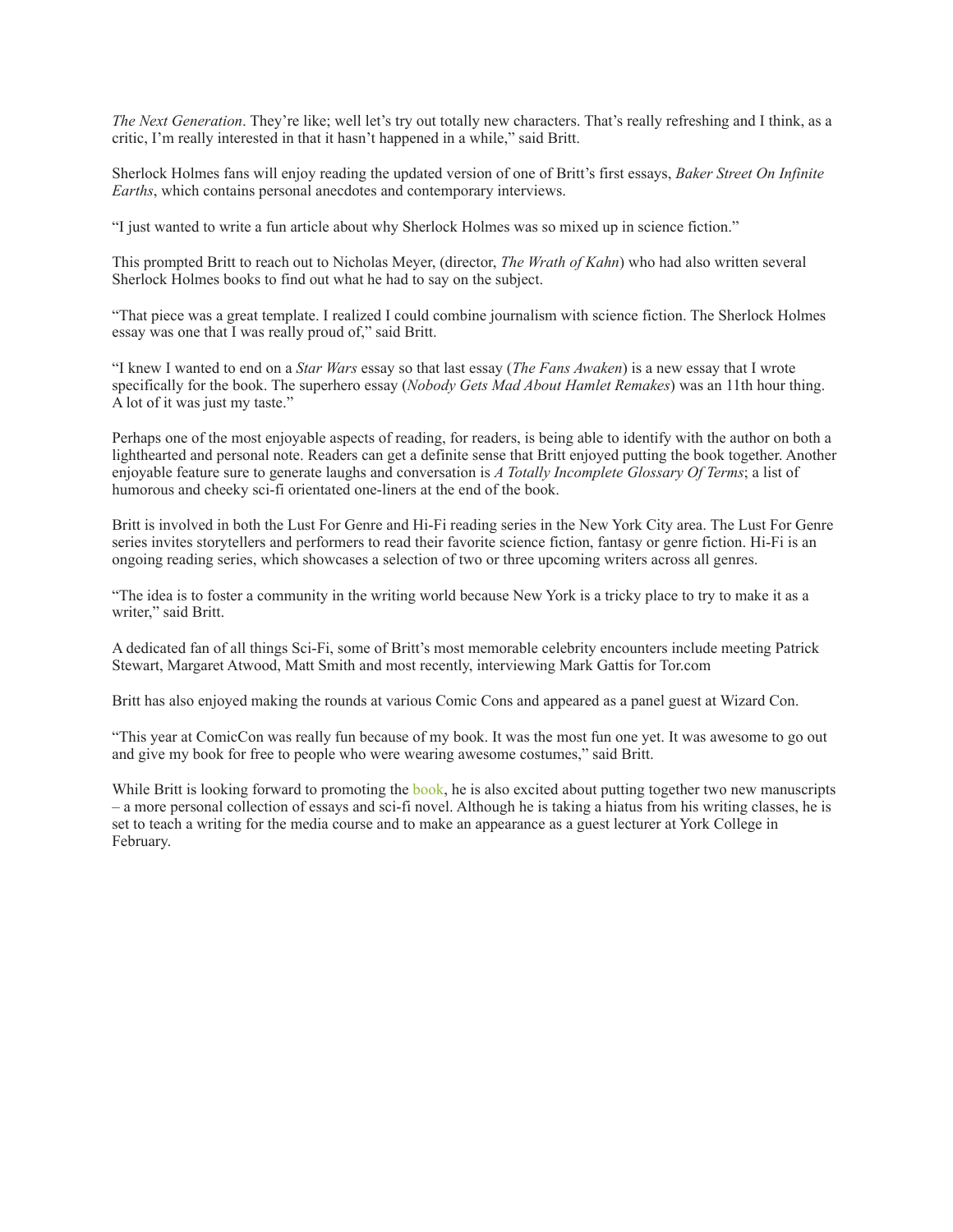## **Animated Film, Henry And Me, Hits A Home Run**

By Erin Coughlin | October 23, 2014 | The Surge

Every so often, one comes across a film with enduring depth capable of both entertaining and enriching the lives of audience members of all ages.

*Henry and Me* is the touching and heartfelt story about a young boy battling an illness, who goes on a magical journey with a stranger named Henry. Together, they learn lessons on both life and baseball from New York Yankee players from the past and present.

Written by Executive Producer David Stern, (*Open Season 2, Free Birds*) what initially started out as a 30 minute short to be sold at Yankee stadium for charitable causes, became an hour long, award nominated feature film.

Production started to change shape when Yankee Stadium put the filmmakers in touch with famous Yankee fan, actor Richard Gere. Gere, who is also known for his involvement in many charities, provides the voice of Henry.

Directed by Barrett Esposito, the film features the voice acting of talented celebrities and pro athletes including Luis Guzman, Chazz Palminteri, Paul Simon, Danny Aiello, Reggie Jackson, Yogi Berra, and Hideki Matsui.

This film is both a personal project for both the cast and it's viewers. This is strongly reflected in the performances of several of the cast members, including actor Danny Aiello, who's son passed away from pancreatic cancer.

"We're about the emotion, the poignancy and the heart. That's what the script is about. That's what we went for with the actors and that's the film we set out to make." Said Esposito.

Among the star cast is singer/songwriter Cindy Lauper, who re-recorded her popular hit song, *Time After Time*, as a lullaby. Barrett, a member of the True Colors Fund founded by Lauper, hopes that the film will drive traffic directly to the charity. Along with St. Judes' support of the film, they anticipate raising enough money to make donations to more than thirty charities.

Unlike other more recent animated films, the characters were created in 2D, but the background was filmed in 3D so that viewers feel more involved with the story of the film and are less preoccupied with the graphics. Despite the historic and iconic figures on the film and the all-star cast, this reactionary piece it is not just a film for Yankees fans.

"It could be for any child dealing with any sort of adversity. What we were trying to do was provide an uplifting message of hope and never giving up. Just keep putting your foot forward because you never know what tomorrow is going to bring." Said Producer Joseph Avallone. "You have people who have lost children to cancer or are currently battling it. They think it's great because it's so personal to them. It's a documentary of their life because they went through it. "

\$2 from the DVD/digital downloads and 10% of the rental fee will be donated to charity. For more information visit <http://henryandmemovie.com>.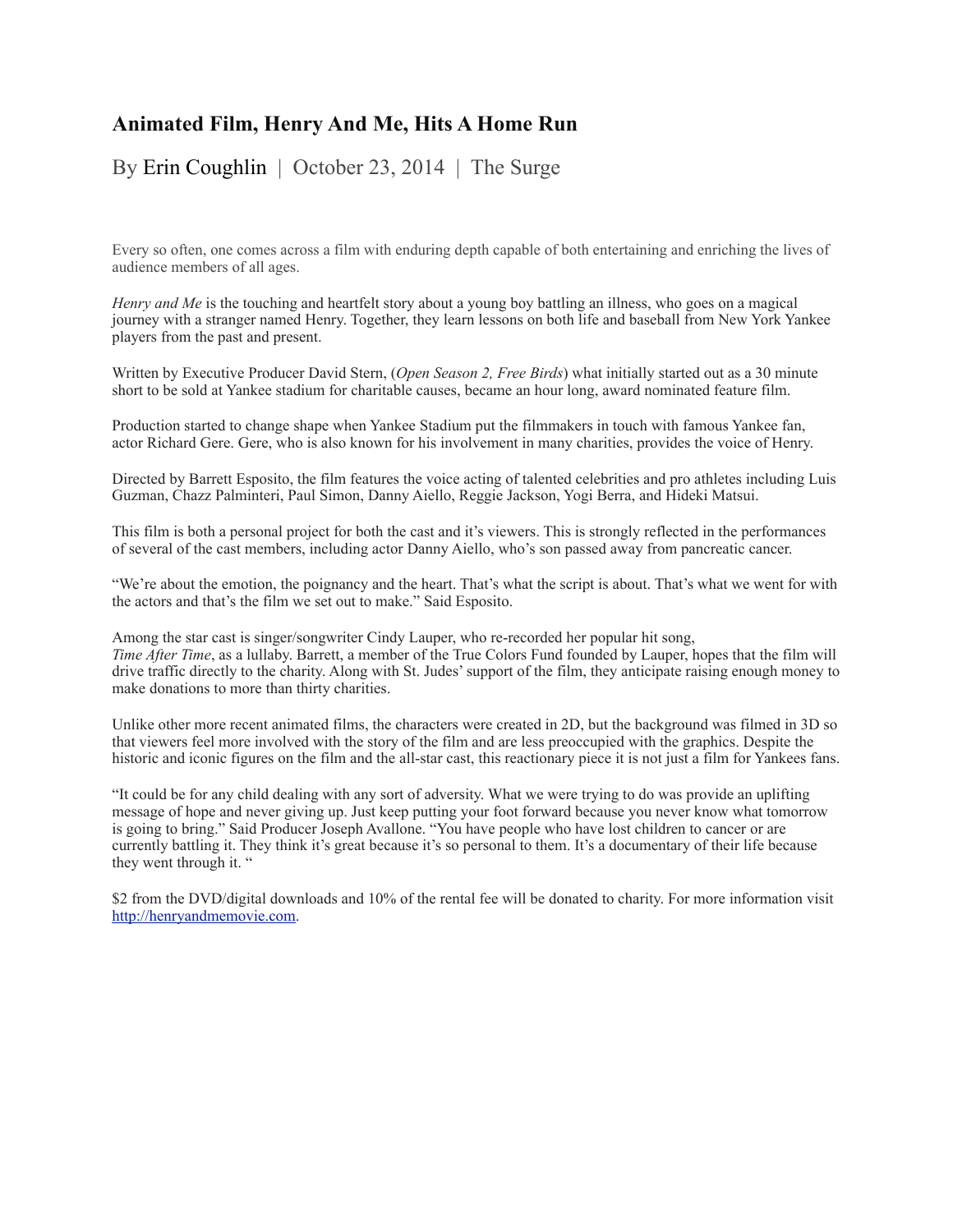## **Every. Drop. Counts.**

#### By Erin Coughlin | October 15, 2014 | The Surge

Over the past few years, filmmakers have successfully turned feature length projects into high demand, popular web series. *Every. Drop. Counts*., a new psychological thriller based on a novella by director Scott Norton, expresses modern issues by putting a new twist on classic folklore.

"Due to the dialog heaviness and plethora of important details, it works better. In small bites, it's easier to concentrate and catch everything," says Norton.

Set against the backdrop of a horror convention on the Jersey Shore, the vampire tale features strong female leads who explore love, loss, memory, and letting go. Characters include an aging modern day vampire and a much younger, self-medicating trauma/rape victim who work in horror memorabilia.

"The process by which we heal and grow after great loss in an unjust world is at the heart of the project," says actress Michal Sinnott (*Grand Theft Auto*).

"I think Scott wanted to weave a story about how we move on from tragedy. Who we become when our entire world shatters, but we're still there, trying to contend with all the broken pieces. How do you find presence when you're stuck in the past?" says Sinnott.

Sinnott plays Wendy Whipper, an outwardly tough but emotionally gooey derby girl.

"I think Scott is right when he says that Wendy is the heart of the story. The other characters hide their emotions far more than Wendy, who wears her heart on her sleeve. Wendy doesn't really have subtext. She's right out there, all her anger, fear and emotional pain swelling up to the surface at any given moment," says Sinnott.

For Michal, the live set aspect was a bit of an exciting challenge. Luckily, the lengthy audition process provided her with the opportunity to spend a substantial amount of time immersing herself in the world of her character. As part of her preparation for the role, Michal signed up for skating lessons.

"I only had a few weeks with the character before going into shooting, so there was some concern about being a good enough skater. There were big gaps in between shooting, so that allowed me to continue to train and get better in the interim." Said Sinnott.

With the increasing appeal of the folklore of vampires and lycans, the series is perfect for modern audiences.

"Scott is holding a mirror up to the very audience of the show," says Sinnott, "There's a massive appeal in modern day pop-culture. These are myths that we rename and retell in every generation."

A season two sneak preview will be available after the finale on Halloween. New teasers are posted on Tuesdays.

"We're very much looking to do a season two so that we can continue following the crazy roller coaster the characters are on," says Norton.

"The fact that Scott is talking about a second season is super exciting because it gives me an excuse to put those skates on again," says Sinnott.

Additional Links: Facebook:<https://www.facebook.com/HorrorConTheMovie> Twitter: [https://twitter.com/](https://twitter.com/HorrorConMovie) [HorrorConMovie](https://twitter.com/HorrorConMovie)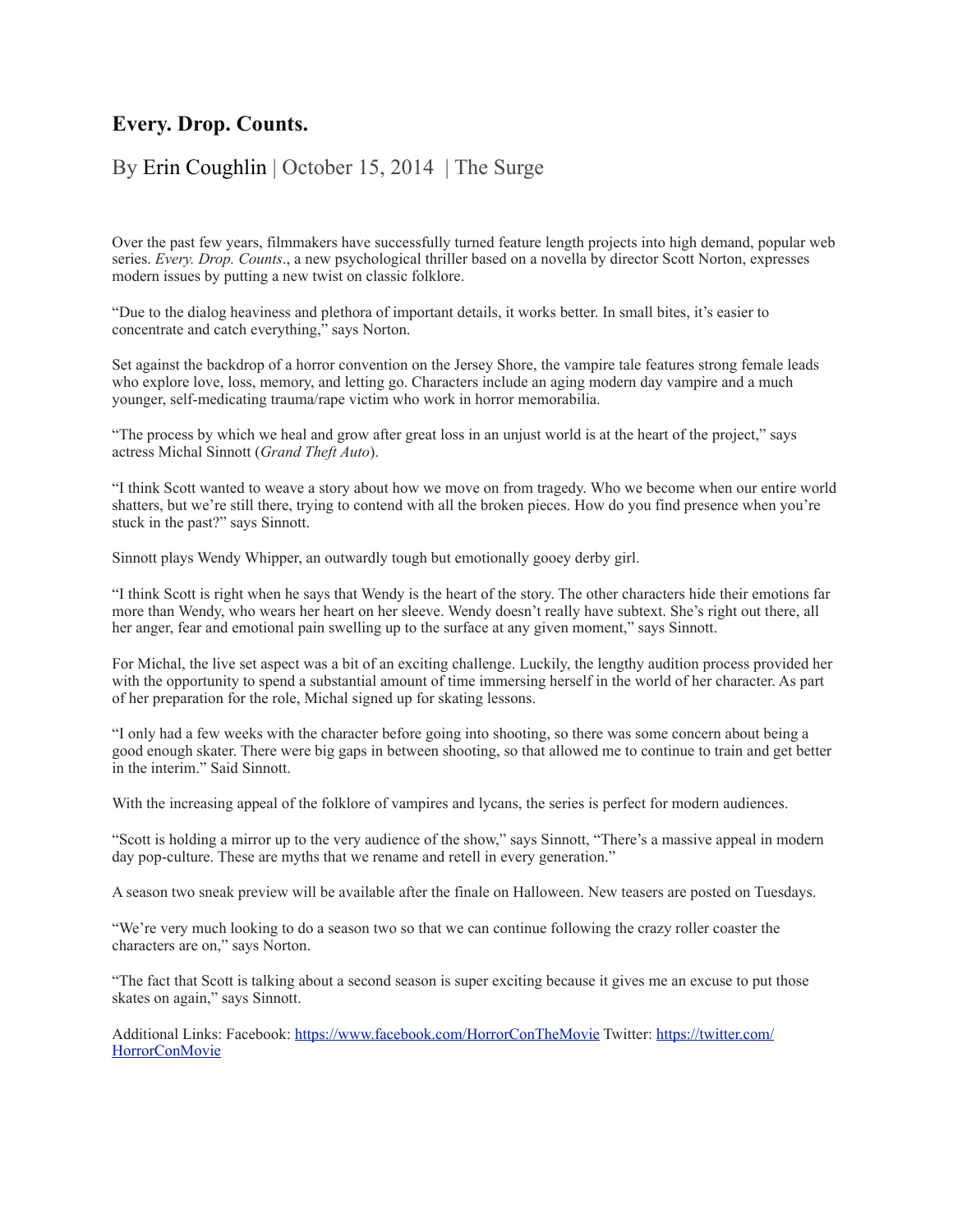## **Alexia Anastasio: Crowd Funding All The Way To Cannes**

By Erin Coughlin | September 25, 2014 | The Surge

Some people dream of starring in and showing their films at prestigious film festivals around the world. For filmmaker Alexia Anastasio, her hard work paid off this year when her feature film *Little Fishes* was recently accepted and screened at the Cannes International Film Festival.

For Alexia, this past May marked not just her third trip to Cannes, but her first as the filmmaker of a feature length film. While attending the festival, Alexia was invited to participate in the famous Producers Network. As part of the program, filmmakers spent quality time talking to and learning from key industry players.

"Because I showed my film in the market and had a sales representative, there was a big difference this time around," said Anastasio.

The inspiration for her featured film, *Little Fishes* came as a result of Anastasio's experience watching numerous Mumblecore films from the past decade.

"If a film makes me cry or think about my life in a different way moving forward, it's does it's job."

Her film *Little Fishes* is inspired by the D.H. Lawrence poem of the same name.

"I always look to literary works for inspiration. The film is about going with the flow and fun of life. Figuring it out along the way. We try to figure out life our entire lives."

Anastasio wrote the first draft within one month and went on to revise the script while the film was still in production. Spread out over a fifteen day shooting schedule, the film takes place in Florida, New York and Los Angeles.

Money for the film was raised over the course of three and a half campaigns spread out over IndieGogo, Kickstarter and Fractured Atlas. Although Anastasio paid out of her own pocket for travel expenses, the film tallied 150 backers online.

"There is no normal way to make a film. Crowd funding isn't for everyone. You really need a team when you do a campaign. People want to help. They feel good about it. When I contribute, it makes me feel like a part of the community," said Anastasio.

Much of the success of the campaign can be attributed to the team combining a personal touch with direct communication to their backers. Some examples include sending personalized emails, conducting Skype chats, and even going to other movies together.

"I really want to inspire other filmmakers. You don't need a million dollars to make a movie," said Anastasio.

As of now, Alexia is hoping to further promote the film by touring the country, approaching LGBT centers and universities. An important element in the promotion of the film is to screen the film at venues where she can be on hand to engage in conversation with the audience. "This is a home grown emotional roller coaster movie," explained Anastasio.

In addition to creating her own films, Alexia teaches crowd funding, mindset implementation and credibility to others. Her students include everyone from aspiring filmmakers to entrepreneurs starting up their own yoga company.

"I'm very excited about it. I get a massive amount of fulfillment teaching," said Anastasio.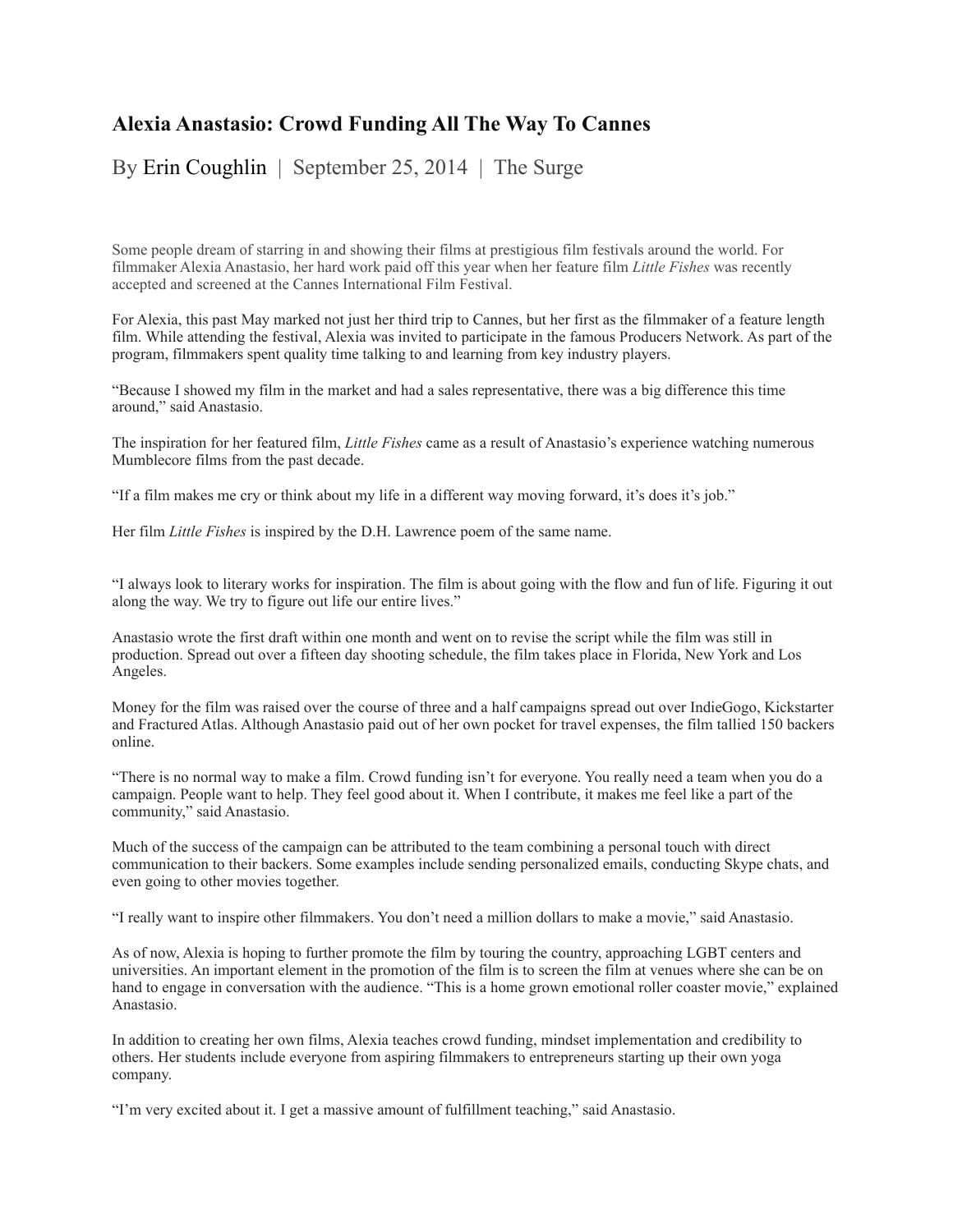Alexia is currently wrapping up her project, *Ginger Girls*, a documentary about red heads. She is also hoping to wrap up the script on another film, *The Princesses of Santa Monica* this fall.

To listen to our un-cut interview with Alexia, please visit the Fun Features Page at [www.thegalabout.com](http://www.thegalabout.com). For more information on Alexia's projects visit<http://www.alexiaanastasio.com>/ .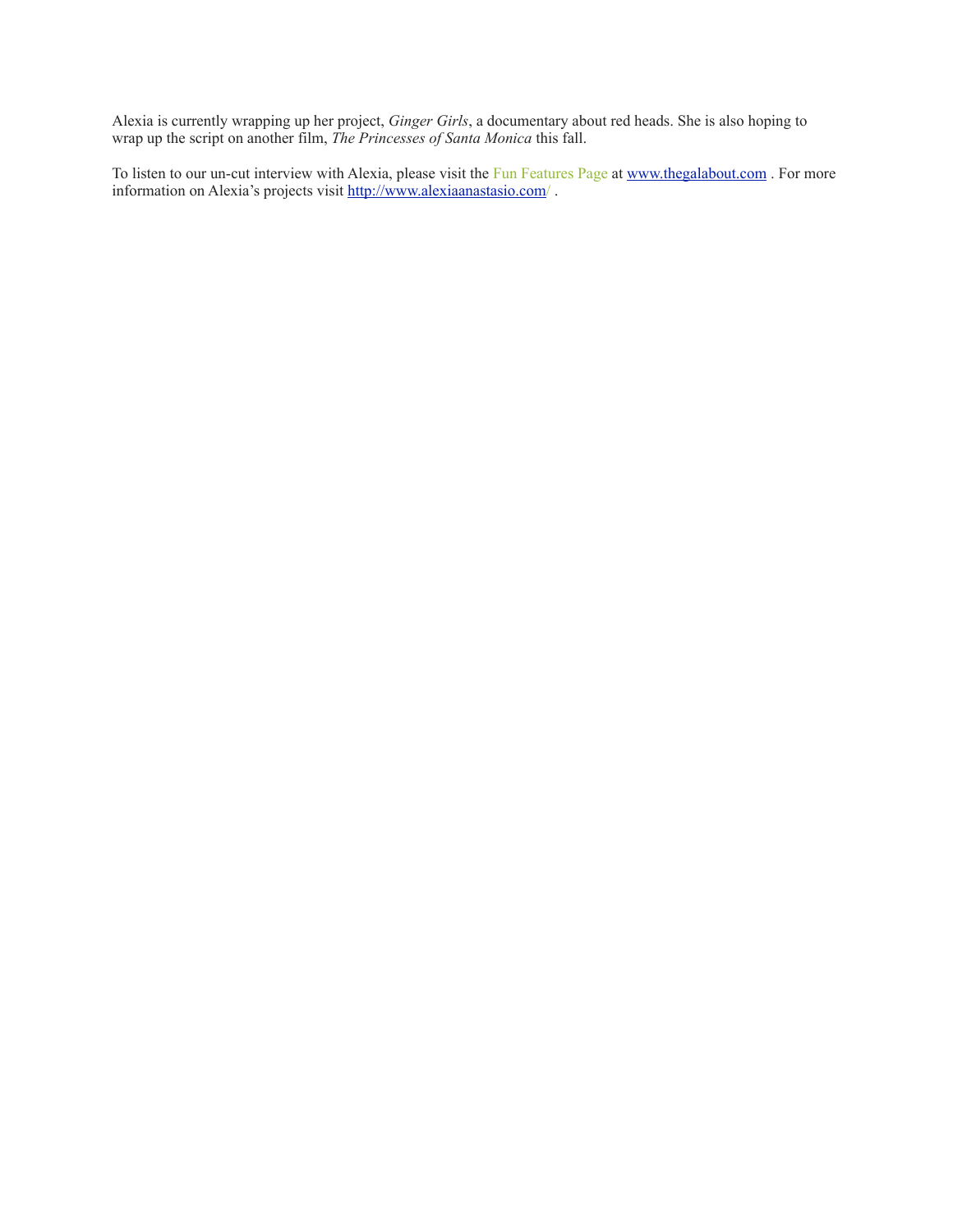## **"Russian Crime Queen" Polina Dashkova On Writing, Russia and Her New Thriller 'Madness Treads Lightly'**

#### By Erin Coughlin | Sept. 28, 2017 | The Gal About Network

Dubbed the "Russian crime queen," Polina Dashkova is Russia's most successful author of crime novels. She's sold fifty million copies of her books and has thrilled readers in countries across Europe and Asia. A graduate of Moscow's Maxim Gorky Literary Institute, she has been active as a radio and press journalist and has worked as an interpreter and translator of English literature. Her books have been translated into German, Chinese, Dutch, French, Polish, Spanish, and English. I was lucky enough to both read and discuss Ms. Dashkova's thrilling new release, ['Madness Treads Lightly'](https://www.amazon.com/Madness-Treads-Lightly-Polina-Dashkova/dp/1477823468), a must have read to add to your fall reading list.

#### **EC: What are the biggest influences in your writing and career and what first influenced you to work in this genre of fiction? And what is it that still appeals to you about writing fiction?**

**PD:** When I decided to write my first novel, I wasn't planning to write in any specific genre. I just wanted to tell a story based on certain real events that had shocked me greatly.

It was 1994, before the Internet and mobile phones. I was a young mother at the time. My old school friend, who was five months pregnant, called me. She was very scared and was crying over the phone. She said to me, "I'm in a prenatal clinic now. I ran outside for a minute to call you from the street phone. You're the only person I was able to catch! I came here for a routine medical examination, but the doctor examined me for less than fifteen minutes and then told me my baby was dead. They want to make me abort right now. They say otherwise I might die, but I don't believe them. What should I do?"

I told her not to go back to that clinic, to go to another one and get examined again. She called back a couple of hours later and told me her baby was okay. Four and half months later she gave birth to a healthy baby boy.

I couldn't forget that story. First I thought it was an accident, the usual kind of medical negligence I faced so often in the Soviet and post-Soviet periods. An ignorant scum doctor rushed his diagnosis. But why were they in such a hurry to push for an abortion? It seemed very odd.

Then I stumbled across a TV talk show where the head of a large and famous medical center was talking about a new treatment, completely natural, without any side effects, that could rejuvenate entire organisms and treat all diseases, including cancer. The magic medication was made from the human fetus and placenta extracted during the twentieth to thirtieth week of pregnancy.

Then I started to dig for more information. I talked to my friends' doctors and to biologists and learned that this sort of treatment really did exist, though its effectiveness was greatly exaggerated, but people wanted to believe it could work and unscrupulous manufacturers were making money. I asked where and how they got their source material and couldn't believe the answer: "They use late-stage abortions." I asked: "Spontaneous?" The answer was: "Induced, mostly. The fetus has be alive and well."

Maybe it sounds like a tabloid scare story, maybe the incident with my old school friend was accidental, but I was so shocked that my imagination engaged like an electric motor, and in 1996 my first thriller, *The Blood of the Unborn,* was written and published.

Years passed. I wrote many novels, but I didn't really think about the genre each time. I truly cared about each and every shocking story and about the characters acting inside the story and about the sequence of events. All my subsequent stories were usually, though not necessarily, based on real events.

#### **EC: Can you explain a little about your writing process, how you get your ideas or characters?**

**PD:** The challenge is not to get ideas, but to choose from the many I have in my head, my notebooks, and my laptop. The most important thing is making the right choice. Some ideas seem very attractive, but on closer inspection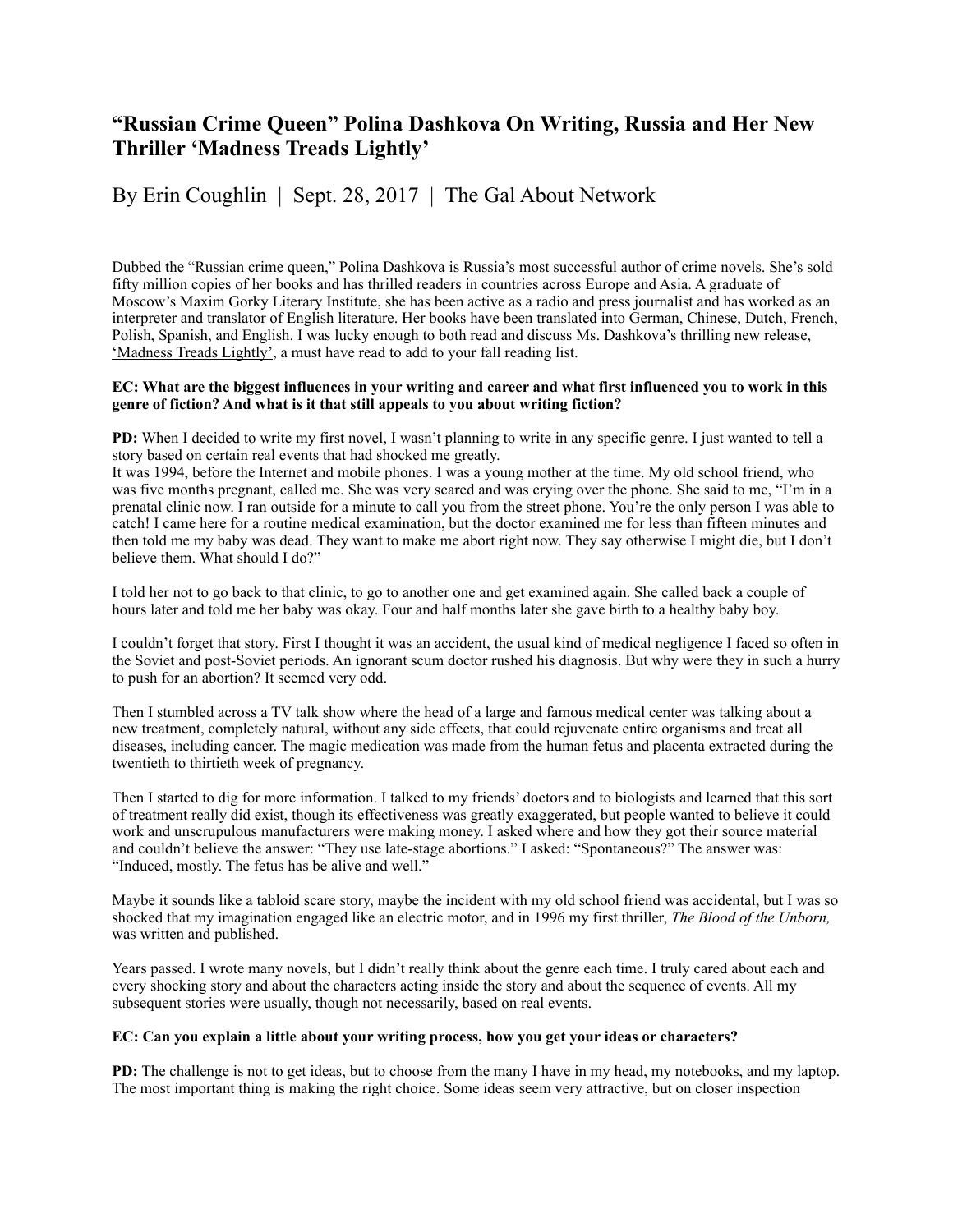collapse like an empty shell. If the choice is right, if the idea is strong and viable, it's not that hard to come up with the characters. They're everywhere.

#### **EC: What is the publishing industry like in Russia / from what you've experienced, how is it different from other countries and is there anything about the contemporary literature, literary scene etc. that you feel would be of interest to our readers? What is the general attitude etc. towards writers, genre fiction in your country?**

**PD:** We never had literary agencies in Russia. Now we have some, but I've never heard of the barely-known writers they work with. Usually writers and publishers communicate directly, without intermediaries. Sometimes it's very difficult, especially for beginners. I've learned from my own experience. I never had an agent in Russia, but I do have an agent in Germany, and I know the difference. Writers in Russia are divided and have little contact with each other, especially now, since Putin's Crimean trick, which split the whole society, including what you call the "literary scene."

#### **EC: You have a very extensive portfolio of published work. Can you share a little about your writing process and if possible, how you successfully manage to keep your stories so fresh (as in new / original)? Are there any challenges and if so, what are they and what steps do you take to overcome them?**

**PD:** In order to keep my stories fresh, I try to keep my mind and my feelings fresh: empathy, anger, amazement, curiosity. The main challenge is the difference between reality and literature. Real life is not very logical. Real events and people's motivations are absurd, chaotic, and too often rambling. In a novel, especially in crime fiction, the sequence and interdependency of events must be logical and motivations reasonable, so they seem absolutely real. Maintaining the balance between fiction and reality sometimes seems like walking a tightrope through the dark, blindfolded. When I get tired, I take a break and lie down on the couch.

#### **EC: What has been the biggest challenge of having your work translated?**

**PD:** For me, no challenge at all. I have no secret levers of influence over the publishing houses and readers in different countries. There is nothing I can do about it, so it is not my challenge. In 1999, a literary agent from Germany, Galina Durtshoff, called me. We met and signed a contract and she began to sell my novels around the world more or less successfully.

#### **EC: Your work has been translated into so many different languages. Can you talk a little about your experiences or encounters with your readers/fans from other countries and if you have noticed any differences in their reception, interpretation etc. of your work.**

**PD:** My Russian readers love to talk and ask lots of questions about everything. Sometimes the debates get so hot, they forget me and argue with each other. My readers in Europe are calmer. They sit quietly, listen to my chatter, ask a few questions, and clap at the end. I think the interpretation of any book or film depends on the personality, educational level, and personal preference of each particular reader, no matter what country he or she lives in.

#### **EC: What do you hope your readers get out of your work? What are some of the rewards or challenges you have experienced?**

**PD:** I hope that today and tomorrow somebody somewhere opens one of my books, reads it to the last page and doesn't regret the time spent. That is quite enough.

#### **EC: Do you have any upcoming projects, events etc. that you would like people to know about and what are they?**

**PD:** I'm writing a new novel, a historical thriller. The plot is based on real events that took place in Moscow in 1977. In late October I'm awaiting a great event – the birth of my first granddaughter, Elizabeth.

#### **EC: Is there anything else that you feel is important for our audience / American readers to know about or would like to share with them?**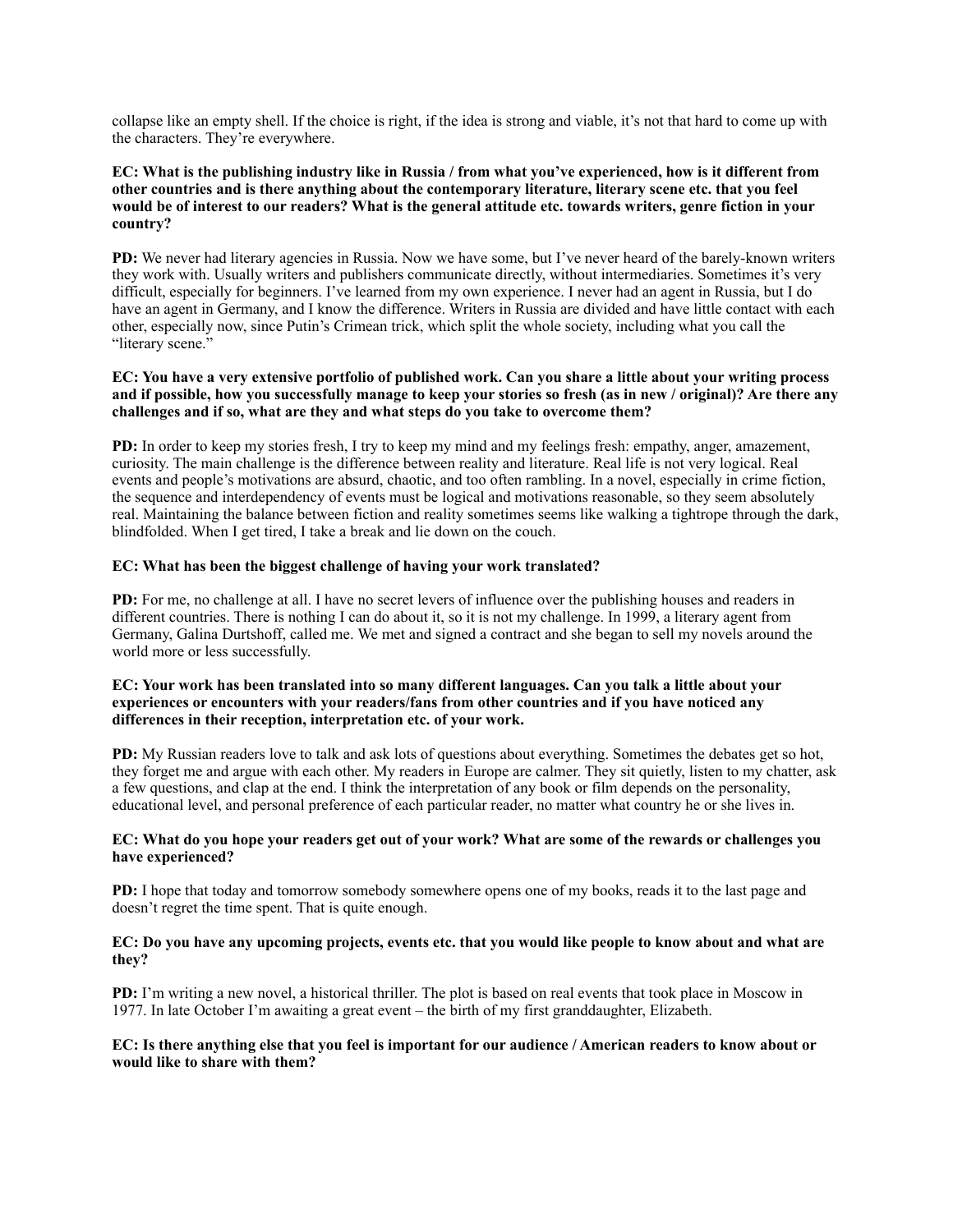**PD:** People in Russia are going through a period of disillusionment and depression. Surely we have had more awful periods in our history, but never have we had such an absurd and stupid time as now.

Please, never forget that propaganda is always a lie. Its only fruit is mental and moral degradation. Politicians are ordinary people, and hardly the best, moreover. Very few of them are smart, many fewer are honest, and not one has a good soul. The leader of the country and the country he rules are not the same things. The confrontation between sanity and propaganda seems to be going on indefinitely. I'm afraid, sanity is losing now, but I hope eventually it will win out.

['Madness Treads Lightly'](https://www.amazon.com/Madness-Treads-Lightly-Polina-Dashkova/dp/1477823468) is now available to buy online. Don't forget to stop by and check out my interview with Marian Schwartz, the award winning translator who worked on Ms. Dashkova's book and more!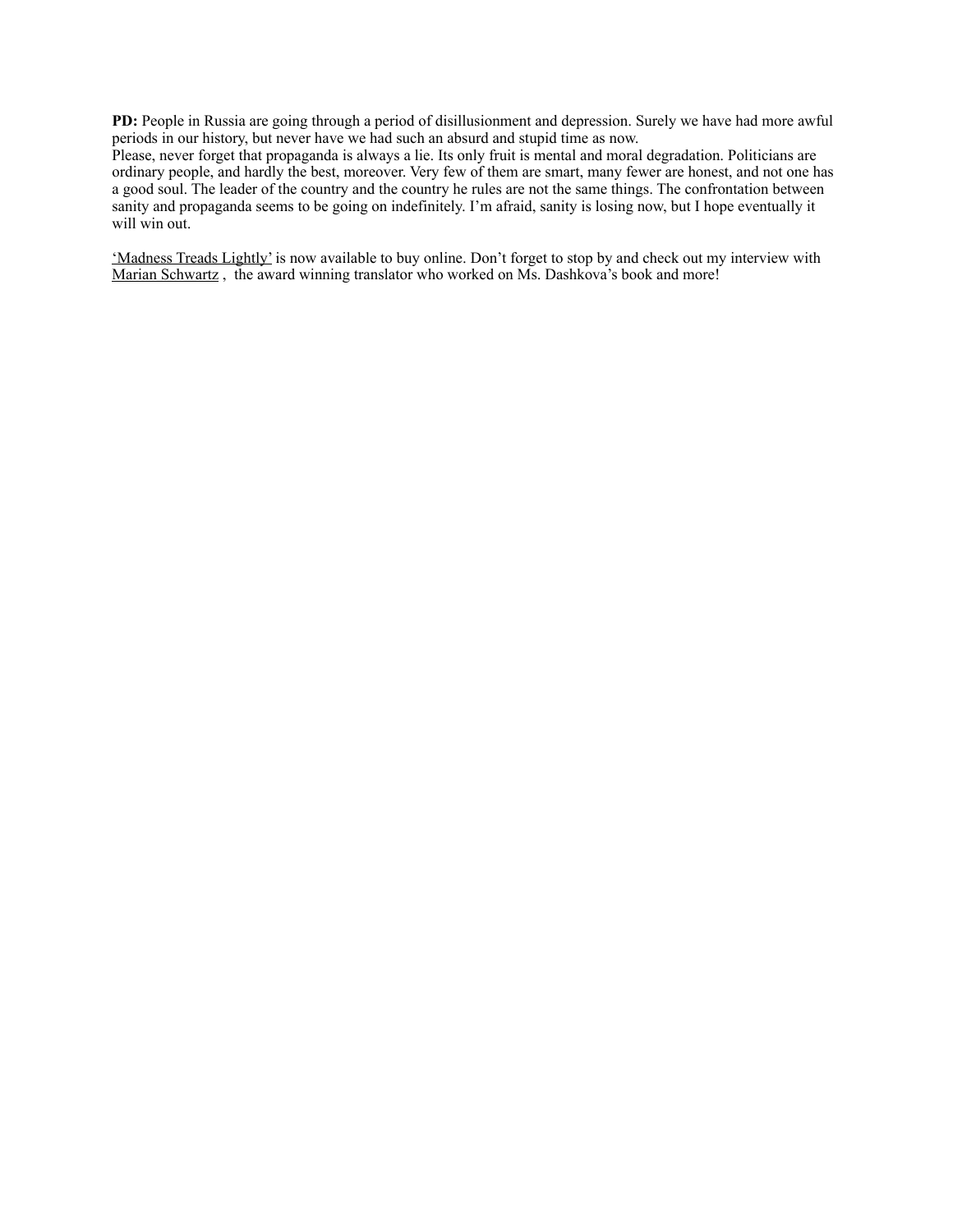## **Author Sarah Vermunt On Finding Your 'Careergasm'**

By Erin Coughlin | Oct. 2, 2018 | Her Faith Magazine

Looking for work can be hard enough when you know what you want, but for some, the real challenge is figuring out just what their life's wish is. Luckily, overwhelmed and frustrated individuals can now check out **[Careergasm](http://www.careergasm.com/)**, an online course and recently published book by its' creator and founder, **Sarah Vermunt**. Unlike many other courses, online outlets or publications which promise success and fulfillment through more traditional practices, Vermunt uses her own unique style and experience to present a more approachable method to individuals who are looking to find a more fulfilling career and life. We recently enjoyed a conversation with Ms. Vermunt, who sat down to explain her work and some useful insight into how it is possible to overcome universal obstacles in order to take the right steps forward in your desire for change.

**Erin Coughlin:** Can you explain a little about yourself and your background?

**Sarah Vermunt:** I used to be a professor at a business school. I taught organizational behavior which is basically workplace psychology and I hated conducting research, which is a huge part of academia. About four years ago, I made a change and instead of researching and working on workplace psychology, I became a career coach helping people actually get happier at work and life in general. I'm helping actual people with real problems now.

**Erin Coughlin:** What is Careergasm and how is it different from what we're used to?

**Sarah Vermunt:** Careergasm is the name of my company and it is also the name of my book that helps people realize what they want and how to go after it. At both my online course and in my book, I like to offer a very special kind of career support that's meant to help people specifically who don't know what they want. Other career coaches help people with strategy – which is awesome for people who know exactly what they want. They just maybe need a little bit of resume, LinkedIn or interviewing help. My work is a little bit different. Instead of focusing on strategy, I specialize in focus and clarity so that people can actually figure out what they want to do, so that they can finally quit the job that they hate.

**Erin Coughlin:** I'm sure that's a pretty common issue.

**Sarah Vermunt:** Yes, there are so many people trapped in jobs that they hate because they just don't know what they want. Instead, people feel trapped for years because it's really hard to make a change if you're not sure what you're pursuing and that's okay. I help people get the clarity that they need, so they can take a leap of faith and make a change.

**Erin Coughlin:** What do you think are some of the common mistakes people are making when it comes to pursuing their dream careers or careers in general?

**Sarah Vermunt:** One of the biggest mistakes people make is that they focus on the skills alone. I think it's really important to look at your skills and also your desire – not only what you are good at, but what you actually want because there are a lot of people who are really good at jobs that they don't enjoy. If you focus on a skill, it's likely to point you in the direction of something similar to a job which you already don't enjoy. If you just take into account your desire and what you actually want, it is more likely to lead you in a different direction towards something that's going to be different and probably more for fulfilling for you.

**Erin Coughlin:** What do you think are some of the items or tools that people should have in their career arsenal that can help them as they move forward? For example, whether it's an online presence or essentials on their resume, is there anything that you think people often ignore that they should take into account or use to their advantage?

**Sarah Vermunt:** A lot of people who don't enjoy their jobs panic and immediately start doing a job search. This isn't actually effective. I really believe in clarity first, strategy second. If you don't know what you're looking for, it's actually impossible to write a really good resume or do a great job search because you're not quite sure how to customize what you're looking for or what you're trying to promote about yourself. As hard as it is, I think the best thing people can do is press pause on the strategy side (job searching and interviewing) and spend the time that they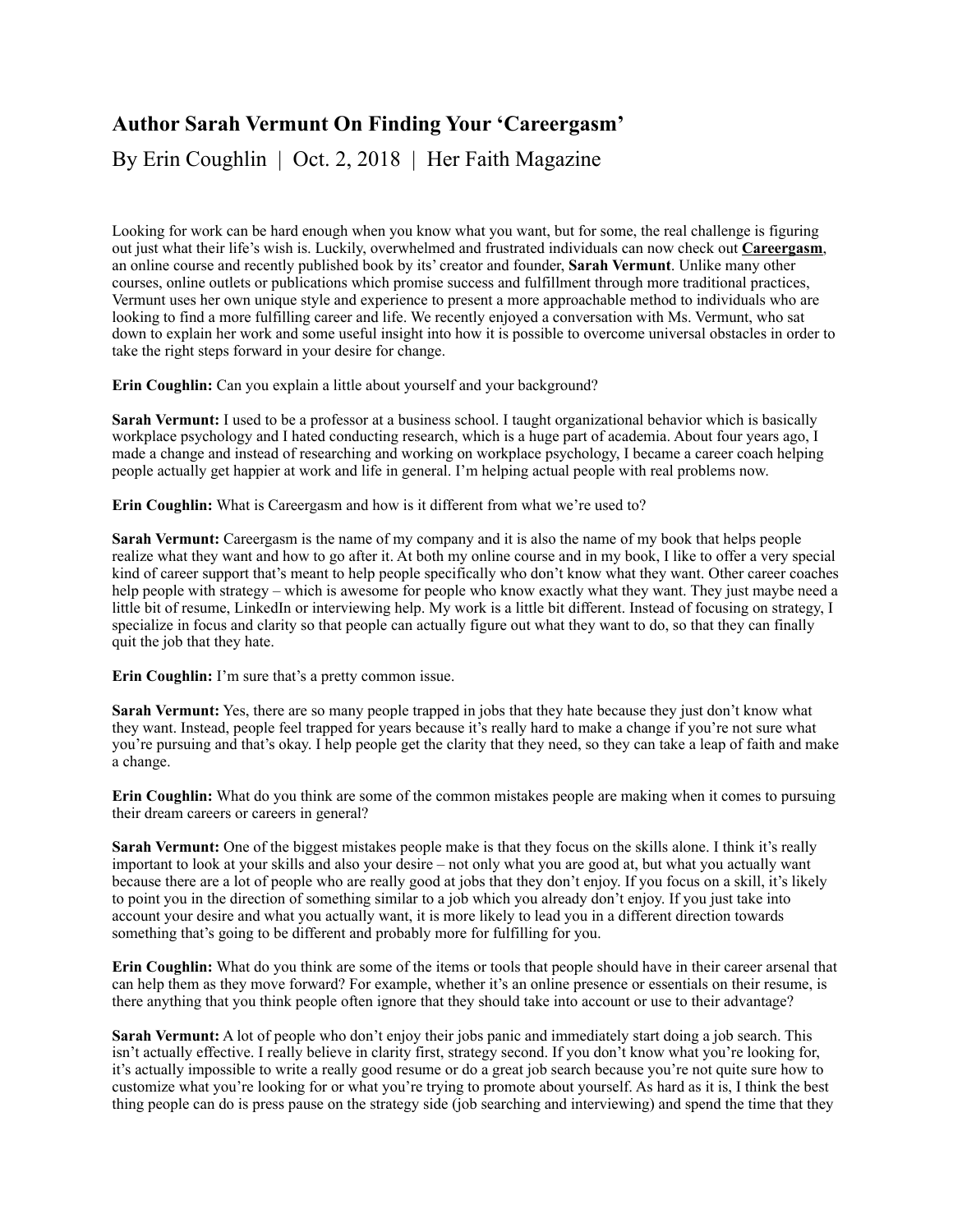need to do some introspective work and look inward to see what really matters to them. That's what the book is all about. There's also a free online course to get people thinking about that.

Another thing that is very helpful is that sometimes people think of making a career change as a logical, rational decision making process only. I like to think of making a career change as two parallel tracks that you have to look at at the same time. On one track is figuring out what you want. On the other track is doing some personal development work so that you can get out of your own way because a lot of us have different ways of committing self sabotage. There are probably some thoughts, beliefs and behaviors you have that are obviously preventing you from moving forward. I think it's important to work on that second track, as well as becoming a little more selfaware and developing a contingency plan to help you with some of the ways that you typically self sabotage. This is something we all do, we just all do it in different ways. For example, one of the ways that I self sabotage is I care too much what other people think, so I tend to get really caught up trying to work out what people are going to think about the decisions I make in my life. There are things that I have to constantly troubleshoot and that's a really common problem that a lot of people have to deal with too. There are plenty of other self sabotaging things that people struggle with like procrastination, being overly sensitive to feedback or risk aversion. There's an entire chapter in the book all about this because it's so important.

**Erin Coughlin:** I thoroughly enjoyed what you referred to as the 'Boa Constrictor'. Can you explain what you mean by that and address a few steps on how people can avoid falling victim to it?

**Sarah Vermunt:** We like to think of decision-making as this logical, rational problem or process right? Intuition is actually our body giving us biological feedback about various decisions, so if you're trying to force yourself down a path that feels bad or maybe if you're in a job right now that feels bad, you might have an injury. For example, if your back always goes out or you're constantly getting sick. For a lot of people that I work with, these are actually signs that you're moving in the wrong direction. You are getting actual biological feedback from your body that things are out of alignment. If you can start to notice what your body is trying to tell you a little bit more, it will actually help you navigate your life.

Of course we want to make strong logical decisions, but intuition is also a very important part of it. Your intuition should be the thing that helps you make the decision and logic should be the thing that helps you execute the decision. So if you're pointed in the right direction, your head should help you actually execute your plan. The way to avoid having those feelings is to turn away from the things that make you feel bad. Sometimes navigating your career is a lot like playing hot and cold – you don't really know what's going to feel good or bad until you start turning away from the things that feel bad.

**Erin Coughlin:** Do you have any positive daily rituals that you do or that you would suggest other people start doing in order to help them stay focused on trying to figure things out?

**Sarah Vermunt:** I started doing 10 minute self-guided meditation session in the morning. I'm finding that it is really is amazing. It makes quite a difference for the rest of my day and helps me make better decisions. I feel more calm as I go through the day and I actually do think this is especially important for women because we are so busy and very often, we are so busy taking care of other people's needs. Finding some time in the morning that's just for you, I have found, is a really positive thing. I do find it important to take short pauses between things. I think having a little break or pulling yourself out of what could be a chaotic day for a few minutes actually helps you think a lot more clear and it actually makes you more productive. Giving yourself some downtime away from the problem counterintuitively might be the moment that you actually solve it.

**Erin Coughlin:** (laughs) I understand, I'm a fan of taking breaks myself even though it means sometimes being laughed at.

**Sarah Vermunt:** Yes, you come back from a 10 minute break thinking more clearly, you're more energized, you have better ideas and you're more creative. Brakes are incredible for people and I know that I find them very valuable too.

**Erin Coughlin:** Do you mostly work with individual clients or do you work with groups, organizations or companies?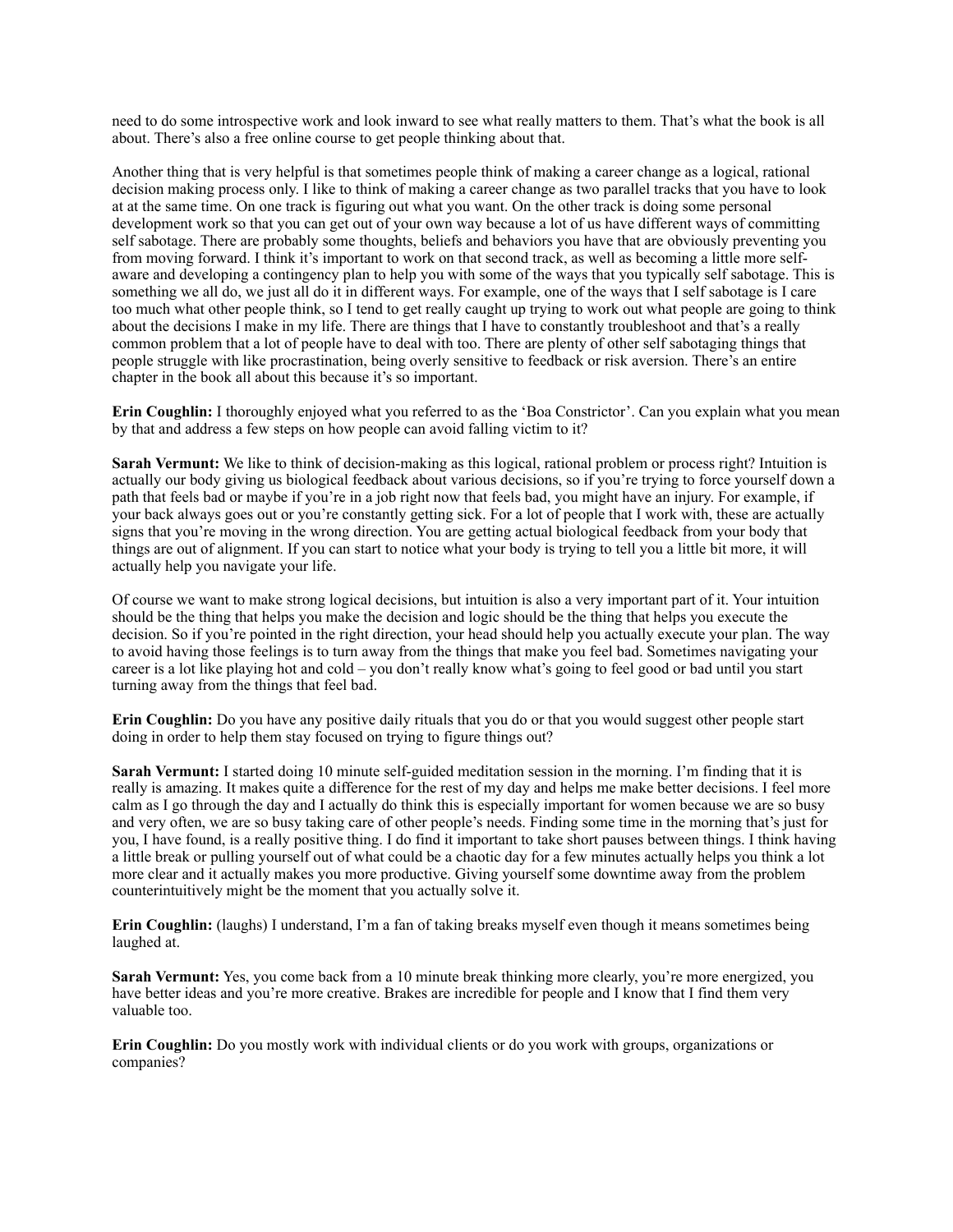**Sarah Vermunt:** I mostly work with individuals. The way I help a lot of people is through a very popular online course that people around the world can take to help them figure out what they want.

**Erin Coughlin:** Can you walk me through your process when you have a new client? What would you say is your unique, signature speciality that you use or incorporate during this process and how do you approach your clients?

**Sarah Vermunt:** Well, one thing about my course that they'll notice is that it's very playful and very unconventional. That's definitely my signature – it's a playful approach to getting work and finding work that makes you happy.

Unlike other books that tackle this field with a more serious and traditional approach, Sarah's is more playful and welcoming. Even her website features pleasant cartoons and incorporates fun elements throughout the lessons that allow Careergasm to stand out from it's more traditional contemporaries.

**Sarah Vermunt:** It uses the power of play to help people get the clarity that they need. If you think playfully, it triggers the part of your brain that you don't get to use where you almost return to a childlike state and we are able to come up with better, more innovative and unconventional ideas. That's what helps you to break out of a rut.

**Erin Coughlin:** I really appreciated the Jim Carrey story that was included in the book. You address a lot of subjects, but is there anything that you wish that you had known at an earlier point in your life? Is there anything that you wish someone had sat down and said to you earlier that you now feel comfortable sharing with others?

**Sarah Vermunt:** I wish I had known that I would feel better the minute I let go. I did not know how soon release would come once I changed my mind. For example, in the book I talk about a breakdown and how I went in the next day and gave notice. I felt instantly better even though the rest of my future was still fairly uncertain and I wasn't entirely sure where it was going to next. I didn't know that and what I would love to tell people is that release and freedom comes quickly once you really decide to make a change. I didn't know it would come so swiftly and it was beautiful feeling.

**Erin Coughlin:** I was doing something very similar which I was also very unhappy with and it just led to dead end after dead end. After awhile, you just can't do it anymore.

**Sarah Vermunt:** This would also be something helpful for people to know. Sometimes a breakdown is exactly what you need. It's not a pleasant way to go about making a change, but often it is a path to freedom and as uncomfortable as it is, it often leads to some really beautiful things. I can imagine that some of your readers are struggling with things right now with trying to really hold it together and sometimes falling apart is exactly what you need.

**Erin Coughlin:** That always reminds me of the philosophy regarding how sometimes you have to lose everything and hit absolute bottom in order to realize what's really important or what you really want and then get fired up enough to do something about it. That's a great point to touch on. Is there anything else that you hope your readers and students can take away from the new book? Are there any favorite parts of the book that you are excited about or struggled with?

**Sarah Vermunt:** I'd love for people to walk away feeling like they're not alone and that there's not something wrong with them. Feeling lost isn't a feeling we often talk about very often in society. If you think about it, we live in a world that tells us just to follow her dreams – which is really a lot of pressure when you don't know what your dreams are. So many people who feel lost very often don't talk about it. This book is for people who feel lost. My hope is that they realize feeling lost is part of the human experience, you can work through it and get to the other side. If you feel lost, there's nothing wrong with you.

**Erin Coughlin:** I totally agree with you in that there's so much emphasis on having the blueprint to know exactly what you want and how to get it. There's a lot of pressure to begin with. People have a lot of pressure being put on top of them by other people, so adding that to the pre-existing amount of self induced pressure that you have already deal with is just a recipe for disaster.

**Sarah Vermunt:** I think so too. Wanting a change is actually a really wonderful signal that your evolving and growing as a person. What you thought was going to be great for you when you were 17 and forced to pick what you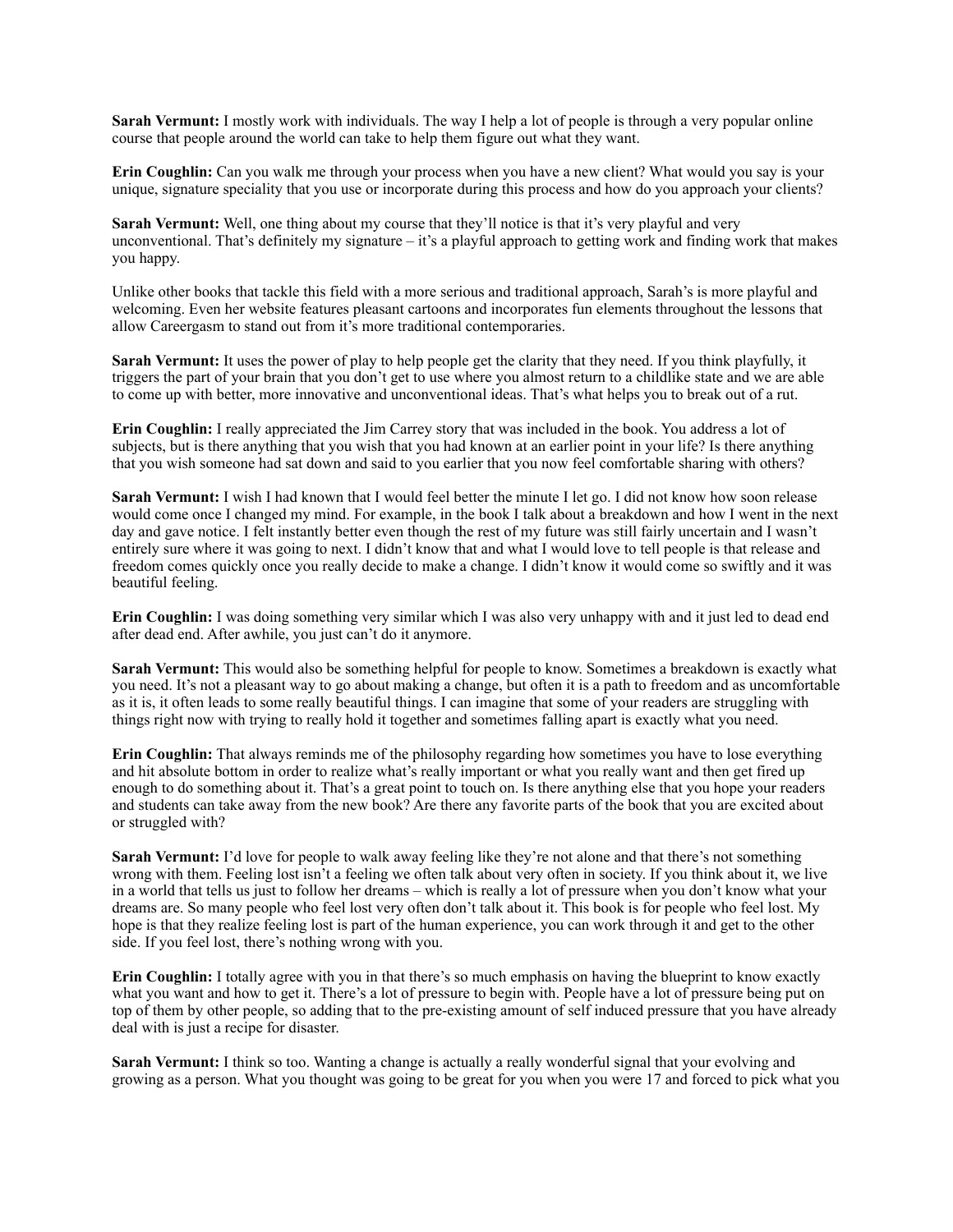wanted to do for school, a career etc.– well, you're no longer that person. It's actually very natural that your interests change and evolve as you grow.

In addition to her book, you can check out [Careergasm](http://www.careergasm.com/) at Ms. Vermunt's official site.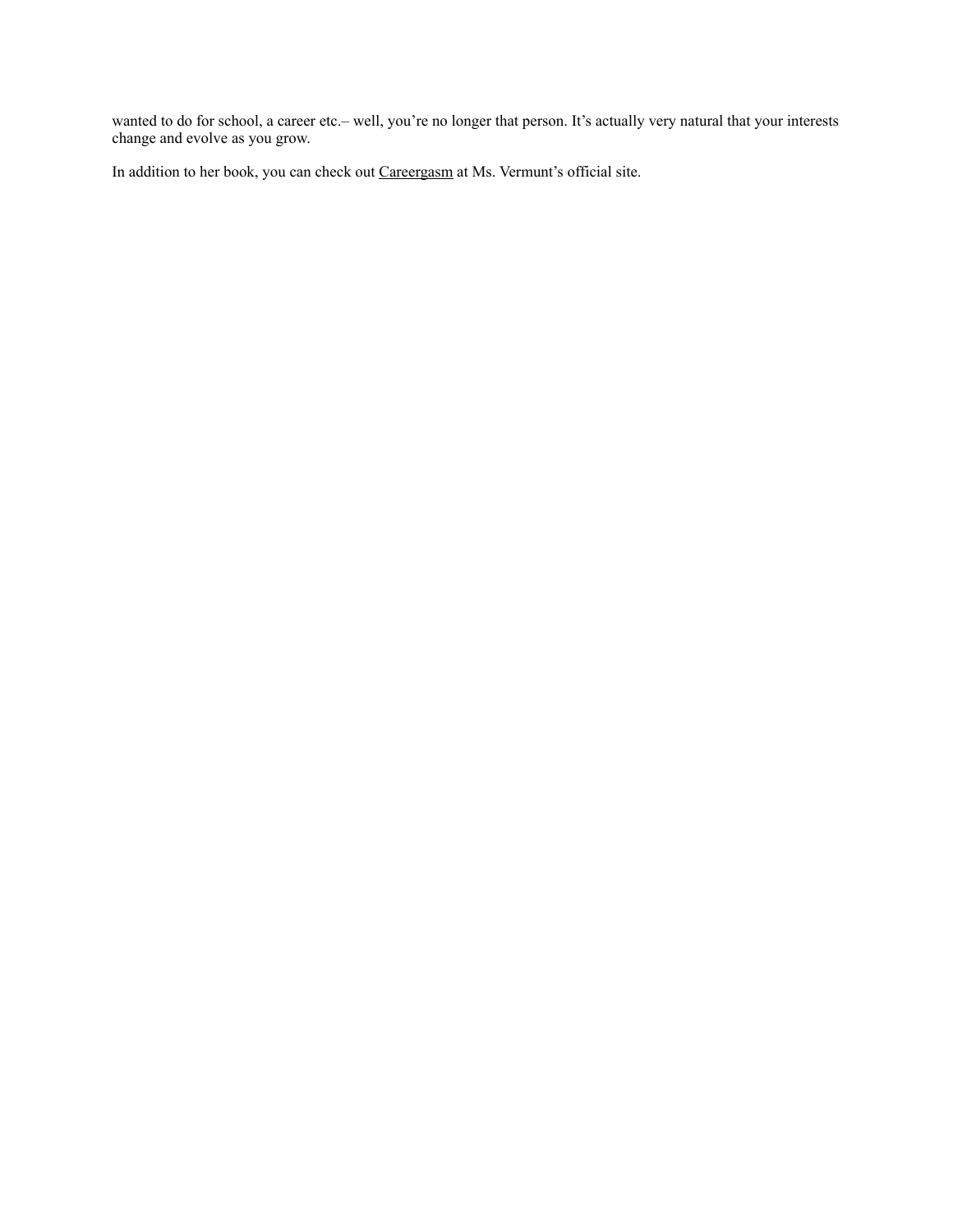## **Navigating Translation: Marian Schwartz Discusses Her Award Winning Work As A Literary Translator**

## By Erin Coughlin | Sep. 27, 2017 | The Gal About Network

Today's feature is part of our weekly celebration of International Translation Day (Sept. 30). Marian Schwartz translates Russian classic and contemporary fiction, history, biography, criticism, and fine art. She is the principal English translator of the works of Nina Berberova and translated the New York Times bestseller The Last Tsar by Edvard Radzinsky, as well as classics by Mikhail Bulgakov, Ivan Goncharov, Yuri Olesha, and Mikhail Lermontov. Her most recent publications are Leo Tolstoy's Anna Karenina, Andrei Gelasimov's Into the Thickening Fog, Daria Wilke's Playing a Part, and half the stories in Mikhail Shishkin's Calligraphy Lesson: The Collected Stories. She is a past president of the American Literary Translators Association and the recipient of two National Endowment for the Arts translation fellowships, as well as prizes including the 2014 Read Russia Prize for Contemporary Russian Literature and the 2016 Soeurette Diehl Frasier Award from the Texas Institute of Letters.

#### **EC: Hi there, can you explain a little about yourself and how you came to work as a book translator? What are some of the languages that you speak / translate?**

**MS:** When I started studying Russian in college, at Harvard, I was already fluent in French, and indeed I've always been interested in languages, taking up Spanish as an undergraduate and doing my minor as a graduate student in Czech. But I only translate from Russian.

#### **EC: Who are some of the writers, organizations etc. that you currently work with? What other sort of writing, creative outlets do you enjoy?**

**MS:** The American Literary Translators Association has been my rock ever since I joined the organization, in 1979. ALTA has been an ongoing source of knowledge, camaraderie, and access throughout the years. I'm also a long-time member of the PEN Translation Committee and have been very active in the literary special interest group of the Austin Area Translators and Interpreters Association. My other creative outlet is the guitar, which I've been playing since I was twelve and have gone back to more seriously in the last fifteen years, mostly classical but with side trips into Americana and samba.

#### **EC: What are some of the basic or unexpected challenges of what you do?**

**MS:** Russian as a language was fairly stable through the Soviet period, but since the Soviet Union's collapse the language has been changing at a breakneck pace. I never dreamed that either of those things would happen. Keeping up and even just deciphering the latest language developments is a huge challenge, and thus all the more gratifying when the challenge is met.

#### **EC: To what extent do you, as a translator, have in the promotion of the titles that you have worked on?**

**MS:** Generally my role is fairly circumscribed, limited to local readings and occasional readings around the country, but then most small presses, who publish most translations, don't have the money or the staff to promote their titles heavily. I'm taking great pleasure in my more active role in promoting **[Madness Treads Lightly](https://www.amazon.com/Madness-Treads-Lightly-Polina-Dashkova/dp/1477823468)**.

#### **EC: What is the experience of working with Ms. Dashkova like?**

**MS:** Ms. Dashkova has been a pleasure to work with, always responsive to my questions. I was lucky enough to meet with her in Moscow last year and came away full of admiration for her intelligence and insight.

#### **EC: What is your writing process like and what are you and Ms. Dashkova's roles in that process?**

**MS:** Our writing processes are completely separate, in that I begin working with her final text. In my process, a translation goes through four phases, each of which involves detailed interaction with the text, from the first, very rough pass, through the query and research phase, and onto the point where I let go of the original text and read my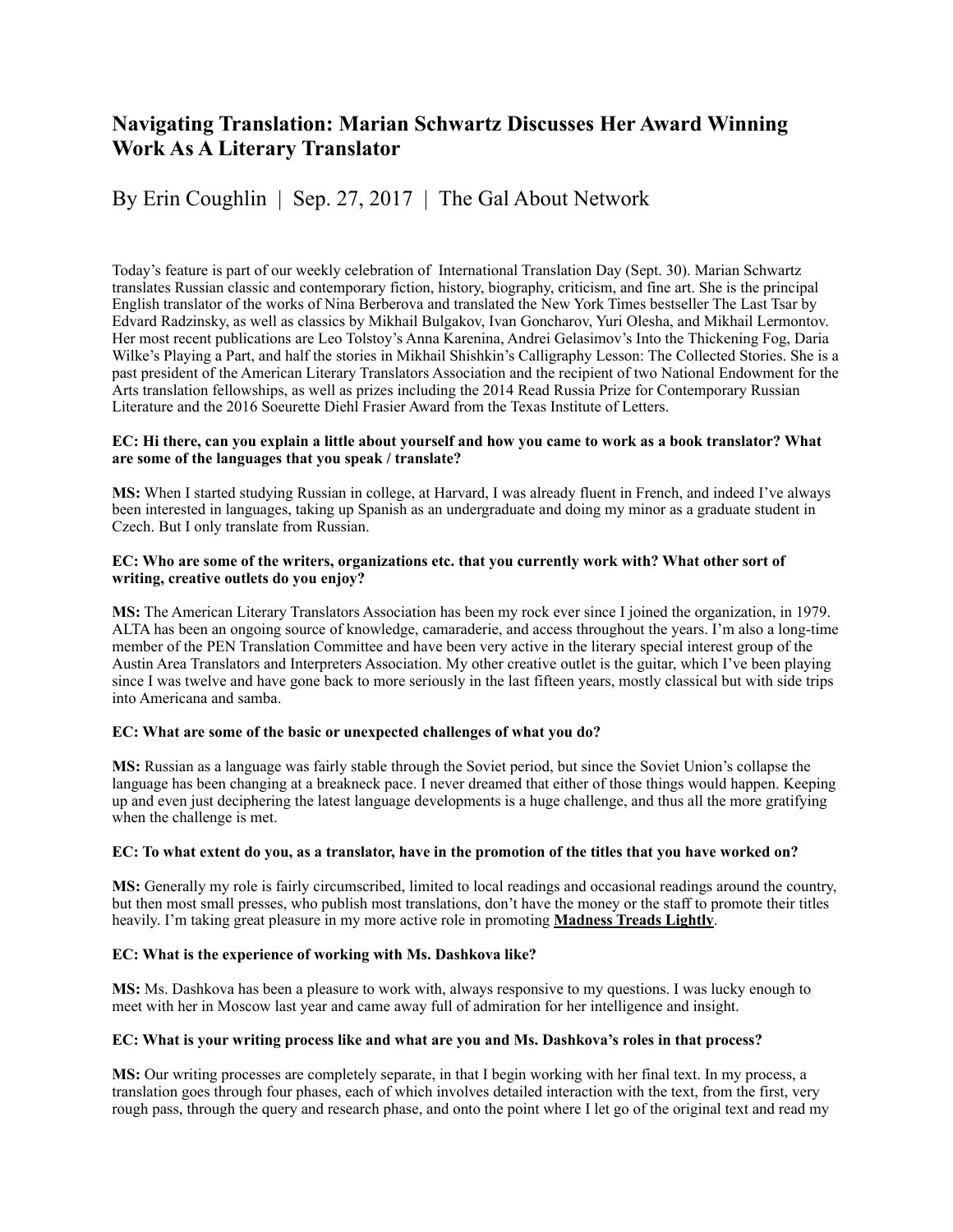translation as a work in English. The last phase always involves reading the entire text out loud, which is something I think all writers should do no matter what kind of text they are creating.

#### **EC: Do you have any funny, inspiring or profound encounters with people who have read your translated work or writing?**

**MS:** My long collaboration with the émigré writer Nina Berberova led to a two-book collaboration with Jacqueline Onassis, who was a great admirer of Berberova. Working and interacting with Onassis at Doubleday showed me what it means to publish at the highest level. She took her role as editor on my translation of Edvard Radzinsky's The Last Tsar utterly seriously. I've always felt that that book's phenomenal success had to be attributed in large part to her. Unfortunately, she died before our second project together, Vasily Peskov's Lost in the Taiga, was published.

#### **EC: What are some of the rewards or most enjoyable aspects of your work?**

**MS:** My biggest reward has been the luxury of working in solitude and spending my days with the Russian and English languages for nearly forty years. My work has also been an excuse to consort with writers and translators of similar bent. I had always hoped that my efforts would make a contribution to Russian literature and its writers, and I think, having published eighty or so book translations, I can say that I have.

#### **EC: What are some of your upcoming projects, events etc. that you would like to share with our readers?**

**MS:** I'll be part of a local reading for International Translation Day at the wonderful Malvern Books, here in Austin. I've decided to read from what is perhaps Nina Berberova's finest collection of novellas,The Tattered Cloak. The book was published decades ago but remains in print, thanks to New Directions. In November, University of Notre Dame Press will be publishing my translation of the third of eight volumes of Aleksandr Solzhenitsyn's cycle of historical novels,The Red Wheel, which has been a rather monumental undertaking.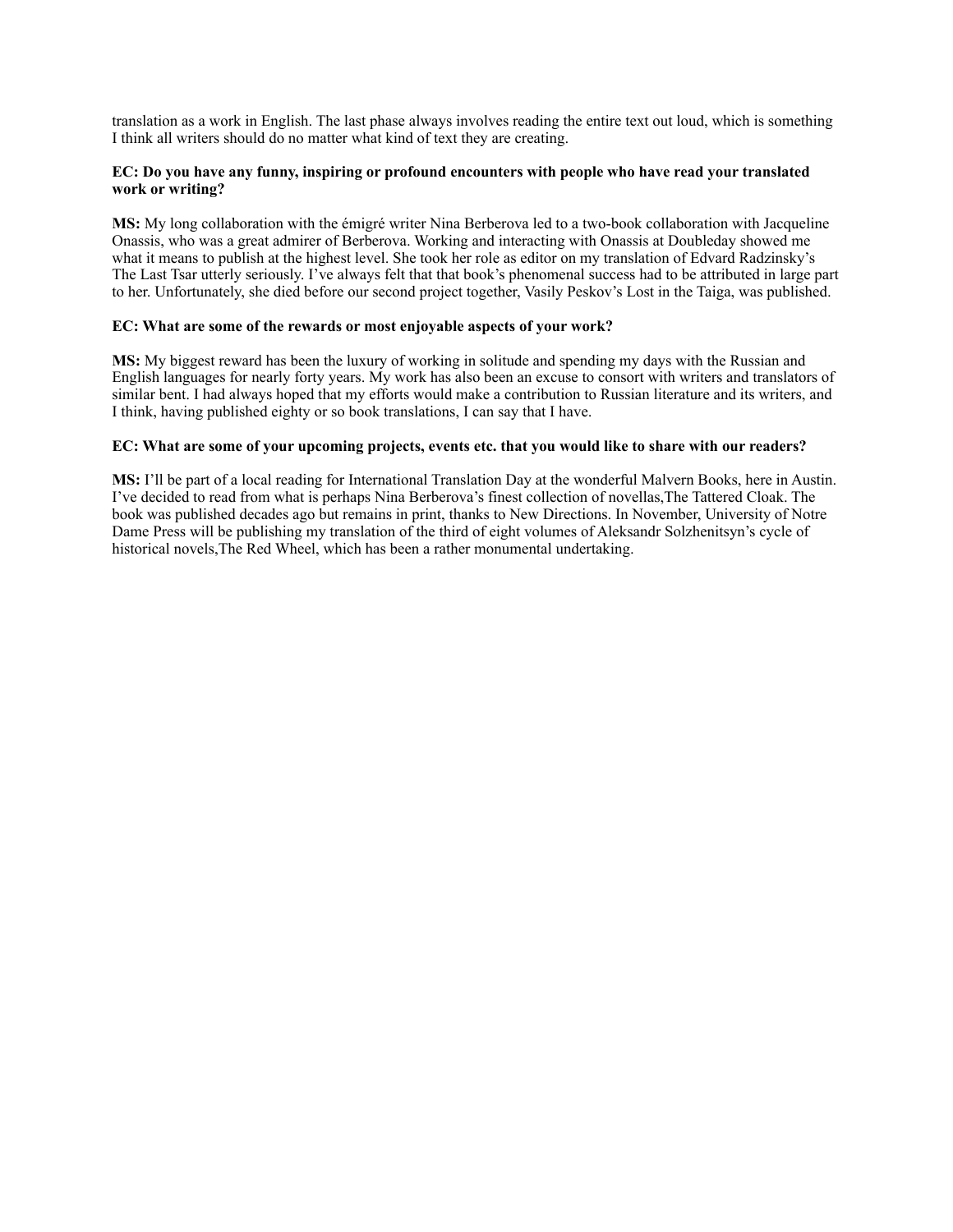## **Baker Street Babes Unite Fans From Around The World**

## By Erin Coughlin | Oct. 21, 2014 | The Surge

If convenient, read. If inconvenient, read any way.

Since May of 2011, The Baker Street Babes have united Sherlock fans from around the world. Based in London, this international online group is run by friends who share a mutual love for the iconic characters created by Sir Arthur Conan Doyle.

"Regardless of which degree you see it, it's the greatest relationship in literature. They're so loyal to one another, endlessly fascinated with one another and they go on adventures. What's not to love?" Said site founder Kristina Manente. "We all long for adventure and to have that one person who is, essentially, our soul mate, whether romantic and platonic. Mystery is always interesting, because it's trying to figure out the unknown."

Popular regular features on the site include Sherlock episode reviews, interviews with the cast and crew of the hit BBC show and an engaging podcasts.

"We've met and interviewed nearly everyone involved with BBC's Sherlock in some form or another. People are always excited to talk about Sherlock. You can really tell how much they all love it." Said Manente.

In addition to their current programs, The Baker Street Babes plan on further engaging the community both online and in person. New features will include launching two new podcasts, BSB Live and Local. Site fans can enjoy Author Spotlights and interviews with local Sherlockians.

"We'll be interviewing Holmesian authors and writers about their work. We're expanding what we're covering on the podcast beyond discussion and big name interviews." Said Manete.

In January, they will celebrate their third annual charity ball during the Baker Street Irregulars Birthday Weekend. Over the past two years, they have raised over \$8,000 for the Wounded Warrior Project.

"One of our members, Taylor, is a founding members of 221B Con, which is hugely successful and we're so proud of her. It's great to interact with people outside of the internet, to meet our followers and new people."

The Baker Street Babes regularly try to celebrate in person, often meeting at conventions and fan related events from San Diego to London. Events include participating on panels, hosting live podcasts and setting up a presence at 221B Con, SDCC and BSI Weekend.

"We want people to enjoy themselves. A lot of our listeners say that our podcasts remind them of talking with their friends and we really enjoy that. We want people to come away knowing that fan girls are smart and articulate, but can also have a great time discussing what they love. I always say, never apologize for enthusiasm, and we never do, because enjoying what you love and interacting with it is a great thing."

For more information, visit<http://bakerstreetbabes.com/> On Twitter: <https://twitter.com/BakerStBabes> Podcast:<http://bakerstreetbabes.libsyn.com>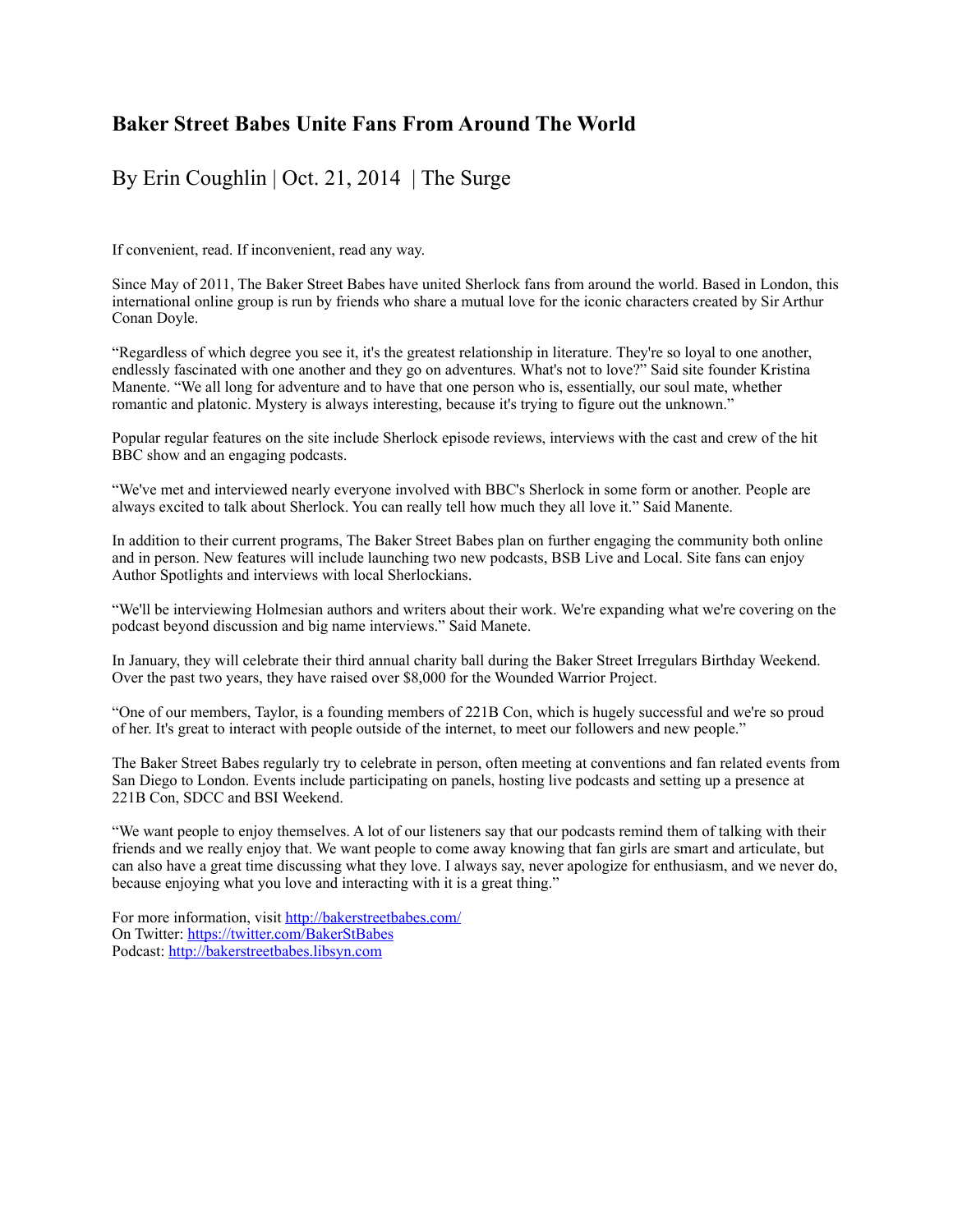## **Doctor Who Illustrator Combines Childhood Passion With Talent**

By Erin Coughlin | Dec. 10, 2014 | The Surge

Some individuals are lucky enough to combine their talent with their childhood passions and interests. Simon Fraser is a New York-based illustrator known for bringing to life the adventures of Doctor Who and many other popular characters.

**Erin Coughlin:** What different mediums do you like to use when creating your work? Is your work mostly hand drawn and do you incorporate any sort of digital mediums/programs?

**Simon Fraser:** I'm a big fan of pencils, pens and ink on white art board. I keep trying digital drawing tools and they get better every year, but it's not quite as pleasurable for me to draw that way. Coloring on the other hand is an entirely digital process and has been since the late 90s. It's vastly more convenient and efficient to use Photoshop to color black & white artwork than inks and paint. Especially as I collaborate with Gary Caldwell for my coloring and he lives in Scotland, while I live all over the place.

**EC:** How long have you been illustrating The 11th Doctor?

**SF:** I started working on Dr. Who during the IDW 50th Anniversary special 'Prisoners of Time' where I drew the first chapter starring the first Doctor, William Hartnell. That was 2 years ago. I have been working for Titan on Matt Smith (#11) since the beginning of 2014.

**EC:** What is it like having Matt Smith as a subject?

**SF:** Matt Smith is a fascinating actor. He's quite mercurial in his ability to shift from one emotional state to another. He can be intensely grave and somber (for a 30 year old man) and then behave like a small boy. His physicality is an enormous help. Smith is immense fun to work with.

**EC:** Is there anything new regarding your work on the 11th Doctor that fans might be interested in knowing? Are there any plans for your work regarding the new 12th Doctor?

**SF:** I've still got a few more issues to go with #11. Then I think I'm drawing the Free Comicbook Day Special. I'd love to draw some #12, not least because it's being written very well by my long-term collaborator Robbie Morrison.

**EC:** You recently met Terrance Dicks among others at the LI WHO Con, is it safe to say you are a fan of the show? If so, for how long and what is it about the character/show that you find appealing to yourself and others?

**SF:** I've been a Doctor Who fan for as long as I can remember. The first story I can remember seeing off-air was 'The Sontaran Experiment' which starred Tom Baker, Liz Sladen & Ian Marter. I loved it. I think for a long time I wanted to grow up and become the Doctor. He's the perfect hero, smart, funny, mysterious and he hates violence and injustice. It could also be a very weird and imaginative show, which was very compelling to me. Also Liz Sladen's Sarah Jane Smith was my boyhood ideal of womanhood. She might still be!

**EC:** What is the experience like for you as a fan of the show? Do you have any particular fond memories regarding your encounters? Interesting people you enjoyed meeting?

**SF:** I think the best part of doing this Dr. Who comic is that I've been propelled deeply into Dr. Who Fandom. It's an uncommonly creative, passionate and energized place to be. I spent a lovely weekend at the Long Island Who 2 Convention recently and really felt at home. There were people of all ages, cultural backgrounds and persuasions, all united by the love of this crazy TV show. It's nice to meet actors and writers etc, but seeing Dick Mills talk about putting together the original Dr. Who theme music in 1963, with 1963 technology, was a real thrill.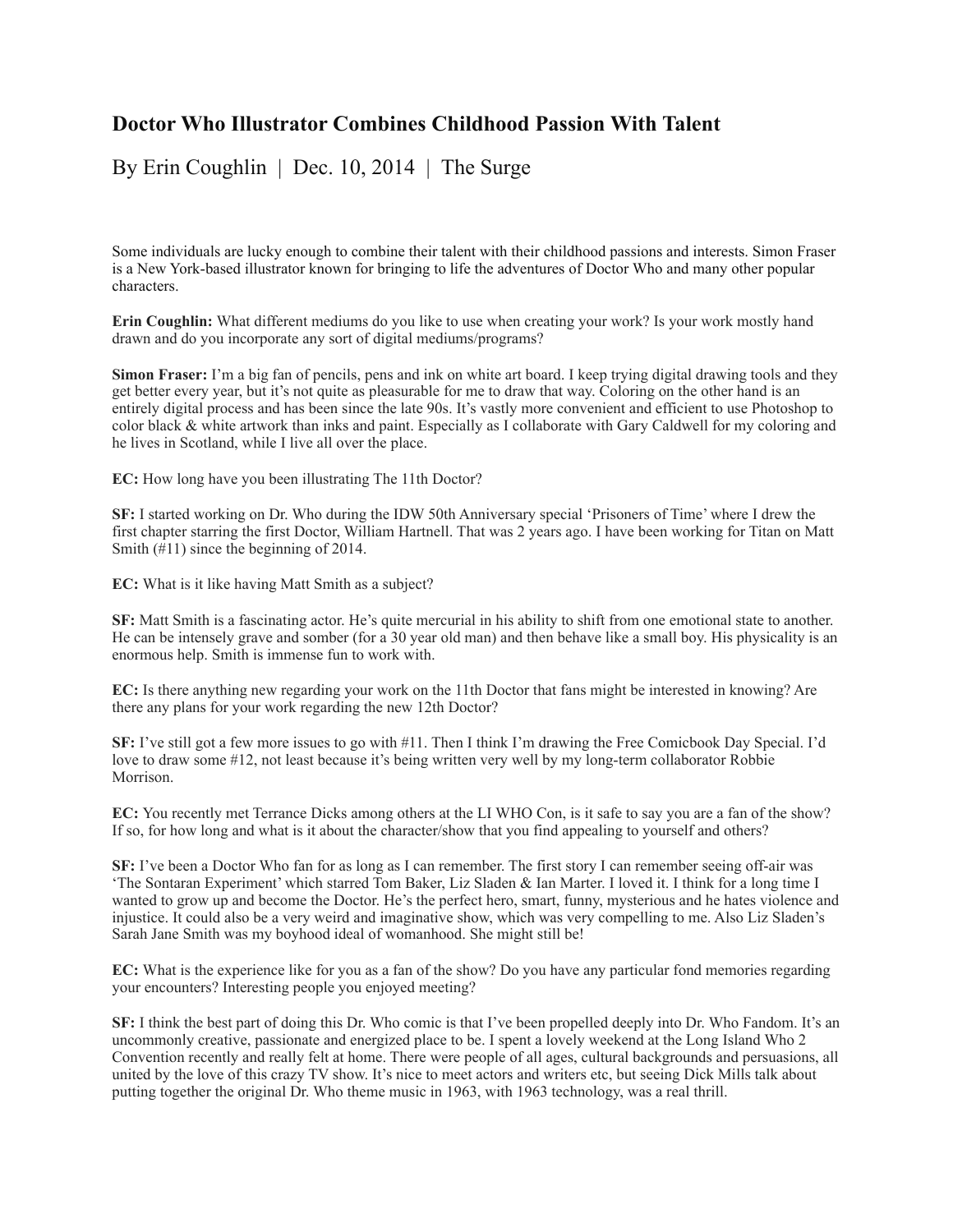**EC:** What is the experience of attending various conventions etc. like for you as an artist?

**SF:** It's great fun. Some people come up to me because they know my work and enjoy it, which is lovely. I usually sit down and start drawing at my table, so even if people don't know me, they can see what I'm doing. I sell a lot of sketches at conventions because even if I'm not famous, people like to have an original drawing of their favorite Doctor. It's fun talking to kids, too. Most kids love drawing and they really relate to you if you're sitting there with a pencil.

**EC:** I spoke to an attendee at the convention who mentioned that you were doing a drawing for them over that weekend. What would you say are some of your most requested/ fan favorite drawings?

**SF:** Mostly Matt Smith. I can do a quick #11 in my sleep. Fancier drawings take more time. I'm working on my #10 & #12 likenesses so that weekend was a good opportunity to practice in front of a very discriminating audience. I even did a Tom Baker. He's very difficult to get right.

**EC:** If someone wanted to become more familiar with your work, what titles would you suggest they pick up? Are there any that you are particularly fond of?

**SF:** My major work is the 11-volume 15-year epic that is 'The Adventures of Nikolai Dante' that came out through 2000AD. I'm also working on 'Lilly Mackenzie' a series of stories about a barmaid and her best friend in outer space. The first book of that is available online at activatecomix.com. I'm working on book 2 of that right now. In my spare time...ha.

**EC:** Do you work with any other artists or writers? How does that collaboration process work?

**SF:** I've worked with Robbie Morrison for over 15 years on 'The Adventures of Nikolai Dante' in 2000AD. I've done other projects with Martin Millar, Rob Williams, Al Ewing and Alex DeCampi. We are all friends, which helps immensely. Collaboration is about trust. It's MUCH easier when you have a relationship with the other members of your team. That's why I tend to work with people I know and respect.

**EC:** Can you explain a little about Lilly Mackenzie's adventures and ACTIVATEcomix.com?

**SF:** The ACTIVATEcomix collective was created back in 2006 as a way for experienced comics creators to experiment with the Web. It's grown massively since then, but while web comics have changed a great deal in that time we are still resolutely experimental and not for profit. It's hard to do large projects without support, financial or otherwise. We're all about encouraging each other and helping promote each others work. Many of the AIVs stories have gone on to be published on paper and nominated for awards. We've even done an ACTIVATE Primer ourselves through IDW a few years back (and was Eisner Nominated). It's a place to see really interesting work being done in real time and have a real influence on how it develops. One of the really interesting things about the web is that it's a 2 way street. I know that my work has been influenced by reader feedback. That's really fun.

**EC:** Can you explain about the Dare2Draw contest and how it turned out?

**SF:** Dare2Draw is a huge project comprising many parts. In the first instance we've been running a monthly evening of figure drawing, professional mentoring and drawing related game show (with BIG prizes!) in Manhattan for over 4 years now. Most recently we've been at the Society of Illustrators in Manhattan. This December 30th we're doing an end of year special at the Brooklyn Brewery. We've had some of the biggest names in the comics industry support the event and pass on their wisdom and experience.

The other aspect of the enterprise right now is turning the monthly event into a TV show. So we've had contests to find contestants for that. We ran a Kickstarter to fund our Pilot last year and we're moving forward with a web version of the show this coming year.

**EC:** Okay, a fun question. Do you have any favorite Doctors? If you could travel with The Doctor, where and when do you think you would you like to visit?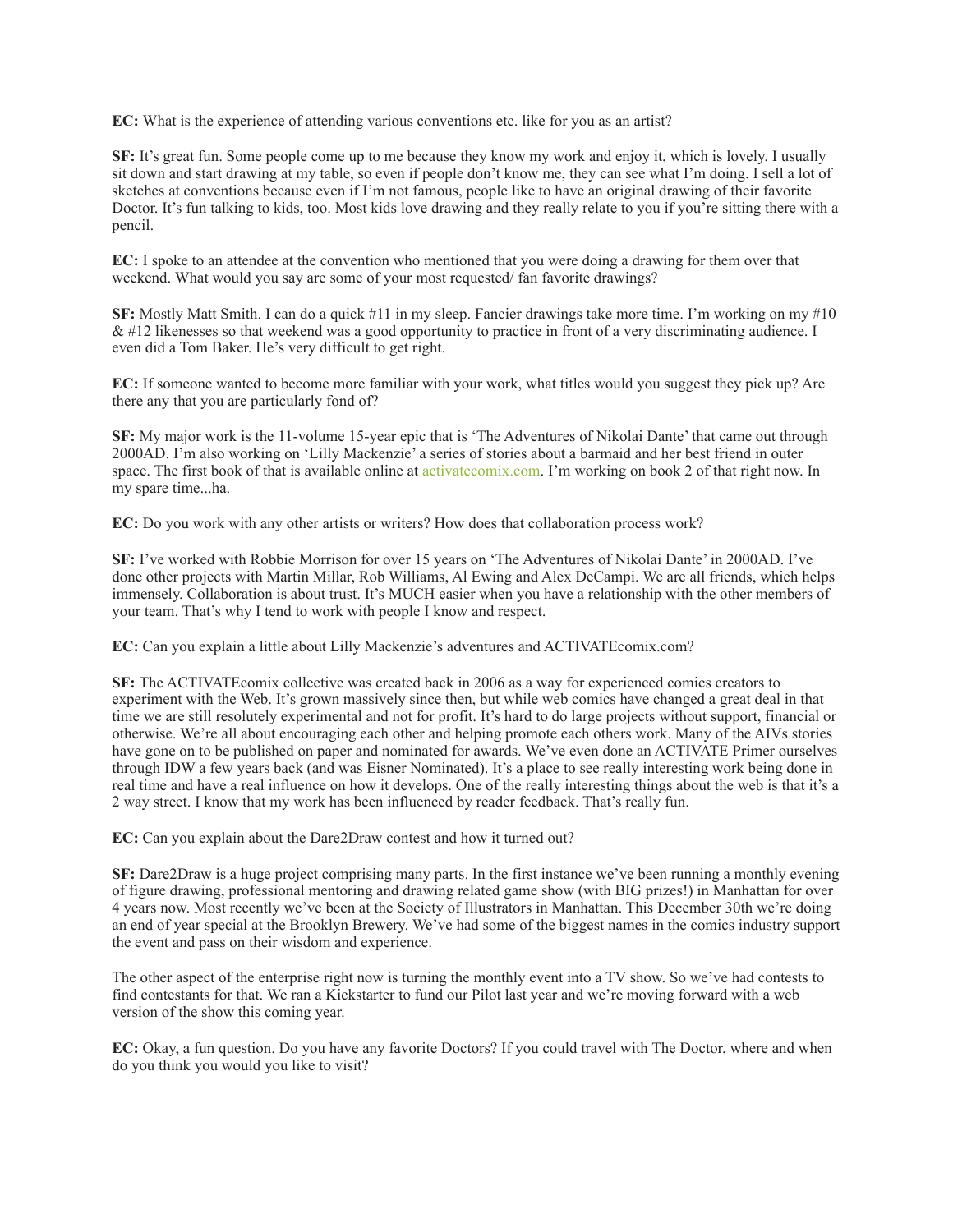**SF:** Tom Baker is my Doctor; he was my first and really defined the part for me. Having said that, Peter Capaldi has really been knocking it out of the park this year. It has been a joy to watch him.

The temptation to see historical events is intense, but I think that a TARDIS would be best used to explore far away worlds. I'd love to meet aliens and see how they live. Saving the world (any world) would be very satisfying.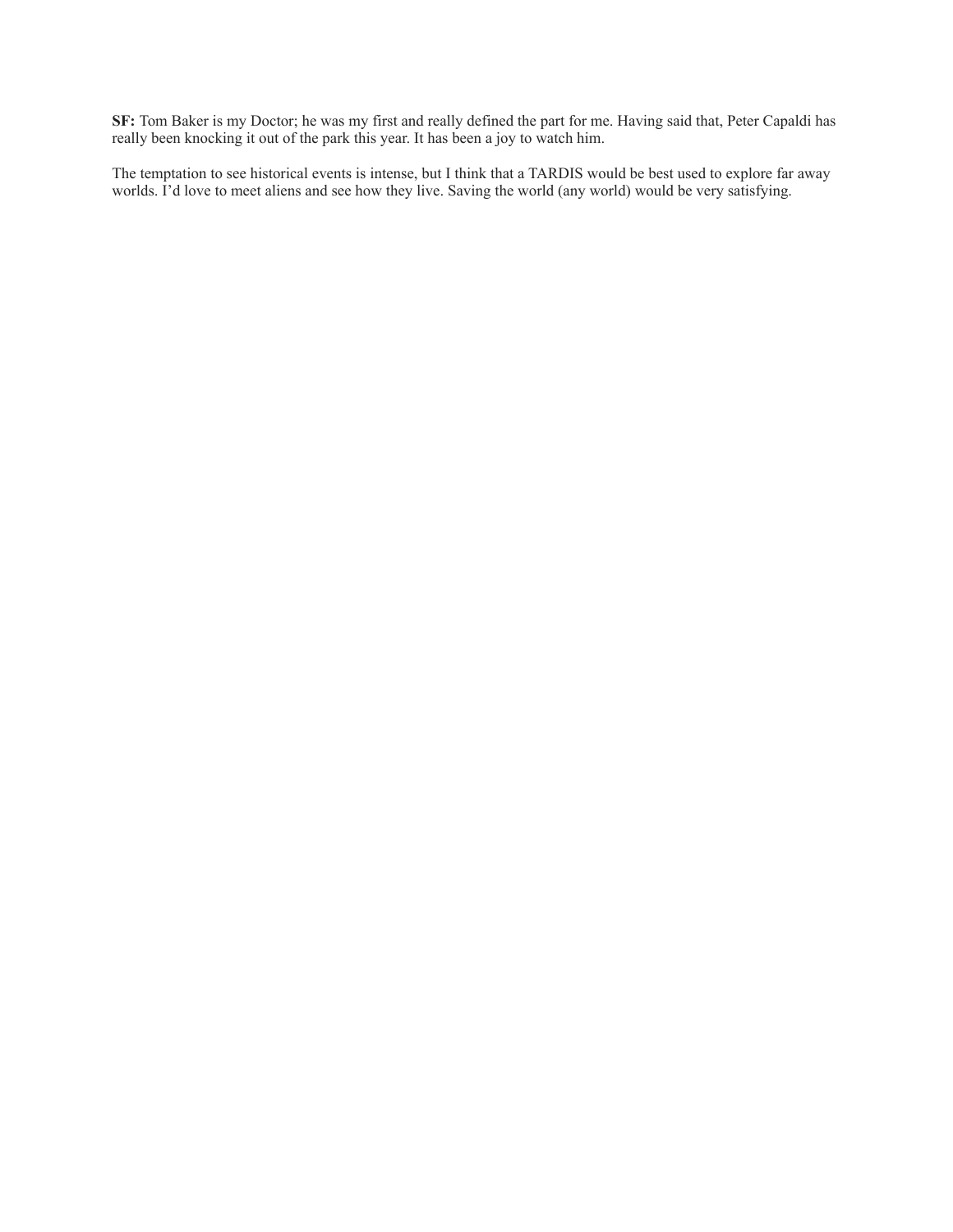## **Every Day Is Tolkien Day At Middle-Earth News**

By Erin Coughlin| October 6, 2014 | The Surge

Every author secretly hopes to one day have the privilege of claiming some of the most passionate, active fans in the world. For author J.R.R. Tolkien, his multigenerational fans can come together and celebrate more than just his works by participating in the volunteer run online website, Middle-earth News.

"I created Middle-earth News back on January 12, 2011, so we've been running for almost four years now," says Arwen Kester, the founder of Middle Earth News. "While I'm based in Raleigh, NC, my staff hails from all over the globe. Likewise, Tolkien fans are spread out throughout the world, so we really strive to keep our site as internationally friendly as possible so everyone can keep up with the latest in Tolkien news no matter where they call home."

There are many popular features on the website besides news updates including a podcast, Feast Day (Middle Earth inspired recipes) and other fun Tolkien related material.

"One of our main goals in reporting is that we don't just cover Peter Jackson's films. We've received many fanwritten letters expressing their thanks and praise for our coverage on other Tolkien-related topics," says Arwen, "We work hard to report on everything from gaming news to interviews with artists, artisans, musicians, and authors. If it's Tolkien, we've got it covered."

One thing that makes this website/community stand out is the volunteer staff's dedication and enthusiasm.

"Since the beginning, Middle-earth News has existed purely for Tolkien fans. Neither my staff nor I get paid for what we do. We do it simply because of the passion we have for The Professor and his world, Middle-earth. It's our hope that our site not only brings fellow fans together but also helps to foster new fans for years to come," says Arwen.

In addition to anticipating the release of the new film this December, Arwen is excited about participating in several community events.

"We are in the throes of Tolkien Week and Feast Week at the moment, so there are several contests running where fans can win amazing prizes. Starting on October 26 is our 5 Week Middle-earth Movie Marathon, where we're encouraging fans to take part in watching all of Peter Jackson's films leading up to *The Hobbit: The Battle of the Five Armies* (BOTFA) theater premiere. Fans schedule the film viewings on their own time, invite their friends and family, and enjoy the film together. More on that event to come so keep an eye out on our site," says Arwen.

Some of the magic is the author's ability to still bring people together and make them feel deeply passionate about his work.

"I think it's Tolkien's own sheer passion he poured into his writings that pulls people into his world. It's not just an epic story; his work covers ages of histories, languages, cultures, and civilizations. Each one has been thoroughly thought through and brought to life by his gift of storytelling. When you read his work, you cannot help being transported into the world Middle-earth, and that is a beautiful and wondrous thing," says Arwen.

Some fans only dream of getting to meet the filmmaker's responsible for bringing their favorite characters to life. But for the folks at Middle-earth News, it's a dream come true.

In 2012, Arwen had the incredible opportunity to travel and tour New Zealand for two weeks.

"During my stay, Wellington held the World Premiere for *The Hobbit: An Unexpected Journey* and I was able meet Peter Jackson and many of the cast. Then, in 2013, Warner Brothers invited me out to Los Angeles for *The Hobbit: The Desolation of Smaug* World Premiere, where I met and interviewed Martin Freeman, Benedict Cumberbatch,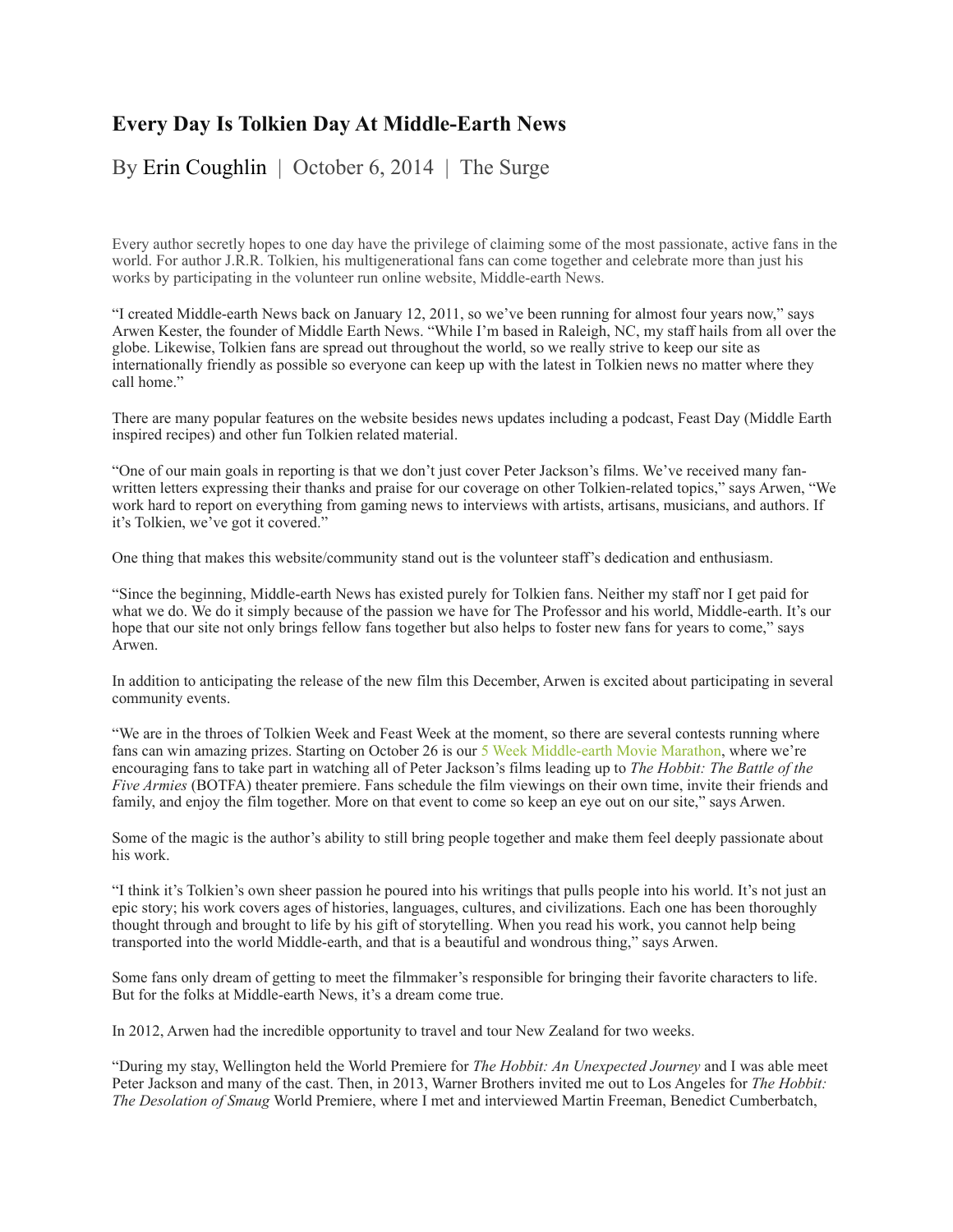Richard Armitage, Luke Evans, Evangeline Lilly and many more," says Arwen, "I still pinch myself when looking through the photos or videos! It was an amazing experience, and I had a blast laughing and chatting with the cast."

For the new fan interested in immersing themselves in the Tolkien collection, it can often be confusing as to what sequence is best to approach when reading the epic stories.

"It depends on the type of person, I think. Some enjoy the light-heartedness of *The Hobbit*,

and I do believe it's a great place to start. However, there are some who would prefer more history or lore, so I would recommend beginning with *The Fellowship of the Ring*. And then there are those rare breeds who are fascinated by more complex histories and tales, in which case *The Silmarillion* might be more their speed."

Arwen's favorite characters include Gollum and Eowyn.

"Eowyn will always be my favorite. Any woman who can wield a blade is kick ass, and she didn't stop there, she took down the Witch King! Hard core awesome."

For the past two years, Arwen has held a premiere line party at the IMAX Theater in Raleigh, where she has enjoyed getting to know some amazing Middle-earth News fans and hearing how they became fans themselves.

"I love meeting up with fans and talking Tolkien. Sometimes it's a chance encounter, such as being recognized in a local shop. Others are planned hangouts where we watch the films together or meet up for coffee. There's nothing better than geeking out with like-minded fans!"

You can join the online Fellowship at Middle Earth News.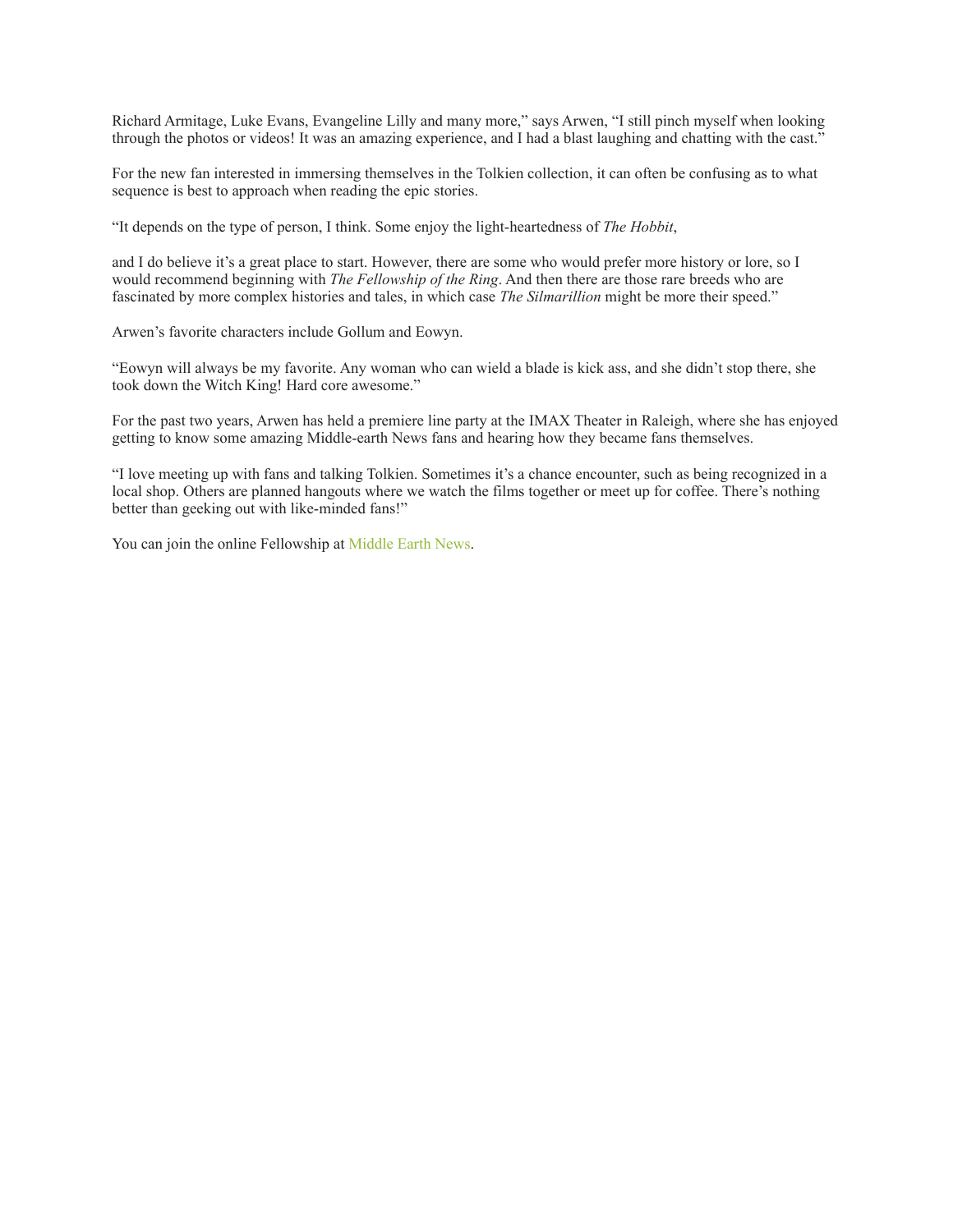## **Part Tim Burton, Part Paper Picasso, Meet Rob Ryan, The Master Of The X-Acto Knife**

By Erin Coughlin | November 10, 2014 | The Surge

At first glance popular artist Rob Ryan's artwork emits a whimsical charm and simplistic elegance. Upon closer examination, the intricate designs and details of each individual piece reveal a more universally poignant, personable message.

Born in 1962 in Akrotiri, Cyprus, Ryan studied Fine Art at Trent Polytechnic and at the Royal College of Art, London where he specialized in Printmaking. Since 2002, he has earned the highly esteemed nickname, The Prince Of Paper Cuts for his extraordinary work. A large majority of his art pieces showcase whimsical figures paired with honest, sentimental and humorous autobiographical writings. Although he considers himself a fine artist, Ryan's intricate paper cut work has been successfully integrated with various other mediums including ceramics, fabrics, home wares and jewelry.

His previous artistic collaborations include working with Paul Smith, Liberty of London, Tatty Devine and Vogue. Ryan's work has been recently viewed on exhibit at a solo show in SOHOTEL Artspace Gallery in New York, an exhibition of ceramics at The Charleston

Gallery and a solo exhibition at Sims Reed Gallery in London. Other stand out accomplishments include 'This Is For You', 'A Sky Full Of Kindness', 'The Invisible Kingdom' and 'The Kingdom Revealed', four books written and illustrated by Ryan.

'The Invisible Kingdom' and 'The Kingdom Revealed' are the first two installments in a new book trilogy. The Invisible Kingdom follows the story of a young, resistant prince destined to be king, who finds a way to sneak out of his kingdom and discover the real world beyond the palace walls. In part two, The Kingdom Revealed, the young boy learns to not only overcome the challenges of everyday life, but to appreciate life and discover what matters most.

Ryan currently lives and works in London, where he is presently working on new projects at his studio. From

November 26 th through December 17 th , his shop Ryantown will be open on Wednesday evenings along the shops on Columbia Road in London for the holiday season. For fans living outside of the United Kingdom, you can learn more and acquire Mr. Ryan's artwork by visiting [http://shop.robryanstudio.com/](http://shop.robryanstudio.com).